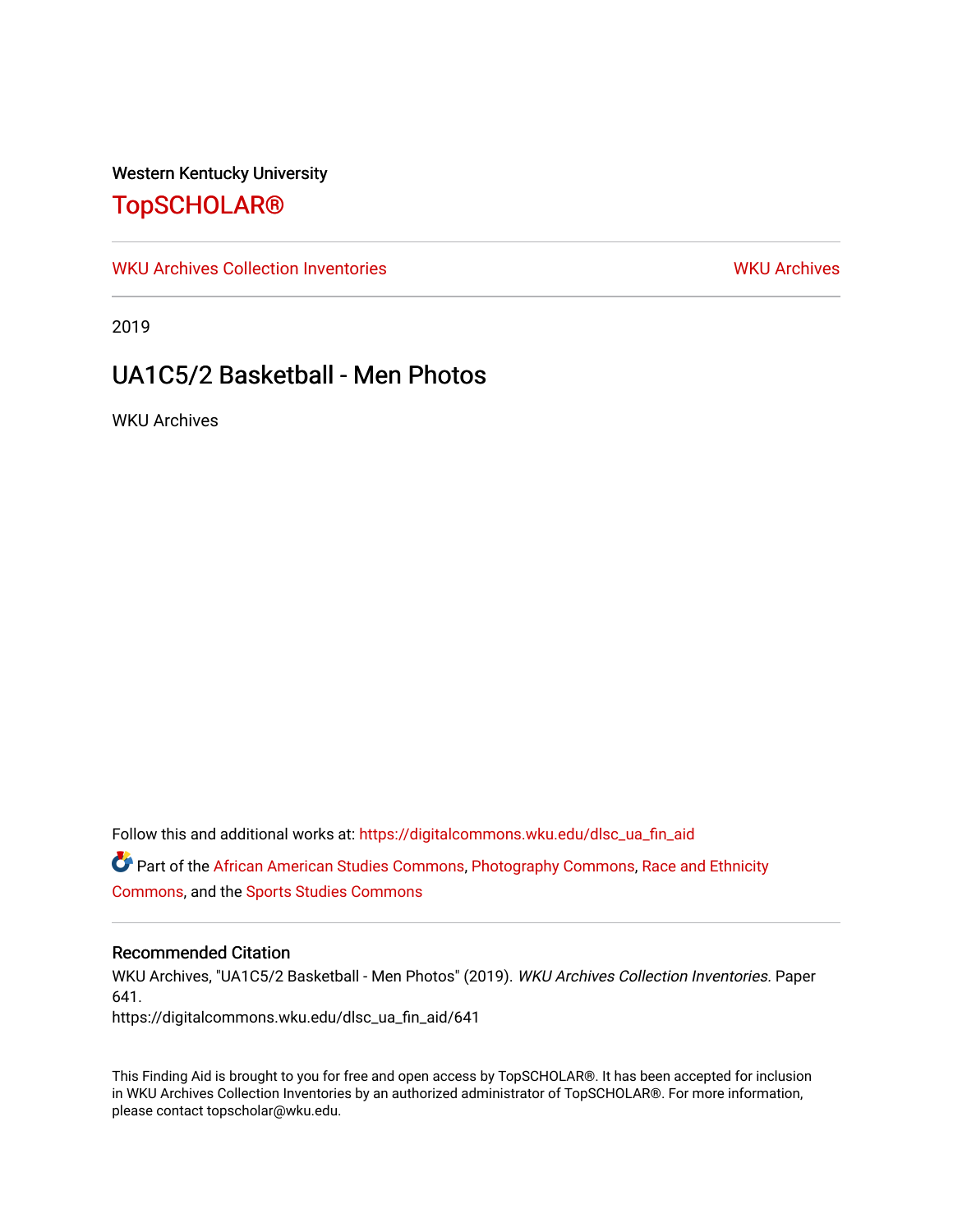

**Western Kentucky University UA1C5 Athletics Photos Subseries 2 Basketball - Men**

WKU Archives 1906 College Heights Blvd.#11092 Bowling Green, KY 42101-1092 Phone: 270-745-4793 Email: [archives@wku.edu](mailto:archives@wku.edu) Home page:<https://wku.edu/library/archive> © 2019 WKU Archives, revised 2022. All rights reserved.

**Administrative History:** Artificial collection created by WKU Archives to group mens basketball images together. The majority of the photos are from WKU sources, but some donated by individuals.

**Description:** Images of men's basketball teams and games, including College High and Ogden College teams.

**Dates:** 1909-present

**Extent:** 113 folders, oversize, digital images

#### **Subject Analytics:**

African Americans Athletics (WKU) Basketball Basketball players Blacks Cherry, Henry Hardin, 1864-1937 College High (WKU)

#### **Digital Commons:**

African American Studies Photography Race and Ethnicity

Downing, Dero Goodman, 1921-2011 Garrett, Paul Loos, 1893-1955 Meredith, Thomas Carter, 1941- Ogden College (Bowling Green, KY) Ransdell, Gary b. 1951 Thompson, Kelly, 1909-1993 Western Kentucky University

Race, Ethnicity and Post-Colonial Studies Sports Studies

## **Accession Information:** These records transferred to WKU Archives upon its creation. Images donated by:

James Durston Camilla Gerard ? Glasser Joe Glowacki Dan Hamner Herman Lowe estate Frank Melton Andrew Overby Gaye Waggener UA2015-14 Esther McCoy UA2021-67 Charlotte Rather Estate

#### **Access Restrictions:** none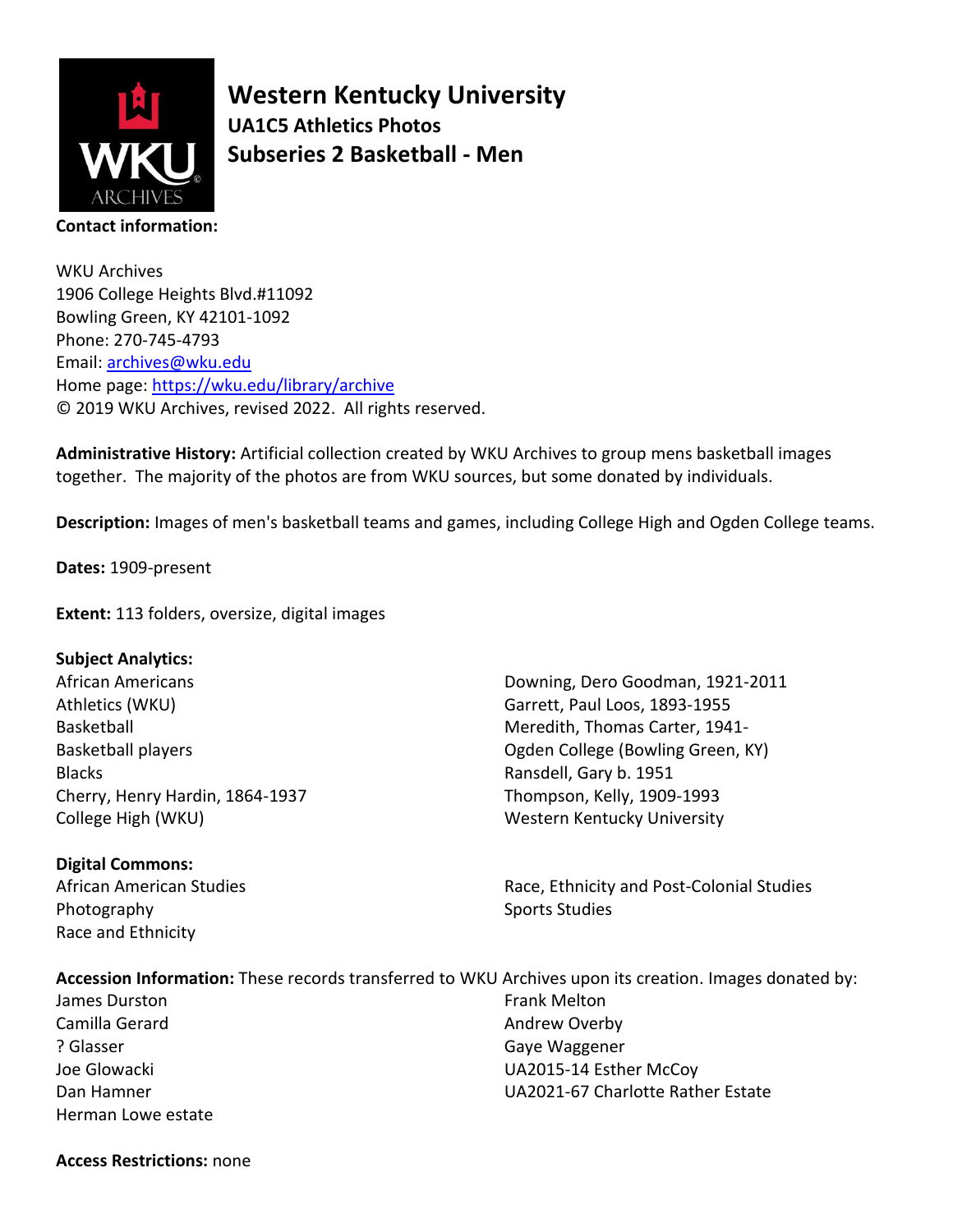### **Allied Materials:**  Images with **UA1C5/2** prefix [UA1C3/2 Faculty/Staff Photos](https://digitalcommons.wku.edu/dlsc_ua_fin_aid/615/) – individual coaches [UA1C3/3 Students/Alumni Photos](https://digitalcommons.wku.edu/dlsc_ua_fin_aid/616/) – individual athletes [UA1C11/5 WKU Athletic Media Relations Photos](https://digitalcommons.wku.edu/dlsc_ua_fin_aid/33/) [UA19 WKU Athletics](https://digitalcommons.wku.edu/dlsc_ua_fin_aid/78/)

**Preferred Citation:** UA1C5/2 Basketball – Men Photos, WKU Archives, Bowling Green, Kentucky, USA.

**Processing Information:** Records processed and collection inventory created 2008, revised 2019, 2022.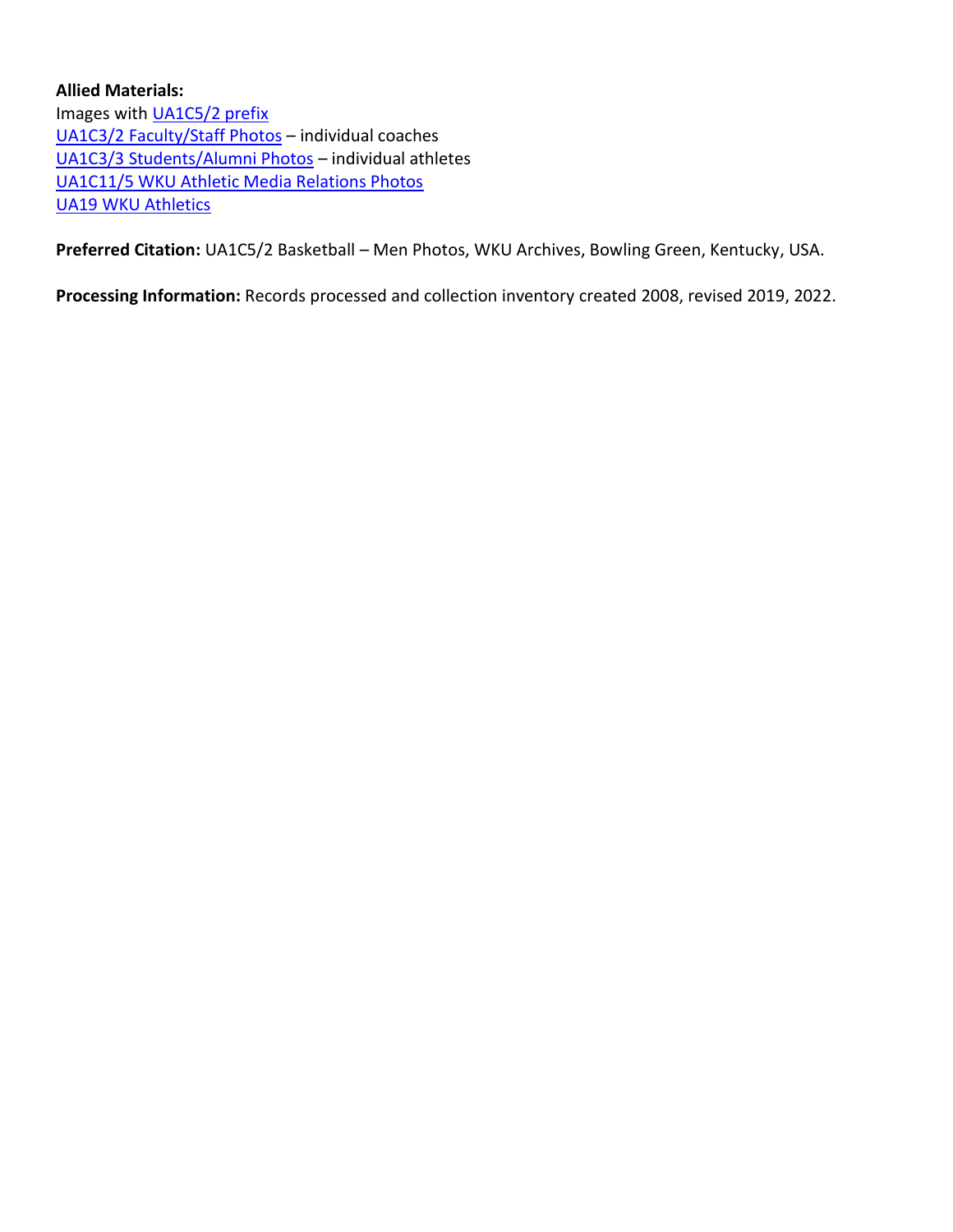| 06/23/2022                                | <b>Finding Aid Report</b>                                                                                                                                            |                                                                                                                    |             |                         |                                                     |
|-------------------------------------------|----------------------------------------------------------------------------------------------------------------------------------------------------------------------|--------------------------------------------------------------------------------------------------------------------|-------------|-------------------------|-----------------------------------------------------|
| <b>UA1C5.2</b>                            |                                                                                                                                                                      | <b>Print, Photographic</b>                                                                                         | <b>Date</b> |                         |                                                     |
| Level                                     |                                                                                                                                                                      | <b>Subseries</b>                                                                                                   |             | Linked toUA1C5          |                                                     |
| <b>Title</b><br><b>Collection</b>         |                                                                                                                                                                      | <b>UA1C WKU Archives Photograph Collection</b><br><b>Series 5 Athletics</b><br><b>Subseries 2 Basketball - Men</b> |             |                         |                                                     |
| <b>Scope &amp; Content</b>                |                                                                                                                                                                      | <b>WKU Archives</b>                                                                                                |             |                         |                                                     |
|                                           |                                                                                                                                                                      | Images of men's basketball teams and games, including College High and Ogden College teams.                        |             |                         |                                                     |
| <b>Container List</b><br><b>Container</b> | <b>Folder</b>                                                                                                                                                        | <b>Creator</b>                                                                                                     | <b>Date</b> | <b>Title</b>            |                                                     |
| CD Box 1                                  | CD <sub>3</sub>                                                                                                                                                      | <b>WKU Archives</b>                                                                                                |             | Men's Basketball Images |                                                     |
| Description                               |                                                                                                                                                                      | Men's basketball images digitized for WKET as tifs. Have been posted in VLM and in PastPerfect.                    |             |                         | Subjects Basketball players<br>Basketball           |
| <b>MC11</b>                               | Drawer 5                                                                                                                                                             | <b>WKU Archives</b>                                                                                                | 1948        | Basketball              |                                                     |
| Description                               | WKU vs Long Island University                                                                                                                                        |                                                                                                                    |             | Subjects                | Basketball<br><b>Basketball players</b>             |
|                                           | French, Jack<br>Lipman, Lou<br>McKinney, Oran<br>Miller, Nate<br>Ray, Dan aka Duck<br>Smith, Robert<br>Spears, Odie<br>Tropin, Arthur                                |                                                                                                                    |             |                         |                                                     |
| MC <sub>2</sub>                           | Drawer 3                                                                                                                                                             | <b>WKU Archives</b>                                                                                                | 1948        | Basketball              |                                                     |
| Description                               | Lipman, Lou<br>Long Island University<br>Madison Square Garden (NY)<br>McKinney, Oran<br>Oldham, John<br>Ray, Don<br>Smith, Robert<br>Spears, Odie<br>Tropin, Arthur |                                                                                                                    |             | Subjects                | <b>Basketball players</b>                           |
| OS Box 30                                 | 13                                                                                                                                                                   | <b>WKU Archives</b>                                                                                                | 1951        | Basketball              |                                                     |
| Description                               | Bright, Wayne<br>Diddle, E.A.<br>Hornback, Ted<br>Johnson, Danny<br>Marshall, Tom<br>McDaniels, Jim                                                                  |                                                                                                                    |             | Subjects                | Basketball<br><b>Basketball players</b><br>Drawings |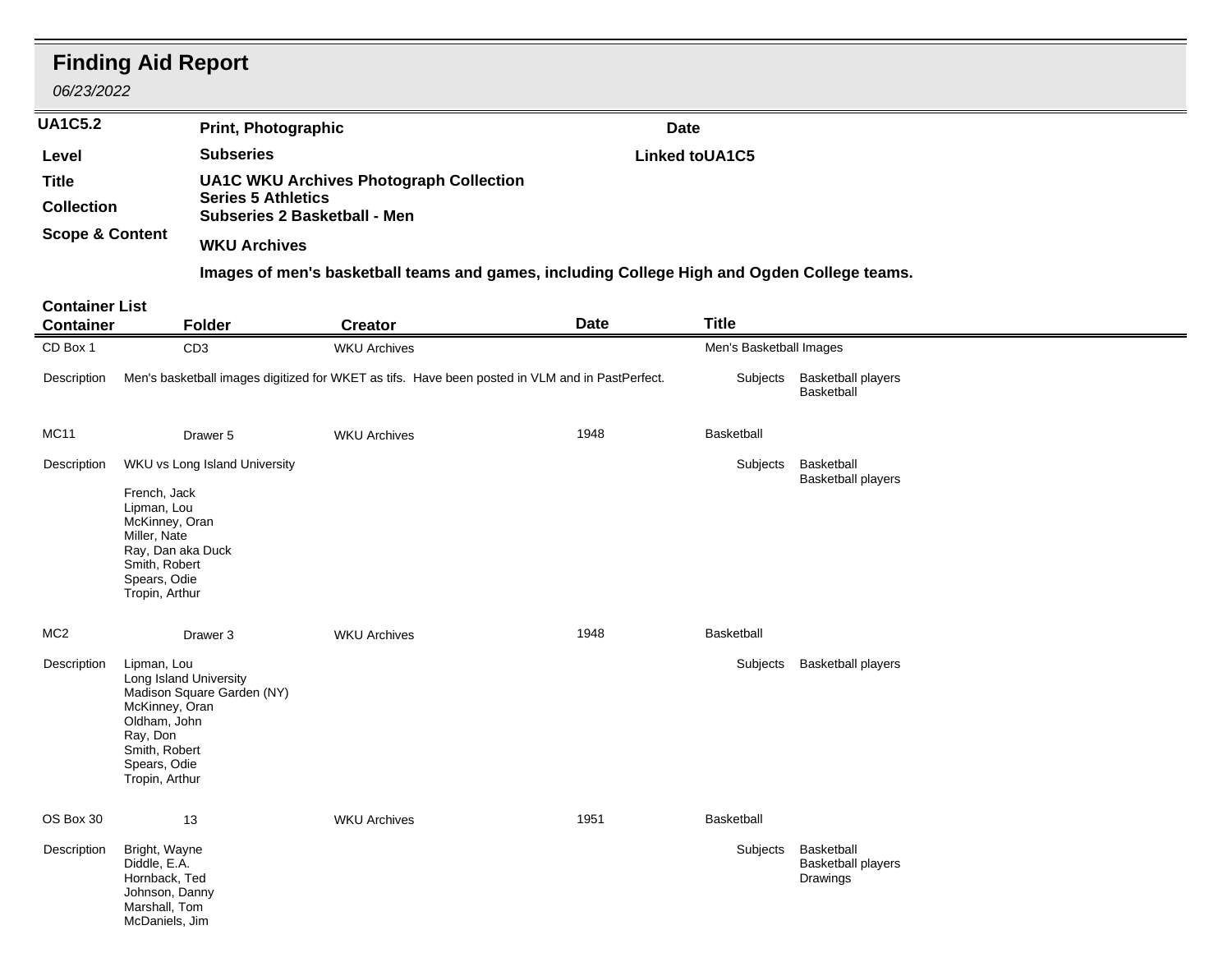Oldham, John Perry, Jerome Rhodes, Gene Rose, Jim Spoelstra, Art Stone, Franklin Sundmacker, Gary Wetherby, Lawrence White, Richard

| OS Box 32   | 3                                                                                                                                                                                                                                                                                                                                              | <b>WKU Archives</b> | 1943 | Basketball                 |                                                                              |
|-------------|------------------------------------------------------------------------------------------------------------------------------------------------------------------------------------------------------------------------------------------------------------------------------------------------------------------------------------------------|---------------------|------|----------------------------|------------------------------------------------------------------------------|
| Description | Atkinson, Charles<br>Champion, Paul<br>Downing, Dero<br>Edmiston, William<br>Embry, Chalmers<br>Gibson, Dee<br>Goodner, Howard<br>Harris, Skiles<br>Labhart, Charlie<br>McKinney, Oran<br>Moran, Charlie<br>Oldham, John<br>Ray, Don<br>Ruter, Charlie<br>Shelby, Harding<br>Spears, Odicia<br>Stevenson, Dave<br>Sydnor, Buck<br>Young, James |                     |      | Subjects                   | Basketball<br><b>Basketball players</b>                                      |
| OS Box 34   | 17                                                                                                                                                                                                                                                                                                                                             | <b>WKU Archives</b> |      | Basketball                 |                                                                              |
| Description | Arnold, Murray<br>Fordham University<br>Frank, Tellis<br>Harris, Bob<br>Smith, Dwight<br>Schaus, Fred<br>Towney, Carlyle<br><b>Zollner Pistons</b>                                                                                                                                                                                             |                     |      | Subjects                   | Basketball<br><b>Basketball players</b>                                      |
| OS PC       | FOS91                                                                                                                                                                                                                                                                                                                                          | <b>WKU Archives</b> | 1922 | Basketball - Ogden College |                                                                              |
| Description | Renfrew, ?<br>St. Clair, ?<br>Schneider, ?<br>Shelton, ?<br>Smith, D.<br>Smith, Jack                                                                                                                                                                                                                                                           |                     |      | Subjects                   | <b>Basketball players</b><br>Ogden College (Bowling Green, Ky.)<br>Negatives |
|             | Vale, ?                                                                                                                                                                                                                                                                                                                                        |                     |      |                            |                                                                              |
| OS PC       | FOS93                                                                                                                                                                                                                                                                                                                                          | <b>WKU Archives</b> | 1923 | Basketball - Ogden College |                                                                              |
| Description | Amos, Kirtley<br>Chandler, James<br>Cole, Frank                                                                                                                                                                                                                                                                                                |                     |      | Subjects                   | <b>Basketball players</b><br>Ogden College (Bowling Green, Ky.)              |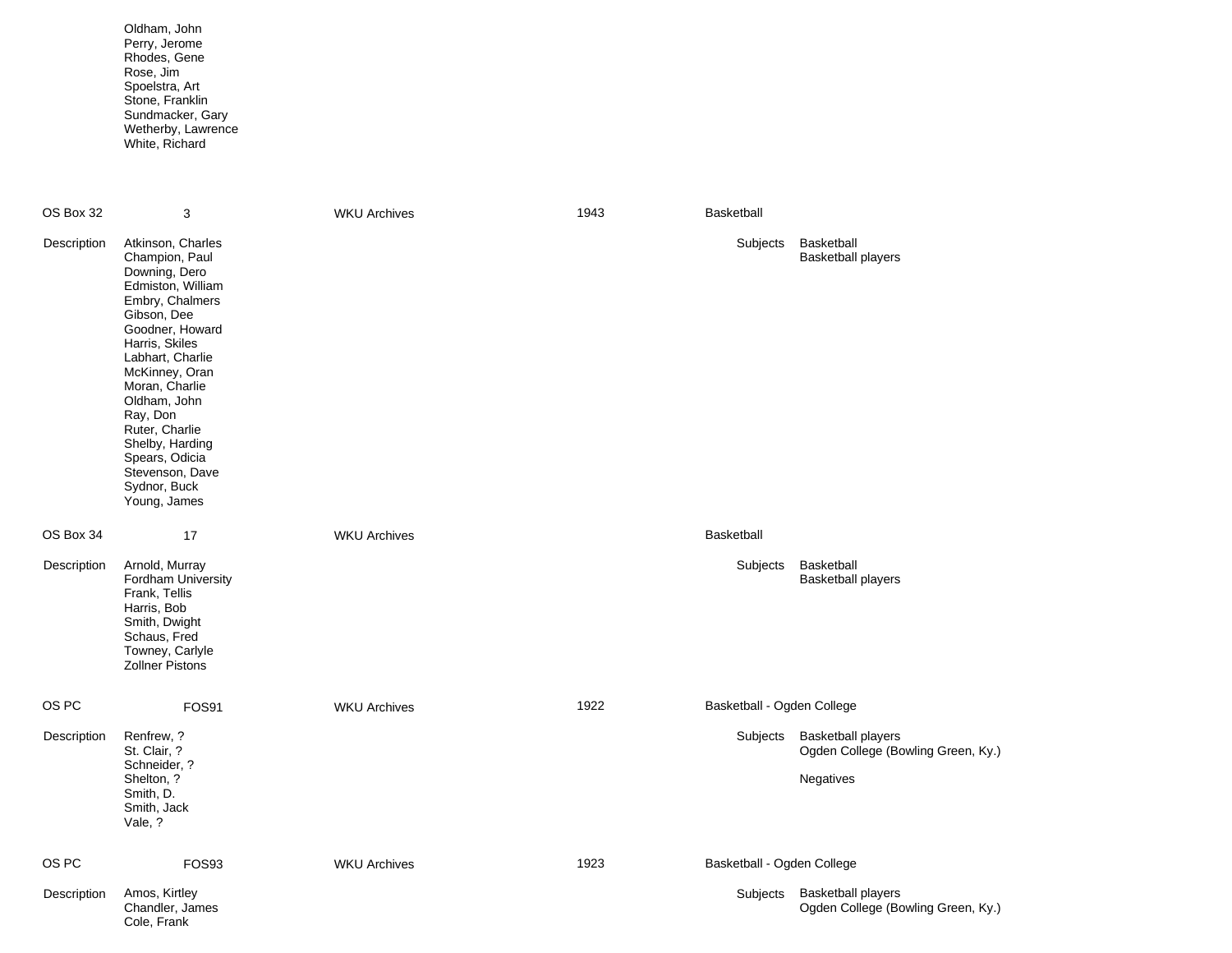|             | Fant, L.S.<br>Gilliam, Check<br>Helm, Tom<br>Howerton, Guy<br>Massey, George<br>McGinley, Paul<br>Pickles, Walter<br>Satterfield, Louis<br>Schneider, Joseph<br>Sledge, David<br>Smith, Douglas<br>Smith, Jack<br>Taylor, Frank                                                                                                                                                                                     |                     |           | <b>Negatives</b>                                         |
|-------------|---------------------------------------------------------------------------------------------------------------------------------------------------------------------------------------------------------------------------------------------------------------------------------------------------------------------------------------------------------------------------------------------------------------------|---------------------|-----------|----------------------------------------------------------|
| OS PC       | FOS66                                                                                                                                                                                                                                                                                                                                                                                                               | <b>WKU Archives</b> | 1935-1936 | Basketball - College High                                |
| Description | Images donated by James Durston.<br>Allen, Bob (2)<br>Burks, Norman<br>Byrn, O.G. (2)<br>Caldwell, O.C.<br>Carlyle, James<br>Durston, James (2)<br>Emmick, Lelgie (2)<br>Gaines, Ray (2)<br>Groomes, Barr<br>Jenkins, Burton (2)<br>Lawrence, Frank (2)<br>Matthews, ?<br>Matthews, W.L.<br>McCulloch, Wendel (2)<br>McGown, James (2)<br>Nunnley, Darnaby<br>Smith, Rawldon<br>Taylor, Charles (2)<br>Thomas, John |                     |           | Subjects<br><b>Basketball players</b>                    |
| OS PC       | <b>FOS68</b>                                                                                                                                                                                                                                                                                                                                                                                                        | <b>WKU Archives</b> |           | Basketball - College High<br>Subjects Basketball players |
| OS PC       | <b>FOS71</b>                                                                                                                                                                                                                                                                                                                                                                                                        | <b>WKU Archives</b> | 1949-1952 | Basketball - College High<br>Subjects Basketball players |
| OS PC       | <b>FOS30</b>                                                                                                                                                                                                                                                                                                                                                                                                        | <b>WKU Archives</b> | 1914-1927 | Basketball                                               |
| Description | Cook, ?<br>Ellis, L.<br>Ellis, T.<br>Mansfield, ?<br>Myers, ?<br>Solomon, ?<br>Thompson, ?<br>Tucker, ?<br>Walker, ?<br>Winkenhofer, ?                                                                                                                                                                                                                                                                              |                     |           | Subjects<br><b>Basketball players</b>                    |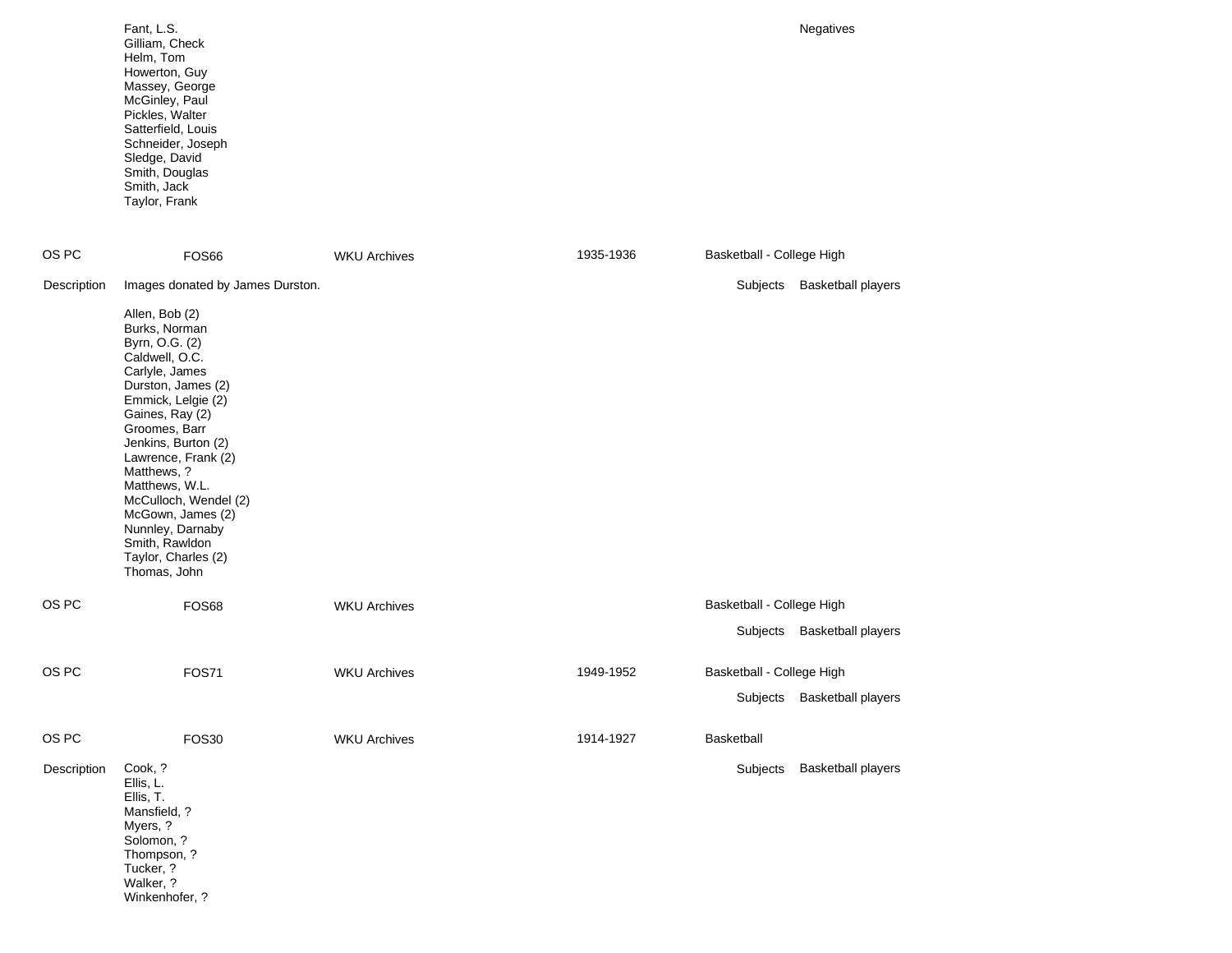| OS PC       | FOS32-FOS33                                                                                                                                                                                                                                                                                                                                                                                                                                                                                                                                                                                                                                                                                                                                                                                                                          | <b>WKU Archives</b> | 1943-1948 | Basketball |                                                              |
|-------------|--------------------------------------------------------------------------------------------------------------------------------------------------------------------------------------------------------------------------------------------------------------------------------------------------------------------------------------------------------------------------------------------------------------------------------------------------------------------------------------------------------------------------------------------------------------------------------------------------------------------------------------------------------------------------------------------------------------------------------------------------------------------------------------------------------------------------------------|---------------------|-----------|------------|--------------------------------------------------------------|
| Description | Oversize copies of images that have been digitized.                                                                                                                                                                                                                                                                                                                                                                                                                                                                                                                                                                                                                                                                                                                                                                                  |                     |           | Subjects   | <b>Basketball players</b>                                    |
|             | Diddle, E.A.<br>Gibson, Dee<br>Hornback, Ted<br>McKinney, Oran<br>Oldham, John<br>Ray, Don<br>Spears, Odie<br>Stansbury, Ed                                                                                                                                                                                                                                                                                                                                                                                                                                                                                                                                                                                                                                                                                                          |                     |           |            |                                                              |
| OS PC       | FOS34                                                                                                                                                                                                                                                                                                                                                                                                                                                                                                                                                                                                                                                                                                                                                                                                                                | <b>WKU Archives</b> | 1969-1991 | Basketball |                                                              |
| Description | Allison, Kent<br>Bailey, Rex<br>Baker, Ralph<br>Banks, Walker<br>Berry, Ron<br>Bowerman, Ray<br>Brett, John<br>Bright, Wayne<br>Brooks, Carroll<br>Bunton, Granville<br>Caylor, Bob<br>Davis, Terry<br>Dunn, Jerry<br>Dyson, ?<br>Eaton, Steve<br>Eckel, Jeff<br>Fox, Dennis<br>Gampfer, Ed<br>Glover, Clarence<br>Grabruck, Ryan<br>Gray, Butch<br>Haskins, Paul<br>Heath, Jon<br>Hornback, Ted<br>Johnson, Dan<br>Johnson, James<br>Kleykamp, Ray<br><b>Lamar University</b><br>Larson, Mike<br>Lee, James<br>Lightfoot, Joe<br>McCormack, W.R.<br>McCormick, Craig<br>McDaniels, Jim<br>Michaels, Ken<br>Miller, Rus<br>Oldham, John<br>Patchell, Randy<br>Perry, Jerome<br>Rawlings, Chuck<br>Richards, Jim<br>Rose, Jim<br>Smith, Dennis<br>Stroud, Tony<br>Sundmacker, Gary<br>Sydnor, Wallace aka Buck<br>Syracuse University |                     |           | Subjects   | <b>Basketball players</b><br>Autographs<br><b>Broadsides</b> |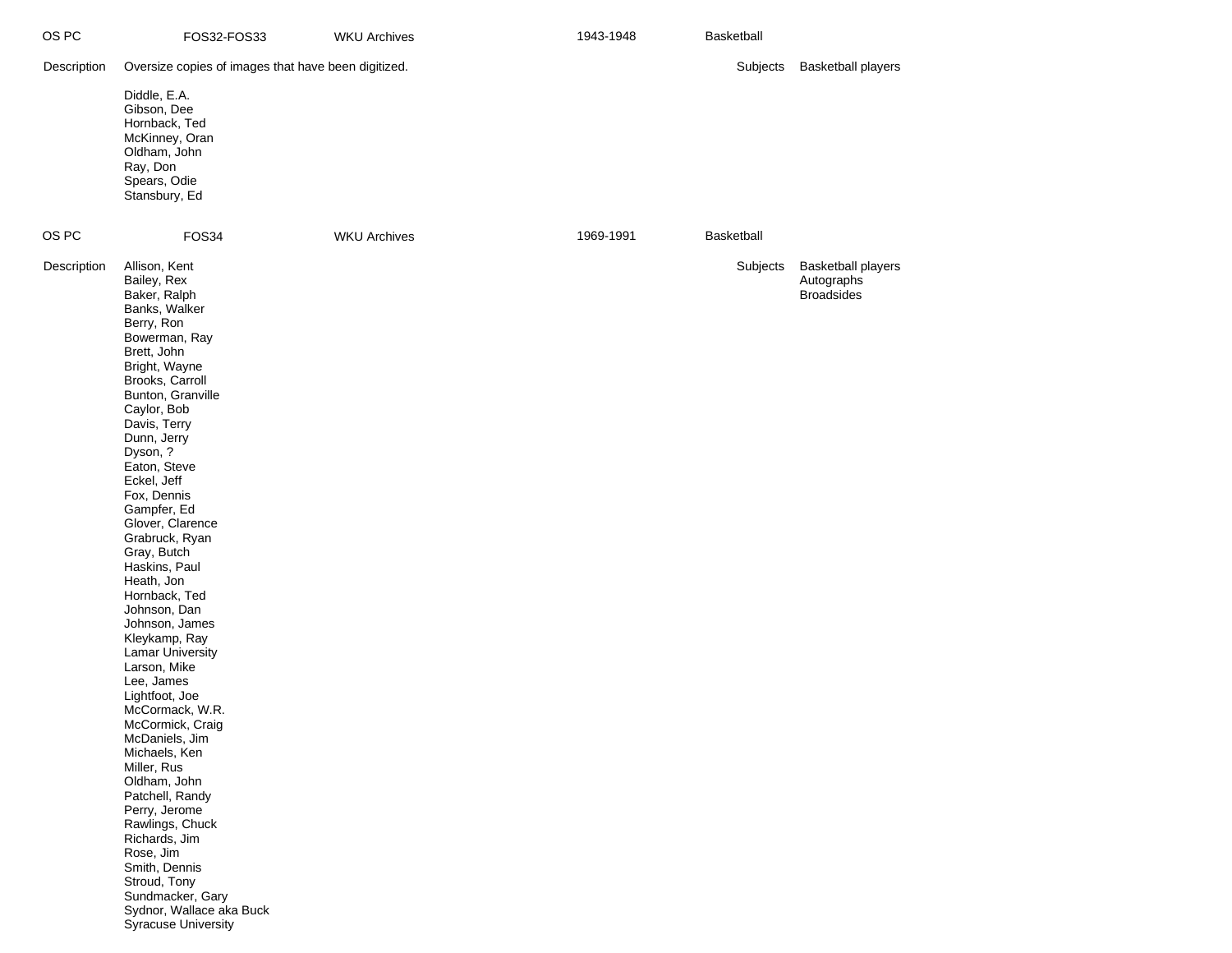|             | Tisdale, Fred<br>Turner, Tom<br><b>UNC-Charlotte</b><br>University of Evansville<br>Waldron, Don<br>Williams, Buford<br>Wilson, Tony<br>Witt, Chuck                                                                                                                                                                |                     |           |                   |                                                                                              |
|-------------|--------------------------------------------------------------------------------------------------------------------------------------------------------------------------------------------------------------------------------------------------------------------------------------------------------------------|---------------------|-----------|-------------------|----------------------------------------------------------------------------------------------|
| OS PC       | FOS38                                                                                                                                                                                                                                                                                                              | <b>WKU Archives</b> |           | <b>Basketball</b> |                                                                                              |
| Description | Hatcher, Ken<br>McCormick, Craig<br>Middle Tennessee State University<br>University of Dayton<br>White, Perry                                                                                                                                                                                                      |                     |           | Subjects          | Basketball<br><b>Basketball players</b>                                                      |
| OS PC       | FOS44-FOS45                                                                                                                                                                                                                                                                                                        | <b>WKU Archives</b> | 1964      | <b>Basketball</b> |                                                                                              |
| Description | Diddle Arena (WKU)                                                                                                                                                                                                                                                                                                 |                     |           | Subjects          | <b>Basketball players</b>                                                                    |
| PC          | F636                                                                                                                                                                                                                                                                                                               | <b>WKU Archives</b> | 1942-1943 | <b>Basketball</b> |                                                                                              |
| Description | Goodner, Howard<br>Harding, Shelby<br>Stephenson, Dave                                                                                                                                                                                                                                                             |                     |           | Subjects          | Basketball<br><b>Basketball players</b>                                                      |
| <b>PC</b>   | F654                                                                                                                                                                                                                                                                                                               | <b>WKU Archives</b> | 1949-1950 | <b>Basketball</b> |                                                                                              |
| Description | Able, ?<br>Ashland<br>Cate, Buddy<br>Clark, Ronnie<br>Cowan, Henry<br>Diddle, E.A.<br>Diddle, Ed Jr.<br>Gibson, Sterling<br>Gish, ? aka Rip<br>Givens, John<br>Hornback, Ted<br>Johnson, Joe<br>Lavoy, Bob<br>McGuire, Bob<br>Pickens, Jim<br>Rhodes, Gene<br>Turner, Jack<br>Wallheiser, Frank<br>Waters, Darnell |                     |           | Subjects          | Basketball<br><b>Basketball players</b><br><b>Broadsides</b><br>Autographs<br>Advertisements |
| <b>PC</b>   | F649                                                                                                                                                                                                                                                                                                               | <b>WKU Archives</b> | 1947-1948 | Basketball        |                                                                                              |
| Description | Bohannan, Jimmy<br>Cate, Buddy<br>Diddle, E.A.<br>Gibson, Dee<br>Givens, John<br>Hornback, Ted                                                                                                                                                                                                                     |                     |           | Subjects          | Basketball<br><b>Basketball players</b><br>Negatives                                         |

Lavoy, Bob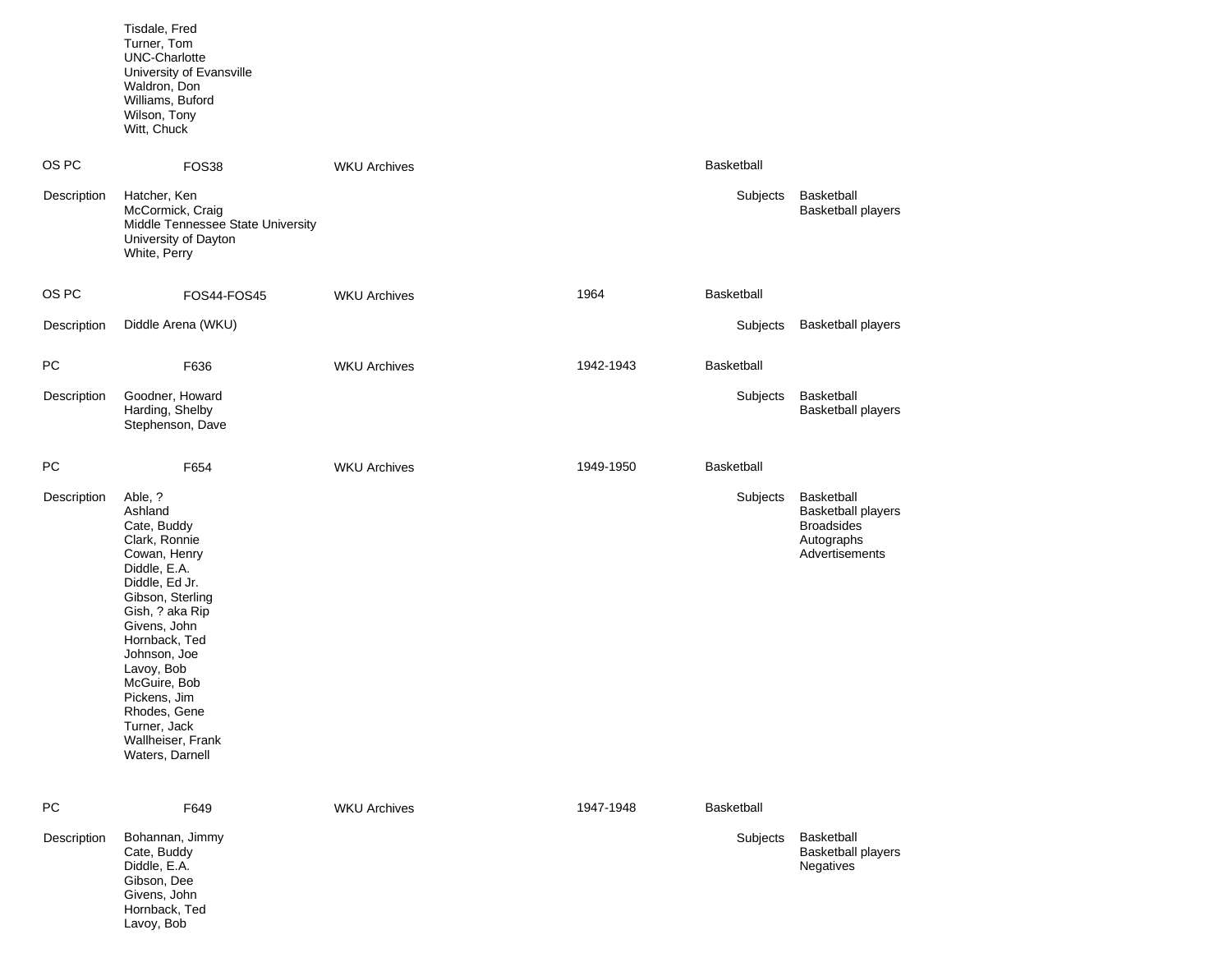McKinney, Oran Mann, Roy Oldham, John Parsley, Charlie Ray, Don Spears, Odie University of Louisville

| PC          | F615                                                                                                                                                                                                                                                                                                                                                                                                                                                       | <b>WKU Archives</b> | 1936-1937 | Basketball |                                                                                      |
|-------------|------------------------------------------------------------------------------------------------------------------------------------------------------------------------------------------------------------------------------------------------------------------------------------------------------------------------------------------------------------------------------------------------------------------------------------------------------------|---------------------|-----------|------------|--------------------------------------------------------------------------------------|
| Description | Barnes, John<br>Batsel, J.C.<br>Cherry, Hardin<br>Cooper, Henry<br>Diddle, E.A.<br>Dorsey, Holmes<br>Dudgeon, Ralph<br>Forsythe, Bob<br>Gray, Charles<br>Hackett, John<br>Jenkins, Phil<br>Lamar, Carl<br>McCreary, John<br>McCrocklin, William aka Red<br>Moulton, Burnham aka Mammy<br>Posey, Bill<br>Qualls, Marshall<br>Rayburn, Claude aka Red<br>Reed, Max<br>Roland, Jesse<br>Sadler, Harry<br>Stemm, Wilson<br>Stansbury, Edgar<br>Yeiser, Beverly |                     |           | Subjects   | Basketball<br><b>Basketball players</b>                                              |
| <b>PC</b>   | F684                                                                                                                                                                                                                                                                                                                                                                                                                                                       | <b>WKU Archives</b> | 1969-1979 | Basketball |                                                                                      |
| Description | Banks, Walker<br>Davis, Terry<br>Eaton, Steve<br>Glover, Clarence<br>Haskins, Paul<br>Lee, James<br>McDaniels, Jim<br>Michaels, Ken<br>Middle Tennessee State University<br>Perry, Jerome<br>Rose, Jim<br>Sundmacker, Gary                                                                                                                                                                                                                                 |                     |           | Subjects   | Basketball<br><b>Basketball players</b><br><b>Blacks</b><br><b>African Americans</b> |
| PC          | F686                                                                                                                                                                                                                                                                                                                                                                                                                                                       | <b>WKU Archives</b> | 1970-1971 | Basketball |                                                                                      |
| Description | Bailey, Rex<br>Dunn, Jerry<br>Gilmore, Artis<br>Glover, Clarence<br>Johnson, Danny<br>McDaniels, Jim<br>Perry, Jerome                                                                                                                                                                                                                                                                                                                                      |                     |           | Subjects   | Basketball<br><b>Basketball players</b><br><b>Blacks</b><br><b>African Americans</b> |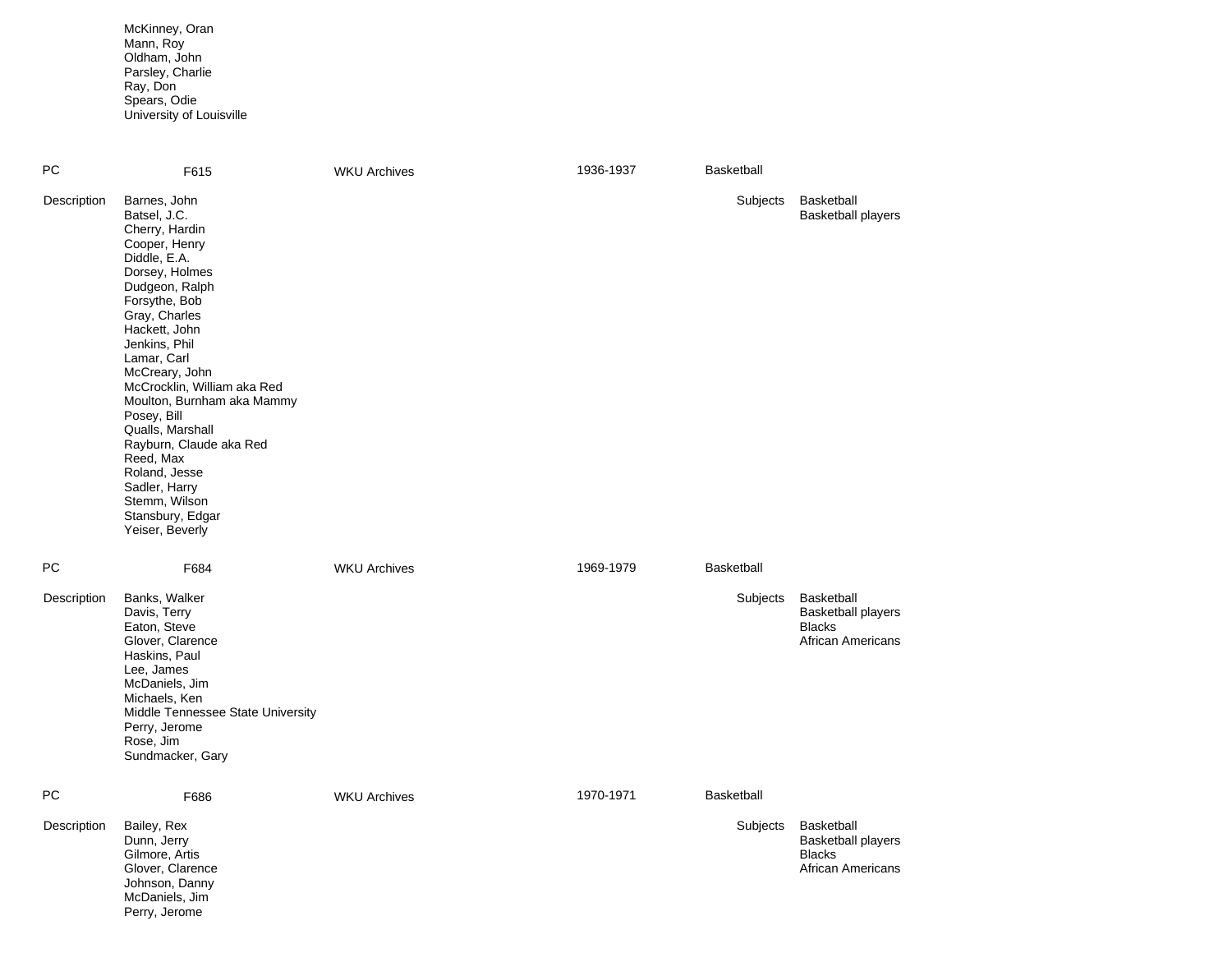Rose, Jim Sundmacker, Gary Witt, Chuck

Rascoe, Bobby (2)

| PC          | F687                                                                                                                                                                                                                                                                                                                                                                                                                                                                                                                                                                                                                                                                                                                                                                                                                                        | <b>WKU Archives</b> | 1970-1976 | Basketball |                                                                               |
|-------------|---------------------------------------------------------------------------------------------------------------------------------------------------------------------------------------------------------------------------------------------------------------------------------------------------------------------------------------------------------------------------------------------------------------------------------------------------------------------------------------------------------------------------------------------------------------------------------------------------------------------------------------------------------------------------------------------------------------------------------------------------------------------------------------------------------------------------------------------|---------------------|-----------|------------|-------------------------------------------------------------------------------|
| Description | Allison, Kent (2)<br>Arnold, Steve<br>Arrington, Larry<br>Ashby, Steve (2)<br>Baker, Ralph (2)<br>Basinger, Bob<br>Beckner, David (2)<br>Benge, Ron<br>Benningfield, Dennis<br>Berry, Ron<br>Bowerman, Ray (2)<br>Britt, Jerry<br>Britt, Johnny (3)<br>Brown, John<br>Bundy, Jerry (2)<br>Bunton, Granville (2)<br>Cantler, Fred<br>Caylor, Bobby (2)<br>Connelly, Buddy<br>Dave, Pfister<br>Davila, Julio<br>Davis, Terry<br>Dees, Benny<br>Dixon, Eugene<br>Dunbar, Rob<br>Dunn, Jerry<br>Dunn, Keith<br>Dunn, Ron<br>Eaton, Steve<br>Elliott, Gary<br>Embry, Bobby<br>Fuller, Mike<br>Gampfer, Ed (3)<br>Gilbert, Mike<br>Gray, Butch<br>Gray, Paul<br>Gregory, Gary (2)<br>Grimes, Damon<br>Harrington, Jay<br>Heath, Jon<br>Higdon, Bill<br>James, Wilson (2)<br>Jeannette, Mike<br>Johnson, Danny<br>Johnson, James<br>Kendall, Billy |                     |           | Subjects   | Basketball<br><b>Basketball players</b><br>African Americans<br><b>Blacks</b> |
|             | Kleinhans, Jack<br>Kleykamp, Ray (2)<br>Larson, Mike (2)<br>Medich, Dane<br>Miller, Russell<br>Nance, David<br>Odemns, Mike<br>Patchell, Randy<br>Perry, Jerome                                                                                                                                                                                                                                                                                                                                                                                                                                                                                                                                                                                                                                                                             |                     |           |            |                                                                               |
|             | Petty, Richard                                                                                                                                                                                                                                                                                                                                                                                                                                                                                                                                                                                                                                                                                                                                                                                                                              |                     |           |            |                                                                               |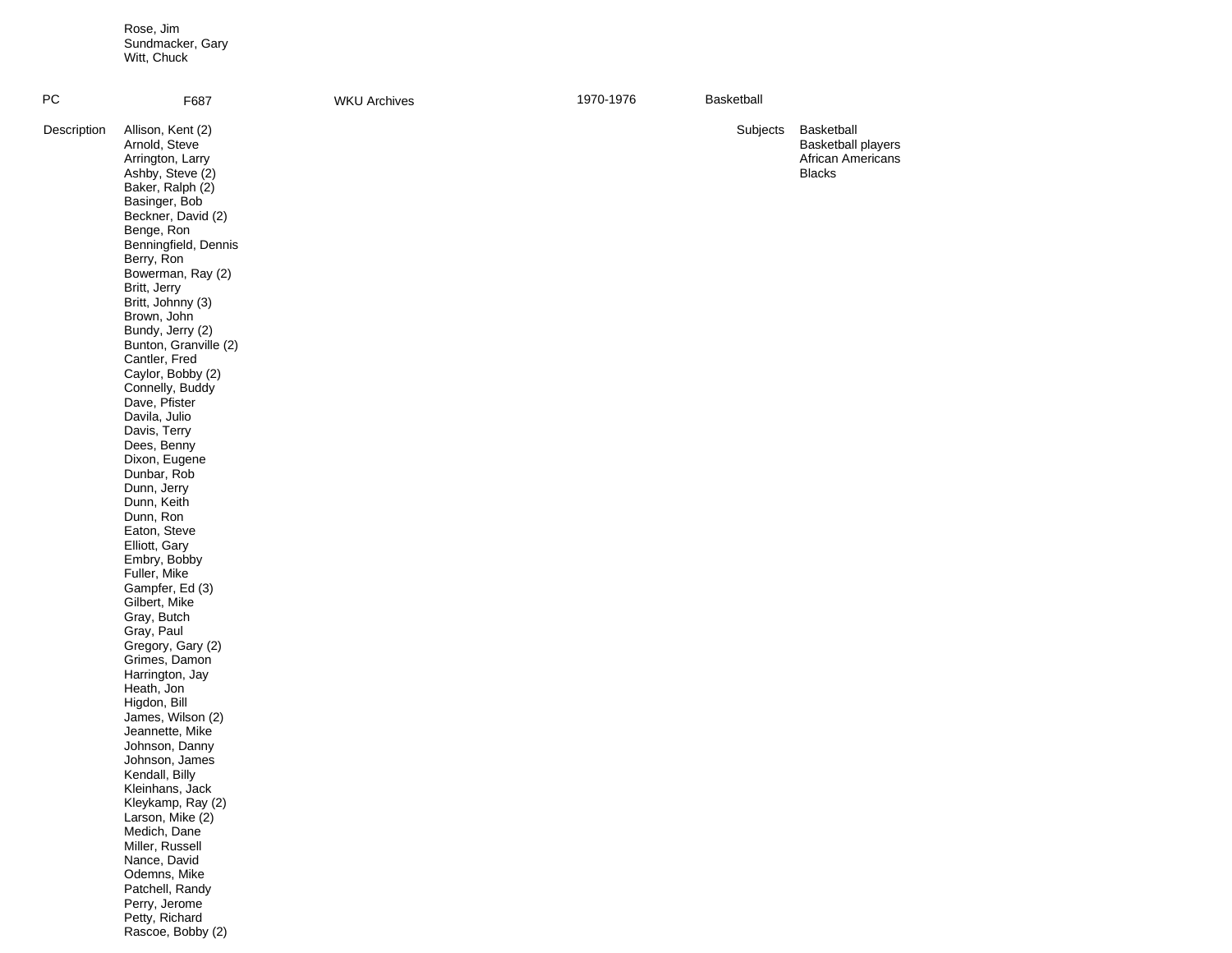|             | Rawlings, Chuck (3)<br>Raymond, Gary<br>Richards, Jim (3)<br>Roeber, Randy (2)<br>Sanders, Bill<br>Schuler, Lou<br>Scillian, Bill (2)<br>Smith, Dennis (2)<br>Stroud, Tony (2)<br>Terry, Lloyd<br>Tyler, Rick<br>VanEman, Lanny (2)<br>Wade, Calvin<br>Waldron, Don<br>Warner, Mike (2)<br>Watkins, Gary<br>Witt, Chuck (2) |                     |           |            |                                                                                      |
|-------------|-----------------------------------------------------------------------------------------------------------------------------------------------------------------------------------------------------------------------------------------------------------------------------------------------------------------------------|---------------------|-----------|------------|--------------------------------------------------------------------------------------|
| PС          | F7113                                                                                                                                                                                                                                                                                                                       | <b>WKU Archives</b> | 1970-1972 | Basketball |                                                                                      |
| Description | Bailey, Rex<br>Dayton University<br><b>Duquesne University</b><br>Glover, Clarence<br>McDaniels, Jim<br>Old Dominion<br>Rose, Jim<br>University of Kansas<br>Villanova University                                                                                                                                           |                     |           | Subjects   | Basketball<br><b>Basketball players</b>                                              |
| PС          | F7127                                                                                                                                                                                                                                                                                                                       | <b>WKU Archives</b> | 1971-1972 | Basketball |                                                                                      |
| Description | Austin Peay State University<br>Dayton University<br>Murray State University                                                                                                                                                                                                                                                |                     |           | Subjects   | <b>Basketball</b><br><b>Basketball players</b><br>African Americans<br><b>Blacks</b> |
| PС          | F7115                                                                                                                                                                                                                                                                                                                       | <b>WKU Archives</b> | 1970-1972 | Basketball |                                                                                      |
| Description | Austin Peay State University<br>Bailey, Rex<br>Davis, Terry<br>Dunn, Jerry<br>Eastern Kentucky University<br>Eaton, Steve<br>Glover, Clarence<br>Johnson, Danny<br>Kleykamp, Ray<br>McDaniels, Jim<br>Oldham, John<br>Richards, Jim<br>Robertson, Lee<br>Rose, Jim<br>Sundmacker, Gary<br>Sydnor, Wallace<br>Witt, Chuck    |                     |           | Subjects   | <b>Basketball players</b>                                                            |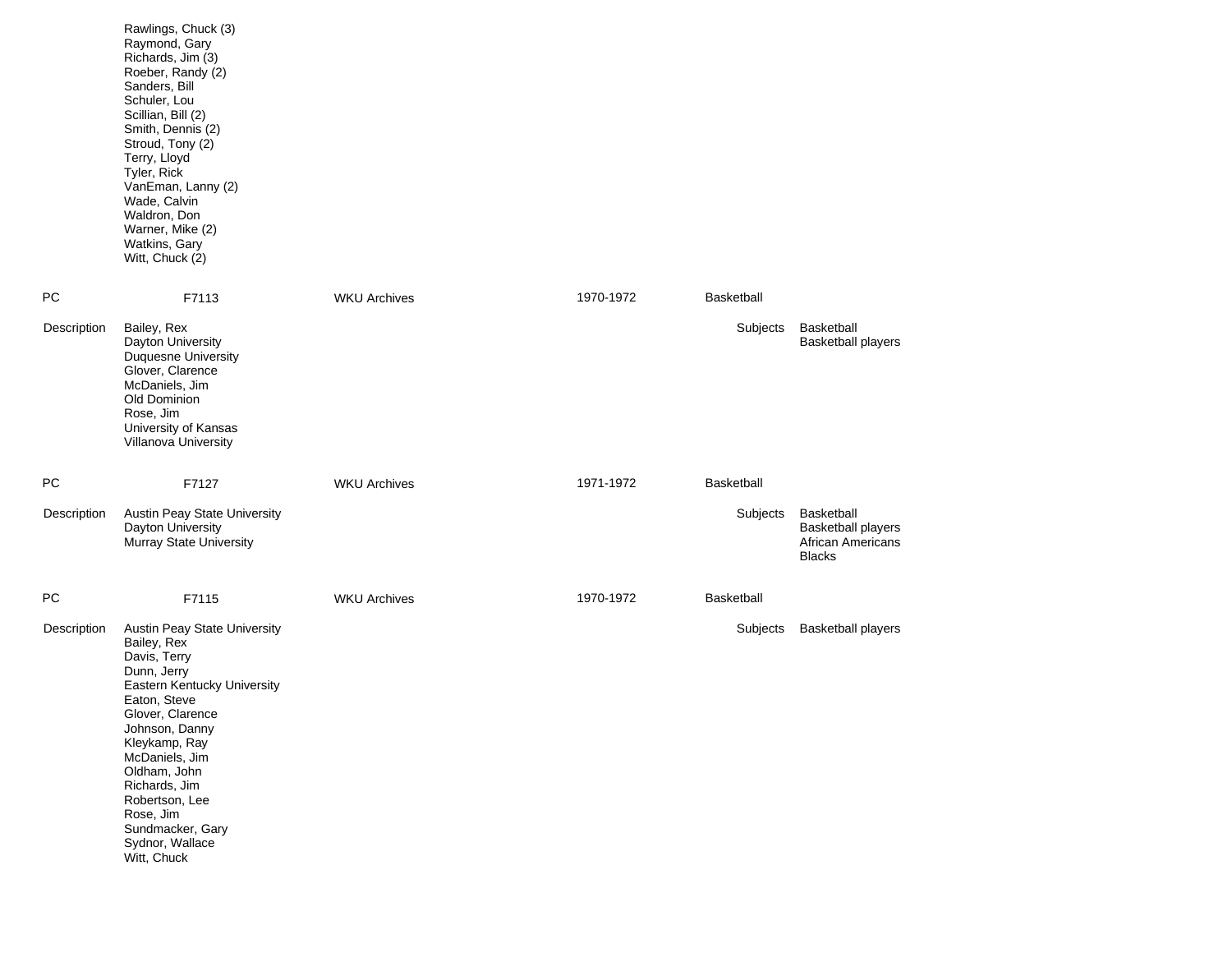| РC          | F7116                                                                                                                                                                                                                                                                                                   | <b>WKU Archives</b> | 1970-1971 | Basketball - Freshman |                                         |
|-------------|---------------------------------------------------------------------------------------------------------------------------------------------------------------------------------------------------------------------------------------------------------------------------------------------------------|---------------------|-----------|-----------------------|-----------------------------------------|
| Description | Blankenship, Danny<br>Bowerman, Ray<br>Bowman, Gary<br>Charles, S.M.<br>Engstrom, Scott<br>Fellnock, Kim<br>Fitzpatrick, Charles<br>Fletcher, Russell<br>Gray, Butch<br>Larson, Mike<br>Love, Ed<br>Martin, Terry<br>Raines, John<br>Raymond, Gary<br>Stroud, Tony<br>Sydnor, Wallace                   |                     |           | Subjects              | <b>Basketball players</b>               |
| РC          | F7117                                                                                                                                                                                                                                                                                                   | <b>WKU Archives</b> | 1970-1971 | Basketball            |                                         |
| Description | Bailey, Rex<br>Davis, Terry<br>Dunn, Jerry<br>Eaton, Steve<br>Eckel, Jeff<br>Fox, Dennis<br>Glover, Clarence<br>Johnson, Danny<br>Kleykamp, Ray<br>McDaniels, Jim<br>Perry, Jerome<br>Rose, Jim<br>Sundmacker, Gary<br>Waldron, Don<br>Witt, Chuck                                                      |                     |           | Subjects              | <b>Basketball players</b>               |
| <b>PC</b>   | F7118                                                                                                                                                                                                                                                                                                   | <b>WKU Archives</b> | 1970-1971 | Basketball            |                                         |
| Description | Allison, Kent<br>Coulter, ?<br>Davis, Terry<br>Dunn, Jerry<br>Glover, Clarence<br>Jacksonville University<br>McDaniels, Jim<br>Morehead State University<br><b>Murray State University</b><br>Nicholson, Ron<br>Rose, Jim<br>University of California, Riverside<br>Villanova University<br>Witt, Chuck |                     |           | Subjects              | <b>Basketball players</b><br>Basketball |
| <b>PC</b>   | F7119                                                                                                                                                                                                                                                                                                   | <b>WKU Archives</b> | 1970-1971 | Basketball            |                                         |
| Description | Austin Peay State University<br>Bailey, Rex<br>East Tennessee State University<br>Eastern Kentucky University                                                                                                                                                                                           |                     |           | Subjects              | <b>Basketball players</b><br>Basketball |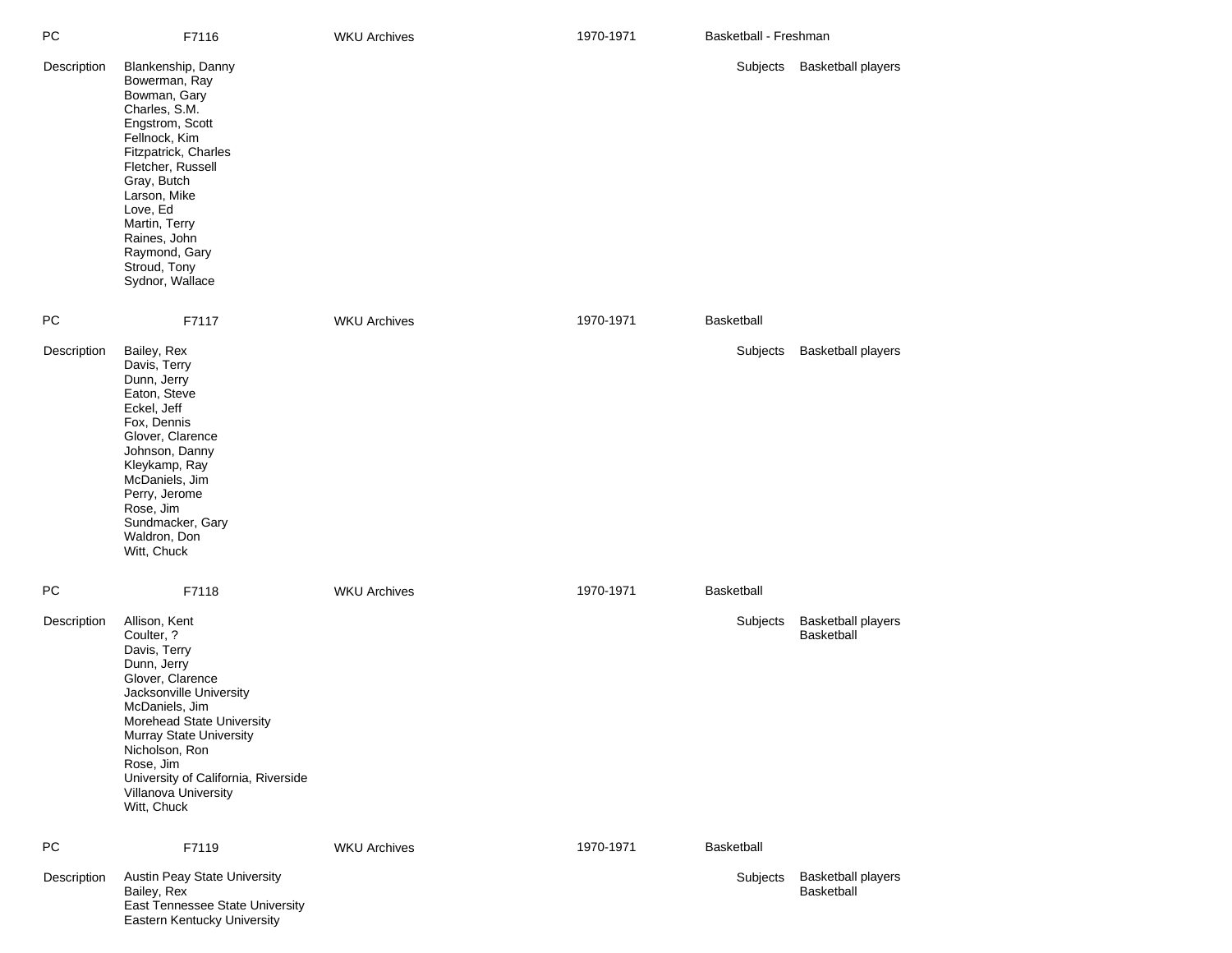Glover, Clarence Hornyak, Allan McDaniels, Jim Middle Tennessee State University Ohio State University Rose, Jim

Texas Tech University

| PC          | F7586                                                                                                                                                                       | <b>WKU Archives</b> | 1970-1971 | Basketball |                                                                                      |
|-------------|-----------------------------------------------------------------------------------------------------------------------------------------------------------------------------|---------------------|-----------|------------|--------------------------------------------------------------------------------------|
|             |                                                                                                                                                                             |                     |           | Subjects   | <b>Basketball players</b><br>Basketball<br><b>Slides</b>                             |
| PC          | F5326                                                                                                                                                                       | <b>WKU Archives</b> | 1976-1980 | Basketball |                                                                                      |
| Description | 5<br>Burbach, Greg<br>Byhre, Ed<br>Eastern Kentucky University<br>Keady, Gene<br>Larson, Mike<br>Rascoe, Bobby<br>Richards, Jim<br>Van Eman, Lanny                          |                     |           | Subjects   | Basketball<br><b>Basketball players</b><br>Fighting<br>Locker rooms                  |
| PC          | F784                                                                                                                                                                        | <b>WKU Archives</b> | 1965-1966 | Basketball |                                                                                      |
| Description | 1<br>Smith, Dwight                                                                                                                                                          |                     |           | Subjects   | <b>Basketball players</b>                                                            |
| PC          | F861                                                                                                                                                                        | <b>WKU Archives</b> | 1966-1990 | Basketball |                                                                                      |
| Description | <b>Basketball games</b><br>Diddle Arena (WKU)<br>University of Alabama - Birmingham<br>Vanderbilt University                                                                |                     |           | Subjects   | Basketball<br><b>Negatives</b>                                                       |
| PC          | F673                                                                                                                                                                        | <b>WKU Archives</b> | 1955-1958 | Basketball |                                                                                      |
| Description | Clark, Ronnie<br>Eastern Kentucky University<br>Oklahoma State University<br>University of Louisville<br>University of San Francisco<br><b>Xavier University</b>            |                     |           | Subjects   | Basketball<br><b>Basketball players</b>                                              |
| PC          | F690                                                                                                                                                                        | <b>WKU Archives</b> | 1971-1976 | Basketball |                                                                                      |
| Description | Britt, Johnny<br>Games<br>Middle Tennesse State University<br>Odemns, Mike<br><b>Old Dominion University</b><br><b>Purdue University</b><br>Rawlings, Chuck<br>Terry, Lloyd |                     |           | Subjects   | Basketball<br><b>Basketball players</b><br><b>African Americans</b><br><b>Blacks</b> |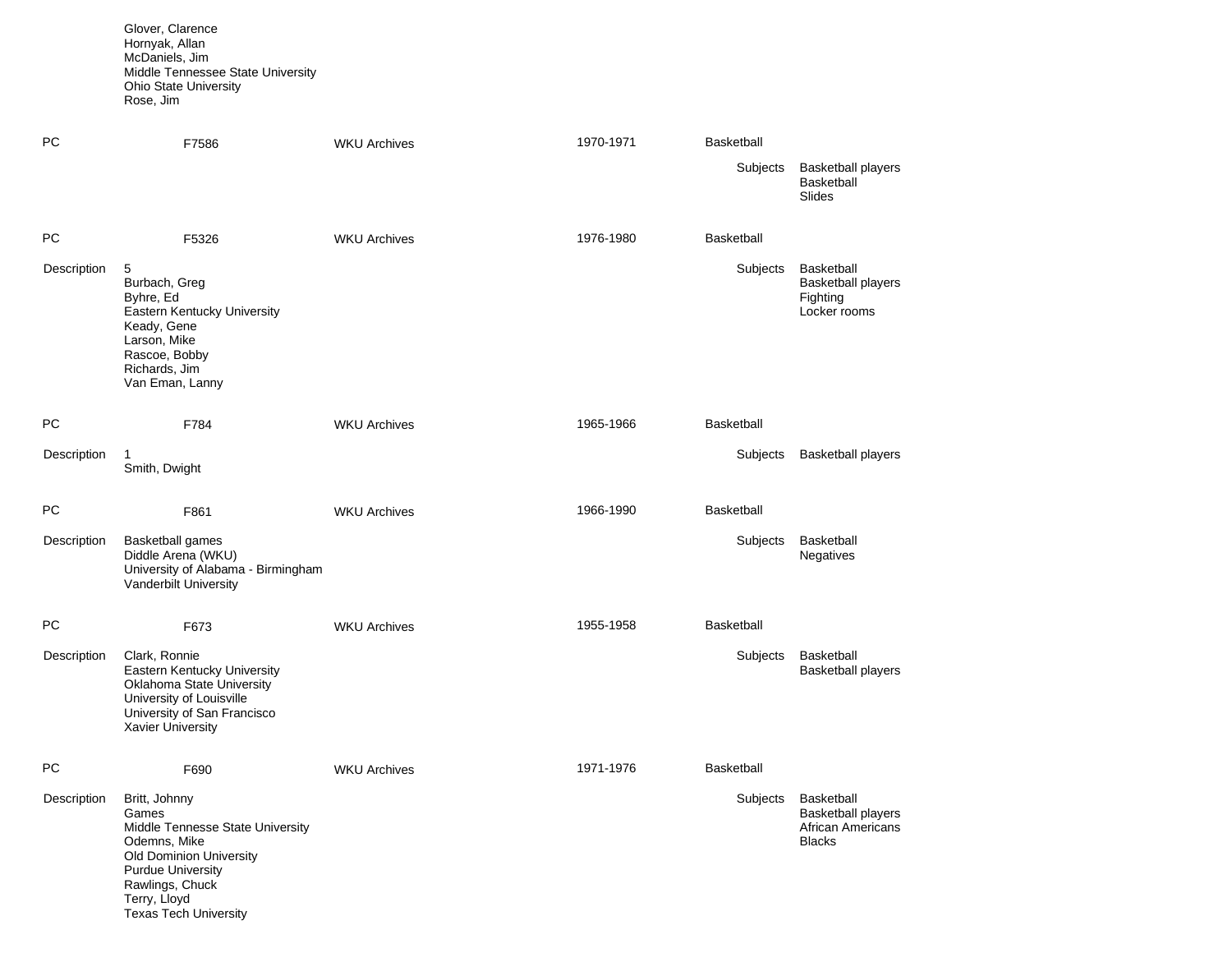Trophies

| PC          | F692                                                                                                                                                                                                                                                                                                                                                                                                                                                                                                                                                                                                                    | <b>WKU Archives</b> | 1975-1976 | Basketball        |                                                                                      |
|-------------|-------------------------------------------------------------------------------------------------------------------------------------------------------------------------------------------------------------------------------------------------------------------------------------------------------------------------------------------------------------------------------------------------------------------------------------------------------------------------------------------------------------------------------------------------------------------------------------------------------------------------|---------------------|-----------|-------------------|--------------------------------------------------------------------------------------|
| Description | Ashby, Steve<br>Beckner, David<br>Britt, Jerry<br>Britt, Johnny<br>Davila, Julio<br>Dunbar, Rob<br>Gregory, Gary<br>Grimes, Damon<br>James, Wilson<br>Johnson, James<br>Pfister, Dave<br>Rawlings, Chuck<br>Roeber, Randy<br>Scillian, Bill<br>Terry, Lloyd<br>Warner, Mike                                                                                                                                                                                                                                                                                                                                             |                     |           | Subjects          | Basketball<br><b>Basketball players</b><br>African Americans<br><b>Blacks</b>        |
| <b>PC</b>   | F695                                                                                                                                                                                                                                                                                                                                                                                                                                                                                                                                                                                                                    | <b>WKU Archives</b> | 1975-1979 | <b>Basketball</b> |                                                                                      |
| Description | Ashby, Steve<br>Bailey, Mark<br>Battle, Tom<br>Bryant, Aaron<br>Burbach, Greg<br>Cebula, Casey<br>Connelly, Buddy<br>Davila, Julio<br>Dunn, Ron<br>Evans, Don<br>Gregory, Gary<br>Jeanette, Mike<br>Johnson, James<br>Jordan, Dennis<br>McConico, Dave<br>McCormick, Chris<br>Middle Tennessee State University<br>Nordholz, Mike<br>Odemns, ?<br><b>Old Dominion University</b><br>Owens, Don<br>Philpott, Jim<br>Prince, Mike<br>Rascoe, Bobby<br>Richards, Jim<br>Richardson, Willie<br>Scillian, Bill<br>Shinn, Tom<br>Terry, Lloyd<br>University of Michigan<br>Van Eman, Lanny<br>Van Rooden, Hans<br>Wray, Ricky |                     |           | Subjects          | Basketball<br><b>Basketball players</b><br><b>Blacks</b><br><b>African Americans</b> |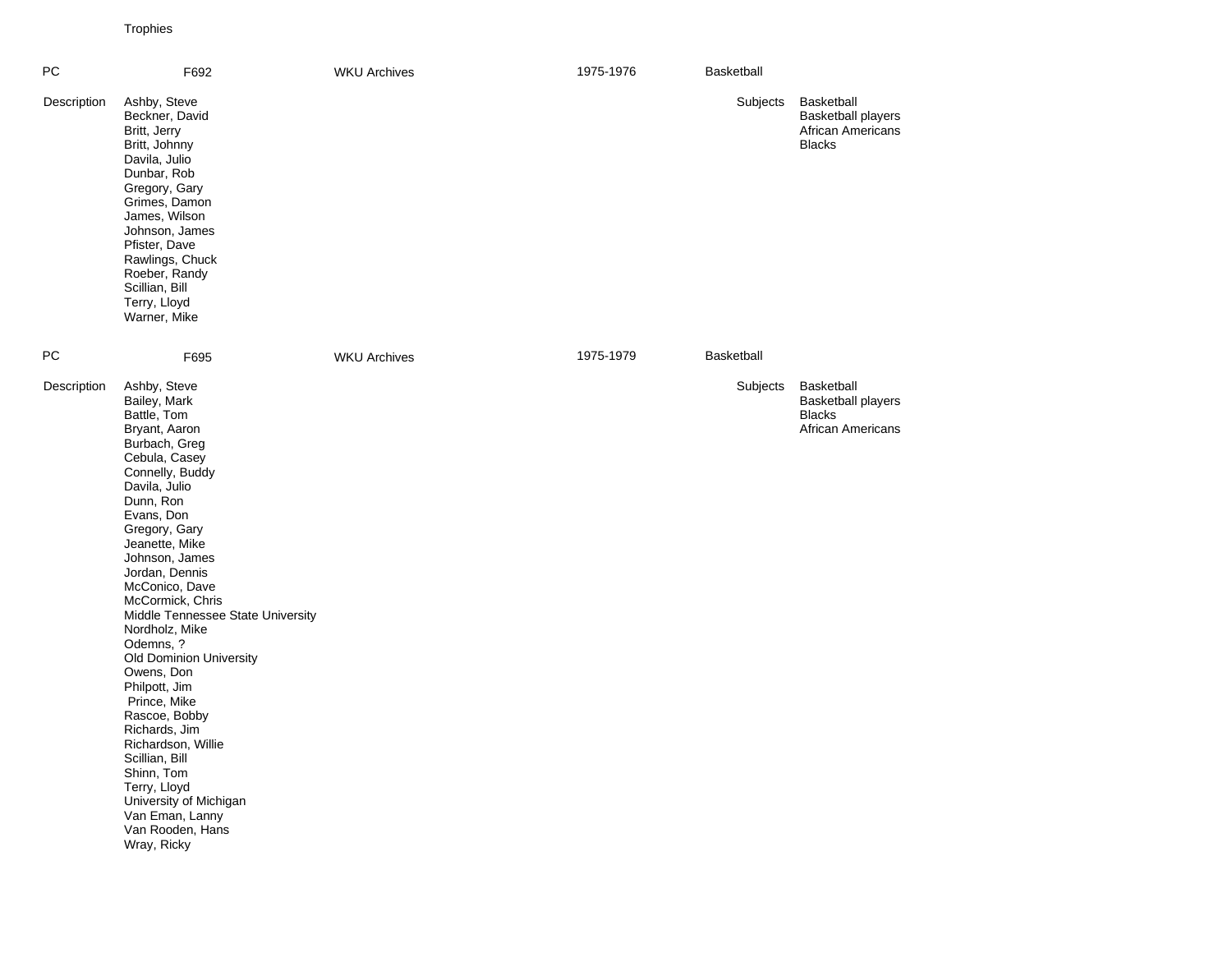| РC          | F7077                                                                                                                                                                                                                                                                                                                                                                                                                                                                                                                                           | <b>WKU Archives</b> | 1961-1966 | Basketball |                                                                                                    |
|-------------|-------------------------------------------------------------------------------------------------------------------------------------------------------------------------------------------------------------------------------------------------------------------------------------------------------------------------------------------------------------------------------------------------------------------------------------------------------------------------------------------------------------------------------------------------|---------------------|-----------|------------|----------------------------------------------------------------------------------------------------|
| Description | Allen, P.<br>Baker, ?<br>Baker, Ralph<br>Beams, J.<br>Bozarth, H.<br><b>Butler University</b><br>Dunn, Jim<br>Elliot, J.<br>Gray, H.<br>Halmark, D.<br>Humes, H.<br>Loyola University<br>Markle, R.<br>Hendricks, R.<br>Moore, ?<br>Murray State University<br>New Mexico State University<br>Russell, J.<br>Sharpe, S.<br>Strausberger, C.<br>Sydnor, Wallace aka Buck<br>Todd, Harry<br>University of Michigan<br>Watson, W.<br>Williams, L.                                                                                                  |                     |           | Subjects   | Basketball<br><b>Basketball players</b><br><b>African Americans</b><br><b>Blacks</b>               |
| PС          | F658                                                                                                                                                                                                                                                                                                                                                                                                                                                                                                                                            | <b>WKU Archives</b> | 1950-1952 | Basketball |                                                                                                    |
| Description | Almond, Alvin<br>Ashland<br>Beard, Monie<br>Campbell, Charles<br>Cole, Lynn<br>Diddle, E.A.<br>Diddle, Ed Jr.<br>Dodds, Howard<br>Gish, Raymon<br>Givens, John<br>Green, John<br>Greer, Kay (male)<br>Hale, Maurice<br>Hornback, Ted<br>Hricko, Andy<br>Hutchens, Jim<br>Johnson, Joe<br>Jordan, Forbis<br>King, Dan<br>Lavoy, Bob<br>Marshall, Tom<br>McGuire, Bob<br>McGuire, Don<br>Mezzanotte, Pat<br>Proctor, Bob<br>Rawlings, Charles<br>Rhodes, Gene<br>Sandefur, Lou<br>Sarakatsanis, Pany<br>Scott, Bill<br>Smith, Dick<br>Soctt, Bill |                     |           | Subjects   | Basketball<br>Basketball players<br>Airplanes<br><b>Broadsides</b><br>Advertisements<br>Autographs |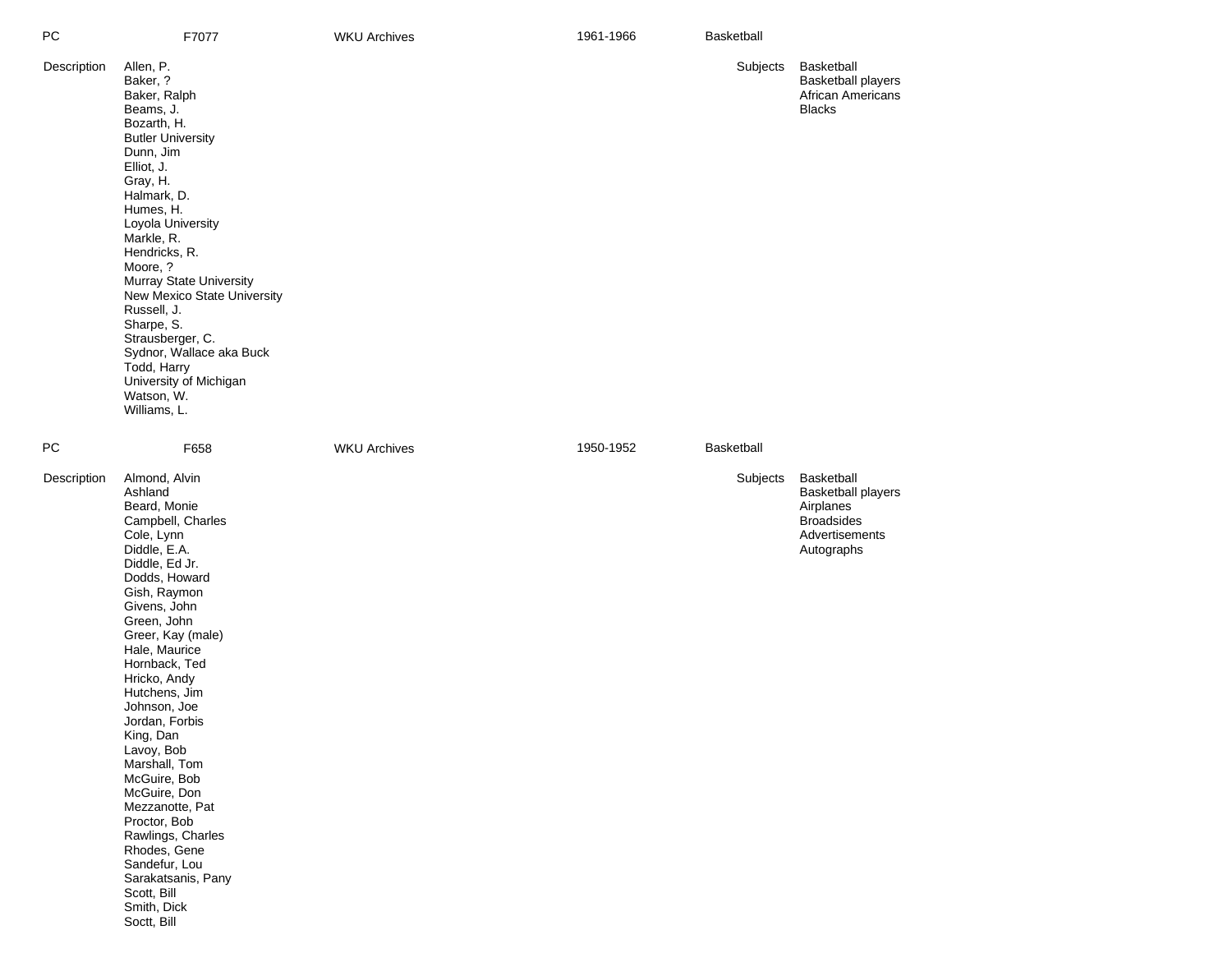|             | Spoelstra, Art<br>Thompson, Kelly<br>Vest, Dike<br>Waggener, Bob<br>Wallace, Frank<br>Wallheiser, Frank<br>Ward, Ed<br>White, Richard<br>Whitsell, Jerry                                                                                                                                                                                      |                     |           |                   |                                                      |
|-------------|-----------------------------------------------------------------------------------------------------------------------------------------------------------------------------------------------------------------------------------------------------------------------------------------------------------------------------------------------|---------------------|-----------|-------------------|------------------------------------------------------|
| <b>PC</b>   | F674                                                                                                                                                                                                                                                                                                                                          | <b>WKU Archives</b> | 1958-1959 | <b>Basketball</b> |                                                      |
| Description | Bach, James<br>Barnard, Brentley<br>Bulla, Neal<br>Crosley, Donald<br>Diddle, E.A.<br>Elrod, Charles<br>Evans, Beverly<br>Guinn, Gerald<br>McDaniel, Roland<br>Rascoe, Bobby<br>Smith, Doug<br>Todd, Harry<br>Wells, Jimmie<br>Whilhite, Hugh                                                                                                 |                     |           | Subjects          | Basketball<br><b>Basketball players</b>              |
| PC          | F676                                                                                                                                                                                                                                                                                                                                          | <b>WKU Archives</b> | 1959-1960 | <b>Basketball</b> |                                                      |
| Description | Barnard, Brantley<br>Bicknell, Darrell<br>Cole, Bob<br>Cole, Carl<br>Doughty, Larry<br>Eastern Kentucky University<br>Ellison, Albert<br>McDaniel, Roland<br>Osborne, Charles<br>Parsons, Don<br>Rascoe, Bobby<br>Richardson, Ralph<br>Sarakatsannis, Panny<br>Smith, Doug<br>Talbott, Jude<br>Todd, Harry<br>Warren, George<br>Wilhite, Hugh |                     |           | Subjects          | Basketball<br><b>Basketball players</b><br>Negatives |
| PC          | F675                                                                                                                                                                                                                                                                                                                                          | <b>WKU Archives</b> | 1959      | Basketball        |                                                      |
| Description | Barnard, Brantley<br>Bicknell, Darrell<br>Cole, Bob<br>Diddle, E.A.<br>Doughty, Larry<br>Ellison, Albert<br>Gram, Sheraton<br>McDaniel, Roland<br>Osborne, Charles<br>Parsons, Don                                                                                                                                                            |                     |           | Subjects          | Basketball<br><b>Basketball players</b><br>Trophies  |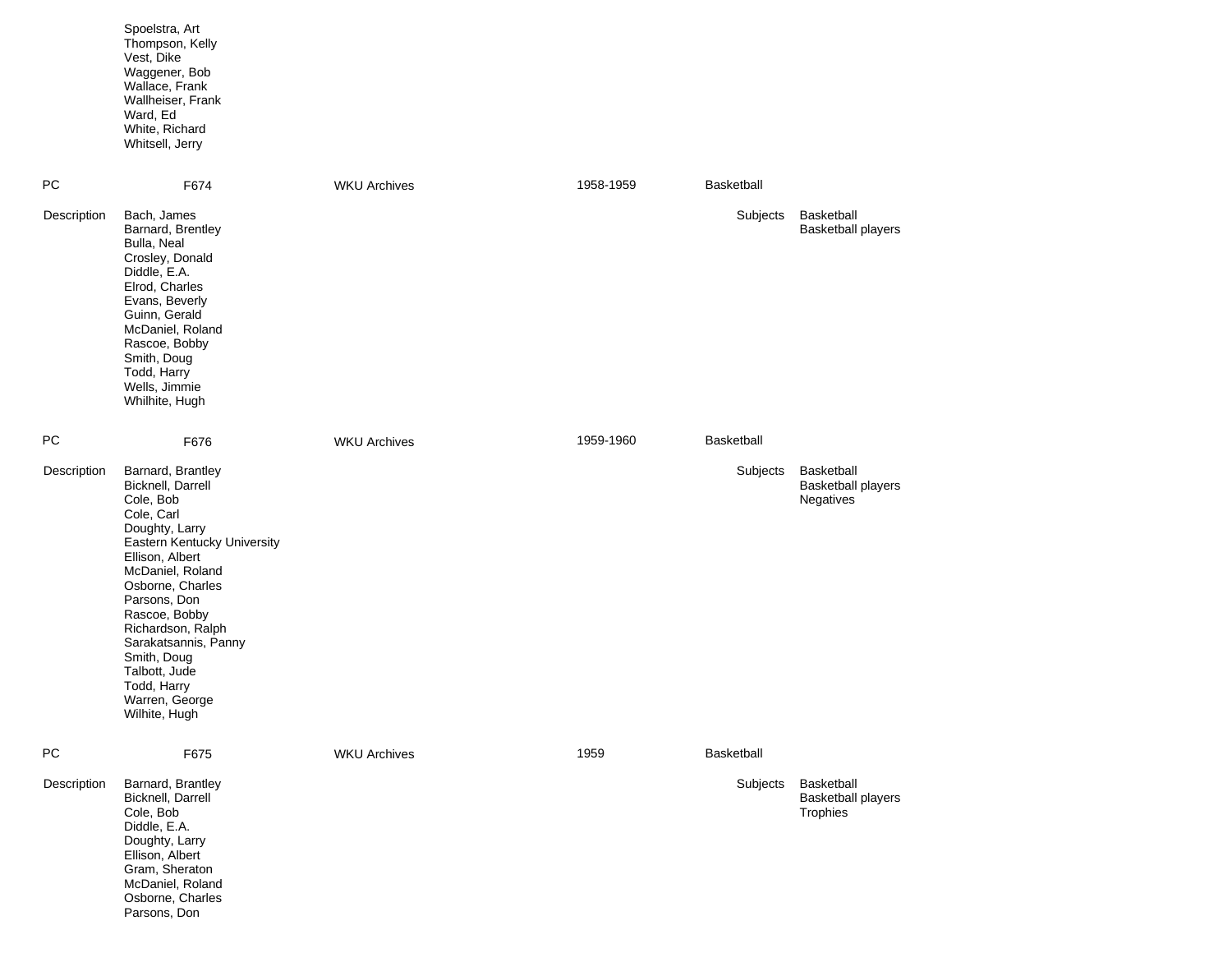|             | Rascoe, Bob<br>Sarakatsannis, Panny<br>Smith, Doug<br>Smith, L.T.<br><b>Sugar Bowl</b><br>Talbott, Jude<br>Thompson, Kelly<br>Todd, Harry<br>Warren, George<br>Wilhite, Hugh                                                                                                                  |                     |           |            |                                         |
|-------------|-----------------------------------------------------------------------------------------------------------------------------------------------------------------------------------------------------------------------------------------------------------------------------------------------|---------------------|-----------|------------|-----------------------------------------|
| PC          | F677                                                                                                                                                                                                                                                                                          | <b>WKU Archives</b> | 1960-1961 | Basketball |                                         |
| Description | Barnard, Brantley<br>Caines, Warner<br>Castle, Larry<br>Cole, Bob<br>Day, Danny<br>Dunn, Jim<br>Jackson, Bob<br>McDaniel, Roland<br>Osborne, Charles<br>Rascoe, Bob<br>Ridley, Mike<br>Sarakatsannis, Panny<br>Smith, Doug<br>Todd, Harry<br>Warren, George<br>Wilhite, Hugh                  |                     |           | Subjects   | <b>Basketball players</b><br>Negatives  |
| PC          | F7049                                                                                                                                                                                                                                                                                         | <b>WKU Archives</b> | 1960-1964 | Basketball |                                         |
| Description | Debes, Bill<br>DePaul University<br>Dunn, Jim<br>Eastern Kentucky University<br>Jackson, Bob (2)<br>Nicolai, Ron<br>Osborne, Charlie (2)<br>Rascoe, Bob<br>Sarakatsannis, Panny (2)<br>Tennessee Tech<br>Tepe, Ed<br>Thompson, M.C.<br>Todd, Harry (3)<br>Upchurch, Jack<br>Xavier University |                     |           | Subjects   | <b>Basketball players</b><br>Basketball |
| PC          | F678                                                                                                                                                                                                                                                                                          | <b>WKU Archives</b> | 1960-1962 | Basketball |                                         |
| Description | Caines, Warner<br>Carrier, Harel<br>Castle, Larry<br>Day, Dan<br>Diddle, E.A.<br>Dunn, Jim<br>Hornback, Ted<br>Jackson, Bob<br>McMahan, Tom<br>Moore, Bob                                                                                                                                     |                     |           | Subjects   | <b>Basketball players</b><br>Negatives  |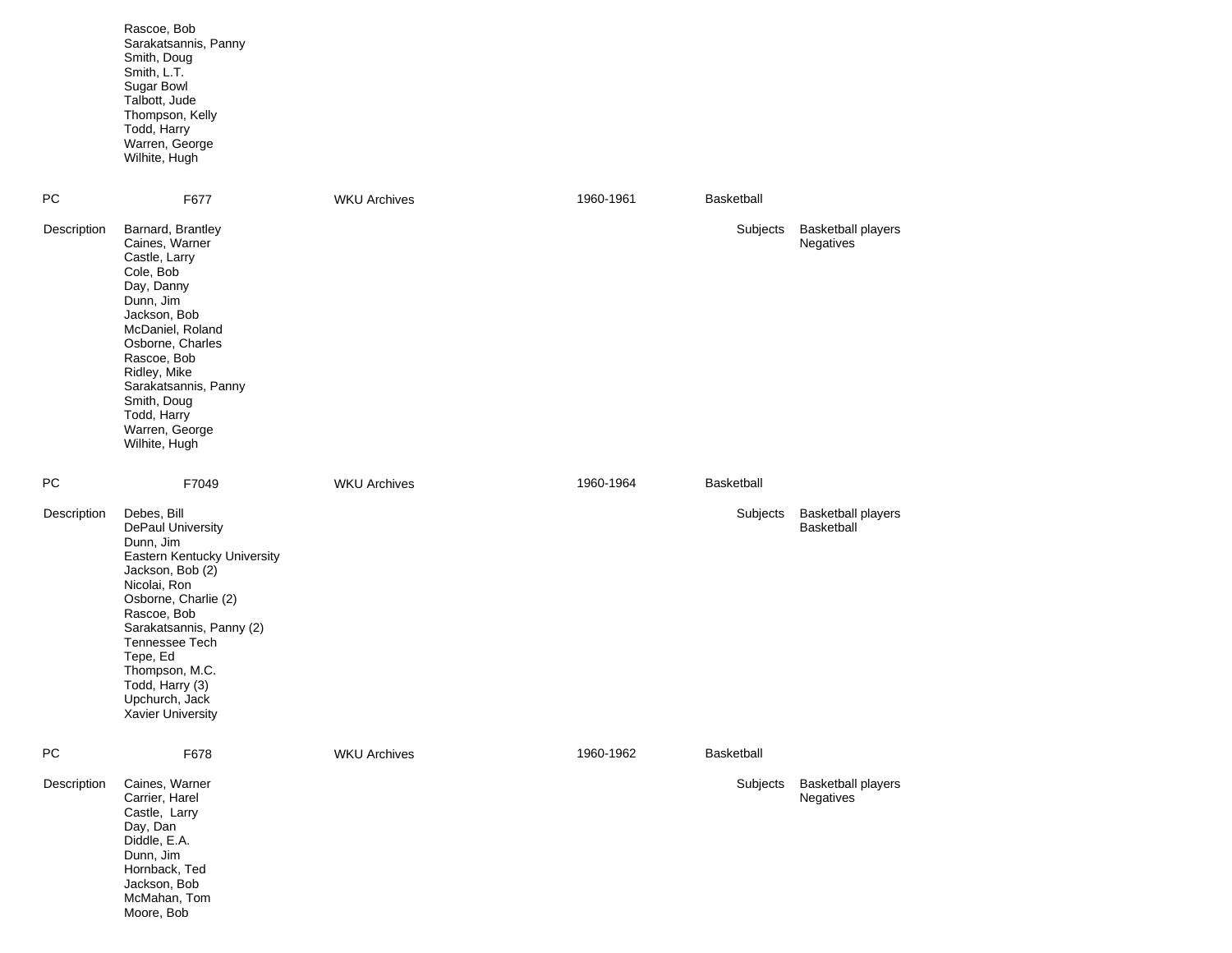|             | Rascoe, Bob<br>Ridley, Mike<br>Smith, Doug<br>Todd, Harry<br>Wilhite, Hugh                                                                                                                                                                                                     |                     |           |            |                                                                                         |
|-------------|--------------------------------------------------------------------------------------------------------------------------------------------------------------------------------------------------------------------------------------------------------------------------------|---------------------|-----------|------------|-----------------------------------------------------------------------------------------|
| PС          | F7050                                                                                                                                                                                                                                                                          | <b>WKU Archives</b> | 1961-1962 | Basketball |                                                                                         |
| Description | Baker, Ralph<br><b>Butler University</b><br>Dunn, Jim<br>Moore, Bobby<br>Murray State University<br>New Mexico State University<br>Todd, Harry                                                                                                                                 |                     |           | Subjects   | <b>Basketball players</b><br><b>Basketball</b>                                          |
| PC          | F679                                                                                                                                                                                                                                                                           | <b>WKU Archives</b> | 1962-1963 | Basketball |                                                                                         |
| Description | Baker, Ralph<br>Caines, Warner<br>Carrier, Darel<br>Carrier, Harel<br>Castle, Larry<br>Hornback, Ted<br>Day, Danny<br>Diddle, E.A.<br>Dunn, Jim<br>Jackson, Bob<br>Keeton, Ray<br>Marcum, Glenn<br>Milton, Tom<br>Moore, Bob<br>Parsons, Bill<br>Rorer, Ray<br>Townsend, Ralph |                     |           | Subjects   | <b>Basketball players</b><br><b>Negatives</b>                                           |
| PC          | F7073                                                                                                                                                                                                                                                                          | <b>WKU Archives</b> | 1965-1966 | Basketball |                                                                                         |
| Description | Dayton University<br>Morehead State University<br>University of Michigan                                                                                                                                                                                                       |                     |           | Subjects   | <b>Basketball players</b><br><b>Basketball</b><br>Cheerleading<br>Referees<br>Negatives |
| PC          | F7058                                                                                                                                                                                                                                                                          | <b>WKU Archives</b> | 1963-1964 | Basketball |                                                                                         |
| Description | Baker, Ralph<br>Belcher, Walker<br>Carrier, Darel<br>Carrier, Harel<br>Cunningham, Steve<br>DePaul University<br>Diddle, E.A.<br>Hornback, Ted<br>Keeton, Ray<br>Kidd, Ronnie<br>Marcum, Glenn<br>Murray State University<br>Rhorer, Ray                                       |                     |           | Subjects   | <b>Basketball players</b><br>Basketball<br>Negatives                                    |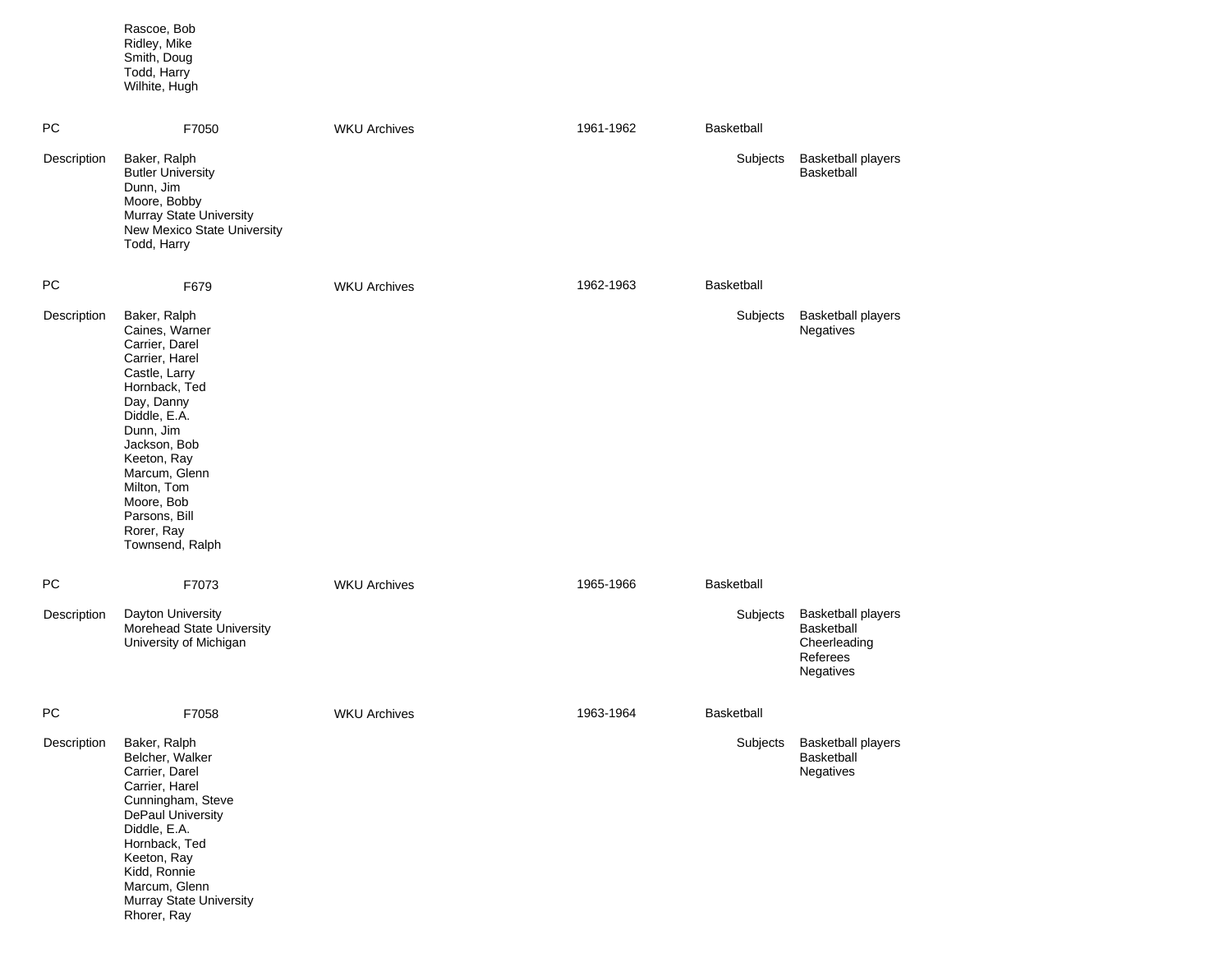|             | Sarrett, Bane<br>Shuffield, Charles<br>Townsend, Ralph<br>University of Tampa<br>Works, Kellar                                                                                                                                                                                                                                                                                         |                     |           |            |                                                        |
|-------------|----------------------------------------------------------------------------------------------------------------------------------------------------------------------------------------------------------------------------------------------------------------------------------------------------------------------------------------------------------------------------------------|---------------------|-----------|------------|--------------------------------------------------------|
| PC          | F7060                                                                                                                                                                                                                                                                                                                                                                                  | <b>WKU Archives</b> | 1963-1964 | Basketball |                                                        |
| Description | Baker, Ralph<br>Belcher, Walker<br>Carrier, Darel<br>Carrier, Harel<br>Cunningham, Steve<br>Diddle Arena (WKU)<br>Diddle, E.A.<br>Hornback, Ted<br>Keeton, Ray<br>Kidd, Ronnie<br>Marcum, Glenn<br>Morehead State University<br>Rhorer, Ray<br>Sarrett, Bane<br>Shuffield, Charles<br><b>Tennessee Tech</b><br>Townsend, Ralph<br>Works, Kellar                                        |                     |           | Subjects   | <b>Basketball players</b><br><b>Basketball</b>         |
| PC          | F7063                                                                                                                                                                                                                                                                                                                                                                                  | <b>WKU Archives</b> | 1963/12/7 | Basketball |                                                        |
| Description | Diddle Arena (WKU)<br>Vanderbilt University                                                                                                                                                                                                                                                                                                                                            |                     |           | Subjects   | <b>Basketball players</b><br>Basketball<br>Dedications |
| PC          | F7066                                                                                                                                                                                                                                                                                                                                                                                  | <b>WKU Archives</b> | 1964-1965 | Basketball |                                                        |
| Description | Allen, Dee<br>Baker, Ralph<br>Butler, Jack<br>Cunningham, Steve<br>Daniel, Bob<br>Diddle, E.A.<br>Gardner, ?<br>Gardner, Lloyd<br>Haskins, Clem<br>Hicks, Pearl<br>Kitchens, Mike<br>Murray State University<br>Oldham, John<br>Pease, Vinton<br>Rhodes, Gene<br>Rhorer, Ray<br>Shuffield, ?<br>Smith, Dwight<br>Sydnor, Wallace<br>Warren, Bill<br>Watkins, Hamilton<br>Works, Kellar |                     |           | Subjects   | <b>Basketball players</b><br>Basketball<br>Negatives   |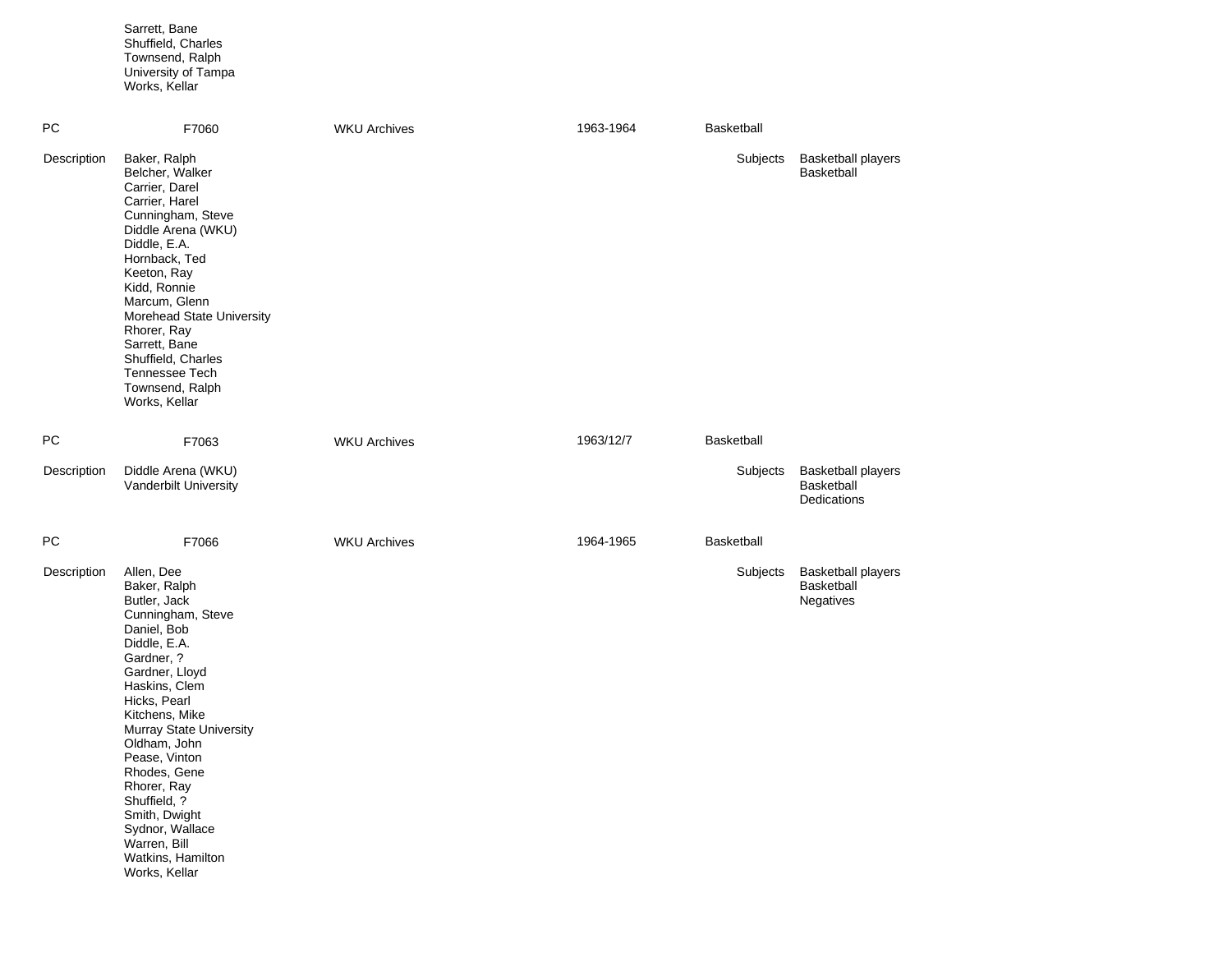| РC          | F4882                                                                                                                                                                                                                                                                                                                                                                                                                                                                                                                                                                                                                                                                                                         | <b>WKU Archives</b> | 1909-1925 | Basketball - Ogden College |                                                                 |
|-------------|---------------------------------------------------------------------------------------------------------------------------------------------------------------------------------------------------------------------------------------------------------------------------------------------------------------------------------------------------------------------------------------------------------------------------------------------------------------------------------------------------------------------------------------------------------------------------------------------------------------------------------------------------------------------------------------------------------------|---------------------|-----------|----------------------------|-----------------------------------------------------------------|
| Description | UA2021-67 Charlotte Rather Estate<br>Amos, Kirtley<br>Brown, Courtney<br>Collins, ?<br>Collinsworth, ?<br>Cook, Charles<br>Fant, L.S.<br>Garvin, ?<br>Gilliam, Check<br>Greer, ?<br>Greeves(?), Richard<br>Harrison, ?<br>Hartford, Charles<br>Houser, C.<br>Houser, E.<br>Howerton, Guy<br>Johnson, Jesse<br>McGinley, Wally<br>Massey, George<br>Ogden College (Bowling Green, Ky.)<br>Peete, Weldon<br>Pickles, Walter<br>Renfrew, Charles<br>Rice, Willie<br>Rodgers, ?<br>Satterfield, Louis<br>St. Clair, George<br>Schneider, Joe<br>Shelton, Pat<br>Sledge, David<br>Smith, Doug<br>Smith, Jack<br>Spillman, Charles<br>Swift, Morrison<br>Taylor, Frank<br>Vale, Fred<br>Western Kentucky University |                     |           |                            | Subjects Basketball players                                     |
| PС          | F4886                                                                                                                                                                                                                                                                                                                                                                                                                                                                                                                                                                                                                                                                                                         | <b>WKU Archives</b> | 1925-1927 | Basketball - Ogden College |                                                                 |
| Description | Anderson, Charles<br>Anderson, Thurman<br>Aspley, Eldridge<br>Blankenship, ?<br>Carmichael, Randy<br>Carson, Bill<br>Causey, Alfred<br>Ewing, McDaniel<br>Fitch, Roland<br>Follis, Bill<br>Gerard, Frank<br>Johnson, Jesse<br>Lawrence, John<br>McClellan, Norman<br>McElroy, William<br>Morris, Bob<br>Nahm, Jack<br>Parks, Henry<br>Sanders, Evan<br>Shakleford, John                                                                                                                                                                                                                                                                                                                                       |                     |           | Subjects                   | <b>Basketball players</b><br>Ogden College (Bowling Green, Ky.) |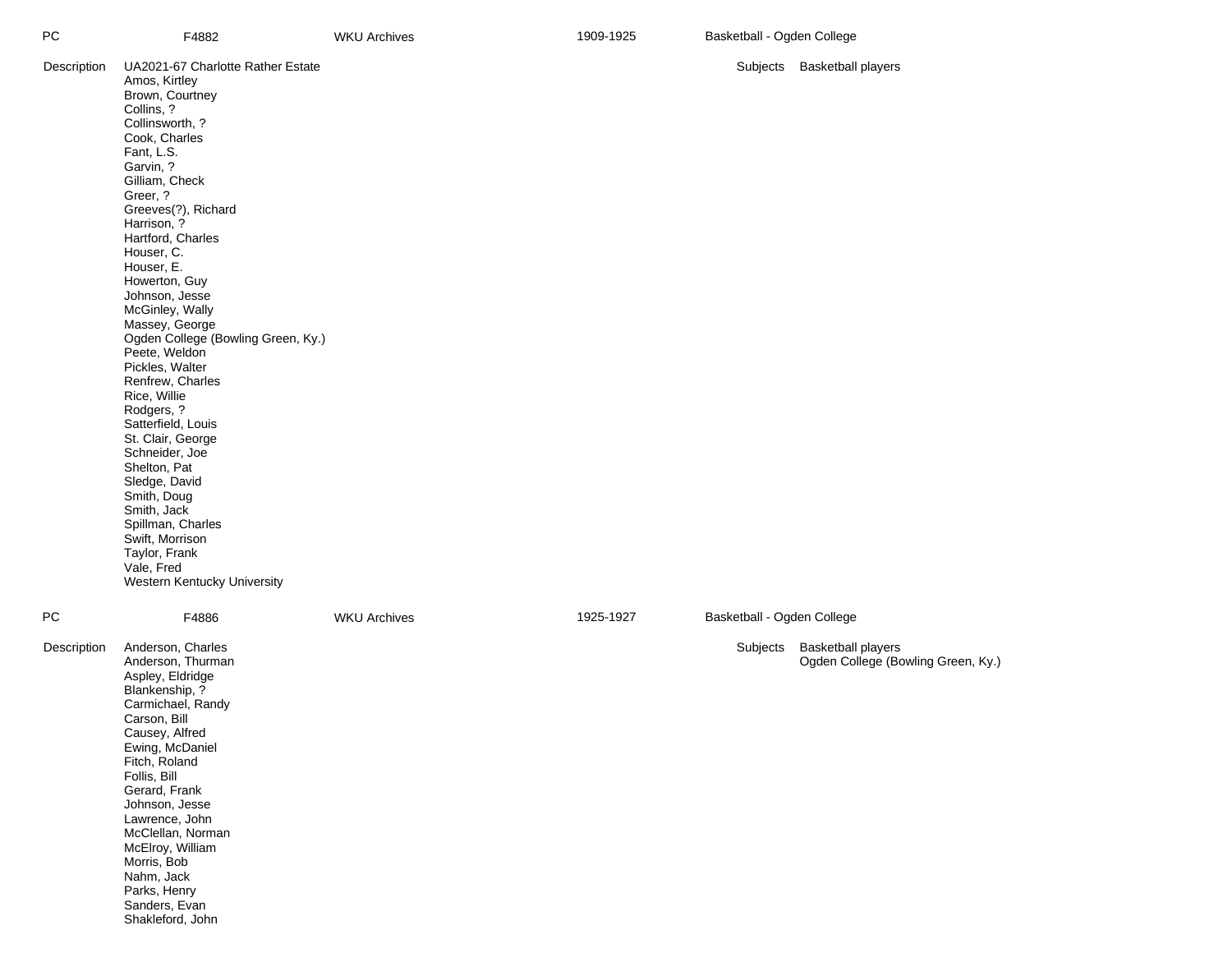Spillman, Leon Spradlin, Jim Williams, ?

F2161 -6 donated by ? Glasser

| PC          | F2153                                                                                                                                                                                                                                                                                                                                                                                                                                                                                                                                                                                                                                                                                                                                                                                     | <b>WKU Archives</b> | 1925-1946 | Basketball - College High |                                                        |
|-------------|-------------------------------------------------------------------------------------------------------------------------------------------------------------------------------------------------------------------------------------------------------------------------------------------------------------------------------------------------------------------------------------------------------------------------------------------------------------------------------------------------------------------------------------------------------------------------------------------------------------------------------------------------------------------------------------------------------------------------------------------------------------------------------------------|---------------------|-----------|---------------------------|--------------------------------------------------------|
| Description | Some images donated by Herman Lowe Estate.                                                                                                                                                                                                                                                                                                                                                                                                                                                                                                                                                                                                                                                                                                                                                |                     |           | Subjects                  | <b>Basketball players</b><br>Cheerleading              |
| PC          | Allen, ?<br>Barr, Wallace<br>Binzel, Beatrice<br>Binzel, Betty<br>Binzel, Philip<br>Bradley, Henry<br>Brooks, Carroll<br>Butler, Bailey<br>Carmichael, John<br>Carter, Charles<br>Cooke, Sam<br>Cooksey, Roy<br>Derston, ?<br>Diddle, Eddie<br>Follis, Tom (2)<br>Fosher, Bill<br>Fox, Carl<br>Gaines, ?<br>Gary, Ann<br>Gilmore, Hal<br>Goodman, John (1)<br>Grubbs, ?<br>Hardwick, Morris<br>Harris, Don<br>Hines, Shirley<br>Hinton, Lester<br>Hollet, Joe<br>Hornback, Ted<br>Larmon, Bob<br>Lawrence, Frank (2)<br>Layne, Ralph<br>Loudermilk, Frank<br>McCulloch, ?<br>McGowan, ?<br>Myers, John<br>Pickles, Albert<br>Richardson, Mary Ann<br>Robinson, John<br>Sanderfur, Bill<br>Seward, Glyn<br>Slate, Bruce<br>Smith, Cooper<br>Taylor, ?<br>Taylor, Dorothy<br>Topmiller, Jim |                     | 1947-1966 | Basketball - College High |                                                        |
| Description | F2161                                                                                                                                                                                                                                                                                                                                                                                                                                                                                                                                                                                                                                                                                                                                                                                     | <b>WKU Archives</b> |           |                           |                                                        |
|             | F2161-2 donated by Andrew Overby<br>F2161-3 UA1998-2 Gaye Waggener<br>F2161-4 donated by Dan Hamner<br>F2161-2, 5 UA98-31 Frank Melton                                                                                                                                                                                                                                                                                                                                                                                                                                                                                                                                                                                                                                                    |                     |           | Subjects                  | <b>Basketball players</b><br>Cheerleading<br>Negatives |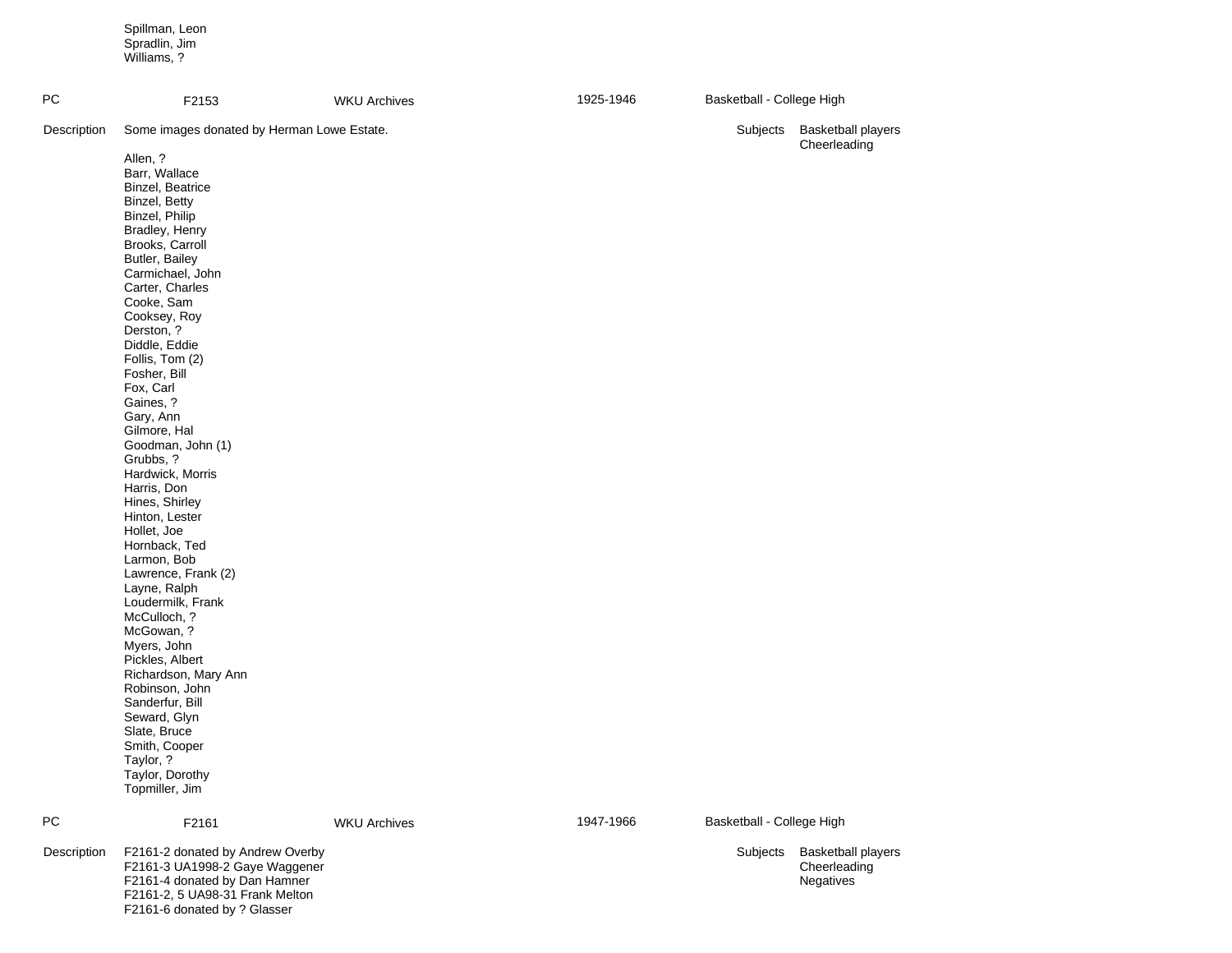Adams, Don Adams, Paul Almond, Alvin (2) Blankenship, Nelson Boles, Mary Franklin, Jervies Bolles, Mary Booher, Sara Booker, Bill Bray, Bill Broadus, Jeanne Broadus, Suzanne Cannon, Harold (2) Carrier, Darel Carter, John Mahaney, Darrell Causey, Bill Causey, Carl (2) Coates, Bob Coates, Bob Coleman, Ward (2) Daughtry, Joe Diddle, Eddie Downing, Dero Fleenor, Bob Fleenor, Francis Garrison, Ed Gentry, Charles Gerard, Paul Glasser, Jack Hamner, Dan (2) Harris, Tessie Haynes, Donna Herrin, Lamar (4) Holder, Vernon Holland, Brian Hornback, Ted (2) Hutton, ohn Irish, Beverly Jackson, Vass Johnson, Bill Johnson, Jane Jones, Larry Jones, Sonny Kerr, B.B. (2) Kimbrough, Jesse Kirby, Ronnie Larman, Joe Lazerus, Ray McChesney, David McDonald, Charles McGinley, Bob (2) Melton, Frank (4 Miles, Horace (2) Overby, Andrew Owens, Terry Parrish, Bob (2) Parrish, Jim Patterson, Wayne (2) Peay, Burnice Perkins, Thomas Redford, Tom Rigsby, Bob Schore, O.E. (2)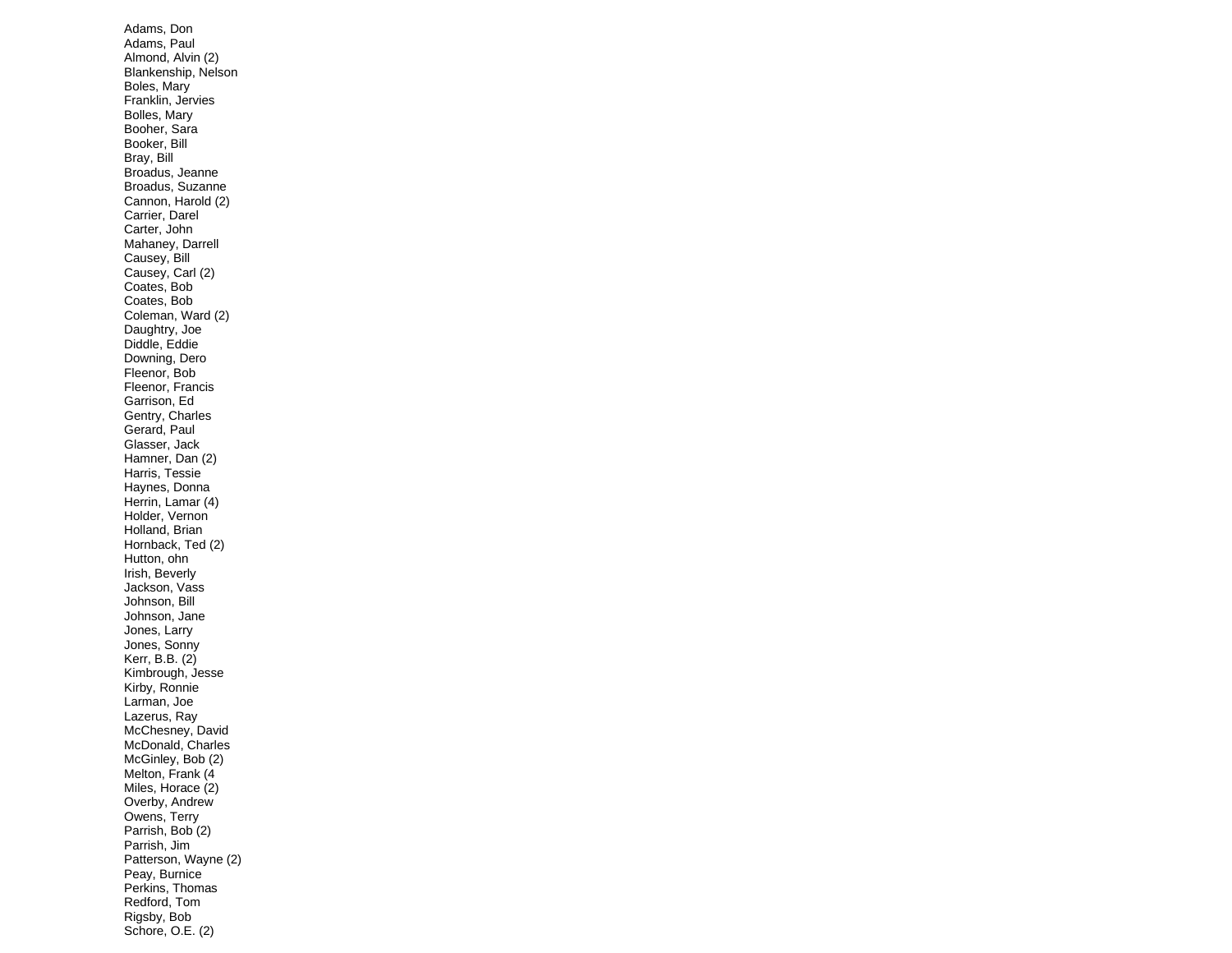|             | Sears, Jim (2)<br>Shields, Larry<br>Shipley, David<br>Shreve, David<br>Sims, David<br>Smith, Alice<br>Smith, Dan<br>Smith, Doug (5)<br>Taylor, Ron<br>Thomas, Dick (3)<br>Thomas, Forest<br>Whitesel, Douglas<br>Wilson, J.R.                                                                                                                           |                     |           |                              |                                                                           |
|-------------|---------------------------------------------------------------------------------------------------------------------------------------------------------------------------------------------------------------------------------------------------------------------------------------------------------------------------------------------------------|---------------------|-----------|------------------------------|---------------------------------------------------------------------------|
| РC          | F2164                                                                                                                                                                                                                                                                                                                                                   | <b>WKU Archives</b> | 1925-1969 | Basketball - College High    |                                                                           |
| Description | May not be College High team.                                                                                                                                                                                                                                                                                                                           |                     |           | Subjects                     | <b>Basketball players</b>                                                 |
|             | Brooks, Kevin<br>Carpenter, Harold aka Hap<br>Carter, Don<br>Carter, Tom<br>Diddle, Eddie<br>Dye, Bob<br>Everley, Bill<br>Glaser, Jack<br>Honaker, Henry<br>Kelley, Tim<br>Lang, John<br>Lawson, Richard<br>Lewis, Key<br>Mounce, Bill<br>Oldham, Johnny<br>Potter, Doug<br>Sharpe, Hollie<br>Smith, Doug<br>Stahl, Andy<br>Sydnor, Joe<br>Weaver, Tony |                     |           |                              |                                                                           |
| PC          | F2170                                                                                                                                                                                                                                                                                                                                                   | <b>WKU Archives</b> |           | Basketball - College High    |                                                                           |
| Description | Herman Lowe Estate                                                                                                                                                                                                                                                                                                                                      |                     |           | Subjects                     | <b>Basketball players</b>                                                 |
| PC          | F595                                                                                                                                                                                                                                                                                                                                                    | <b>WKU Archives</b> |           | <b>Basketball - Cartoons</b> |                                                                           |
|             | Description Donated by Jeannette Farley                                                                                                                                                                                                                                                                                                                 |                     |           |                              | Subjects Basketball<br><b>Basketball players</b><br>Cartoons (Commentary) |
| PC          | F597                                                                                                                                                                                                                                                                                                                                                    | <b>WKU Archives</b> | 1915-1925 | Basketball                   |                                                                           |
| Description | Arthur, John<br>Bates, ?<br>Belew, Guy<br>Botto, M.M.<br>Brown, Murray<br>Croft, William<br>Denning, Otis<br>Diddle, E.A.                                                                                                                                                                                                                               |                     |           | Subjects                     | Basketball<br><b>Basketball players</b>                                   |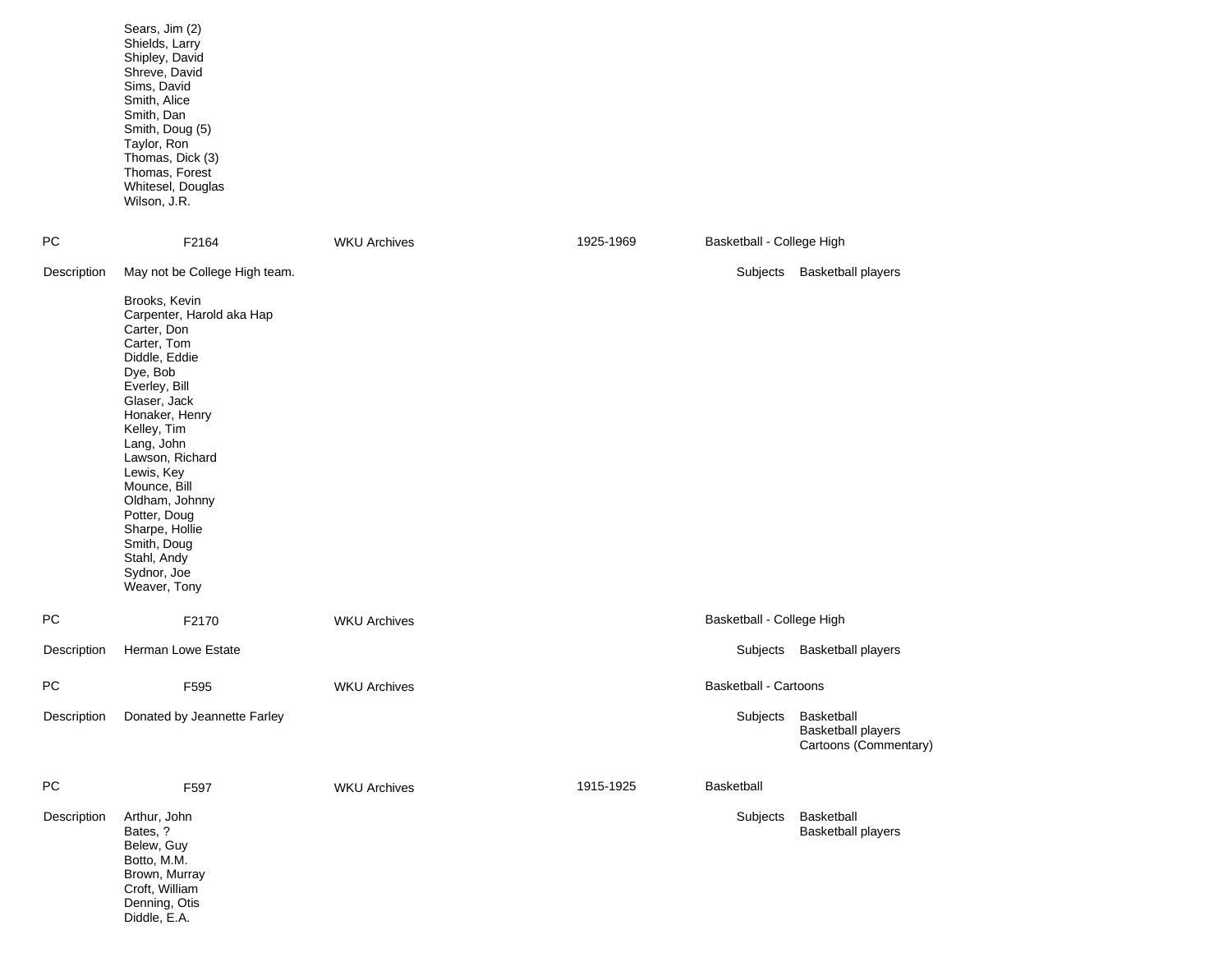|             | Elliott, G.L.<br>Gibson, Hewitt<br>Hammond, Carsie<br>Harrison, Bruce<br>Jones, Jim<br>Kelly, ?<br>Lawson, ?<br>Lefler, ?<br>Owen, ?<br>Owens, W.B.<br>Pitchford, L.J.<br>Price, Hugh<br>Ridley, ?<br>Sadler, Will<br>Scott, W.<br>Shields, M.<br>Smith, ?<br>Smith, George<br>Strahm, Victor<br>Tyler, Robert<br>Ward, ?<br>Ward, Eddie<br>Ward, Herbert<br>White, ?<br>White, Broadus<br>White, W.W.                                                                                     |                     |           |            |                                         |
|-------------|--------------------------------------------------------------------------------------------------------------------------------------------------------------------------------------------------------------------------------------------------------------------------------------------------------------------------------------------------------------------------------------------------------------------------------------------------------------------------------------------|---------------------|-----------|------------|-----------------------------------------|
| РC          | F605                                                                                                                                                                                                                                                                                                                                                                                                                                                                                       | <b>WKU Archives</b> | 1926-1932 | Basketball |                                         |
| Description | Aaron, ?<br>Broderick, Carroll<br>Brown, ?<br>Bryant, ?<br>Buckles, ?<br>Burks, ?<br>Cook, ?<br>Denning, Huston<br>Diddle, E.A.<br>Ellis, ?<br>Ellis, L.<br>Ellis, T.<br>Elrod, ?<br>Elrod, Turner<br>Evans, ?<br>Farmer, ?<br>Francis, ?<br>Freidl, ?<br>Glenn, ?<br>Goranflo, ?<br>Green, ?<br>Hardin, ?<br>Hickman, ?<br>Hobbs, ?<br>Hornback, Ted<br>Jameson, ?<br>Johnson, ?<br>Johnson, Wendell<br>Jones, ?<br>Lake, ?<br>Lawrence, ?<br>Lydon, ?<br>Mansfield, Paul<br>McCown, John |                     |           | Subjects   | Basketball<br><b>Basketball players</b> |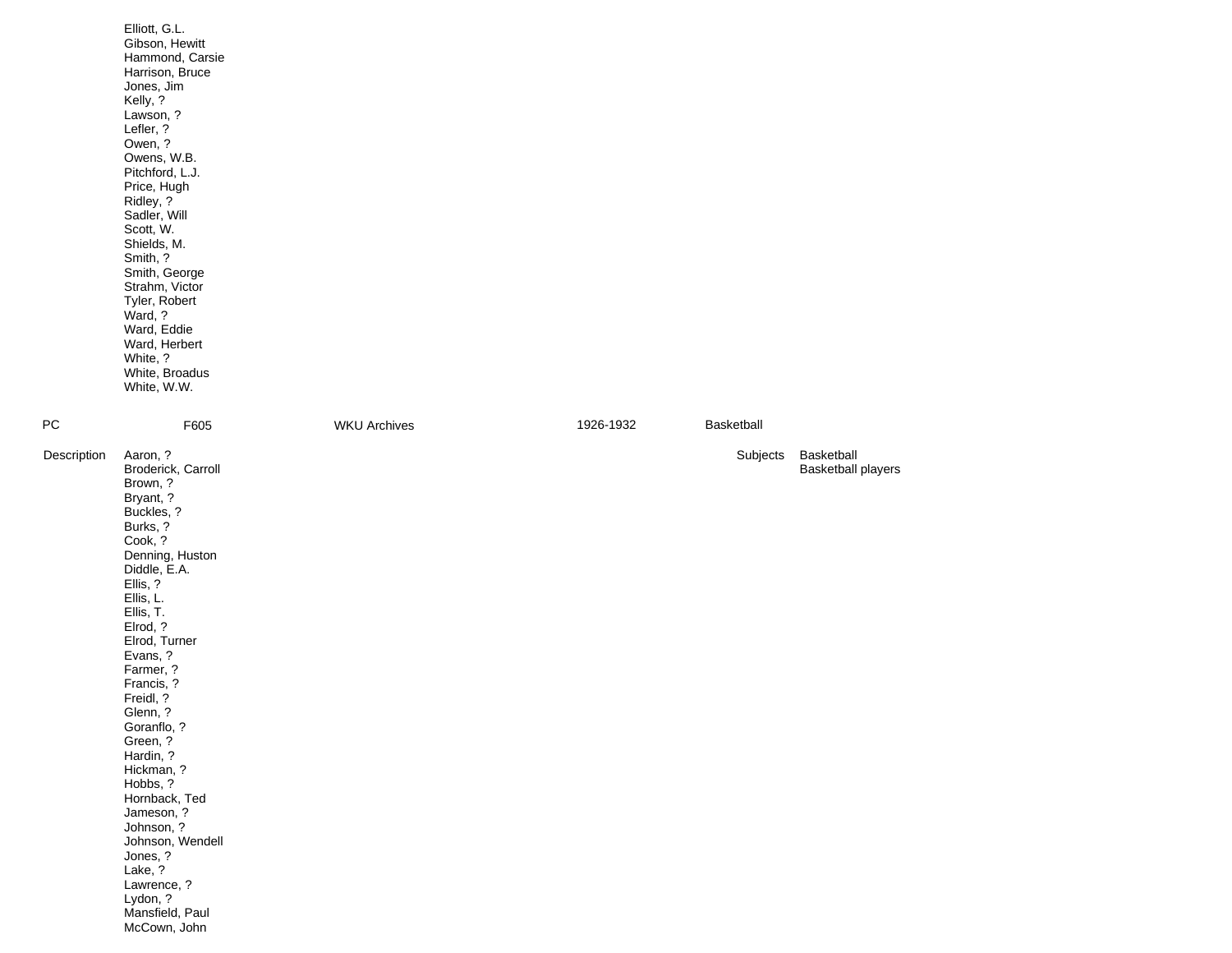|             | Meeks, ?<br>Mercer, ?<br>Mitchell, ?<br>Myers, ?<br>Pitchford, ?<br>Poland, Hugh<br>Rex the dog<br>Sherril, ?<br>Solomon, ?<br>Spencer, ?<br>Stansbury, Edgar<br>Taylor, ?<br>Thompson, ?<br>Thompson, Jack<br>Throgmorton, ?<br>Throgmorton, A.<br>Throgmorton, R.<br>Tucker, ?<br>Vickers, John<br>Walker, Paul<br>Ward, ?<br>Warren, ?<br>Winkenhofer, Arnold              |                     |           |                   |                                         |
|-------------|-------------------------------------------------------------------------------------------------------------------------------------------------------------------------------------------------------------------------------------------------------------------------------------------------------------------------------------------------------------------------------|---------------------|-----------|-------------------|-----------------------------------------|
| РC          | F610                                                                                                                                                                                                                                                                                                                                                                          | <b>WKU Archives</b> | 1972      | <b>Basketball</b> |                                         |
| Description | Broderick, Carroll<br>Elrod, Leroy<br>Freidl, Joseph<br>Johnson, Wendell<br>Lawrence, Orlie<br>McCown, John<br>Oldham, John                                                                                                                                                                                                                                                   |                     |           | Subjects          | Basketball<br><b>Basketball players</b> |
| РC          | F612                                                                                                                                                                                                                                                                                                                                                                          | <b>WKU Archives</b> | 1933-1936 | Basketball        |                                         |
| Description | Photo from Camilla Gerard Collection<br>Franklin #466 and no number                                                                                                                                                                                                                                                                                                           |                     |           | Subjects          | Basketball<br><b>Basketball players</b> |
|             | Aaron, Carson<br>Ayres, Shirley (male)<br>Barnes, ?<br>Batsel, ?<br>Boyd, ?<br>Broderick, Carroll<br>Burkhead, ?<br>Cherry, Henry<br>Cochran, Paul<br>Cooper, ?<br>Davis, H.Y.<br>Diddle, E.A.<br>Dorsey, ?<br>Dudgeon, ?<br>Durham, Billy<br>Forsythe, ?<br>Francis, R.J.<br>Garner, Buford<br>Garrison, Garland<br>Garst, Wesley<br>Goranflo, Emmett<br>Grey, ?<br>Hanks, ? |                     |           |                   |                                         |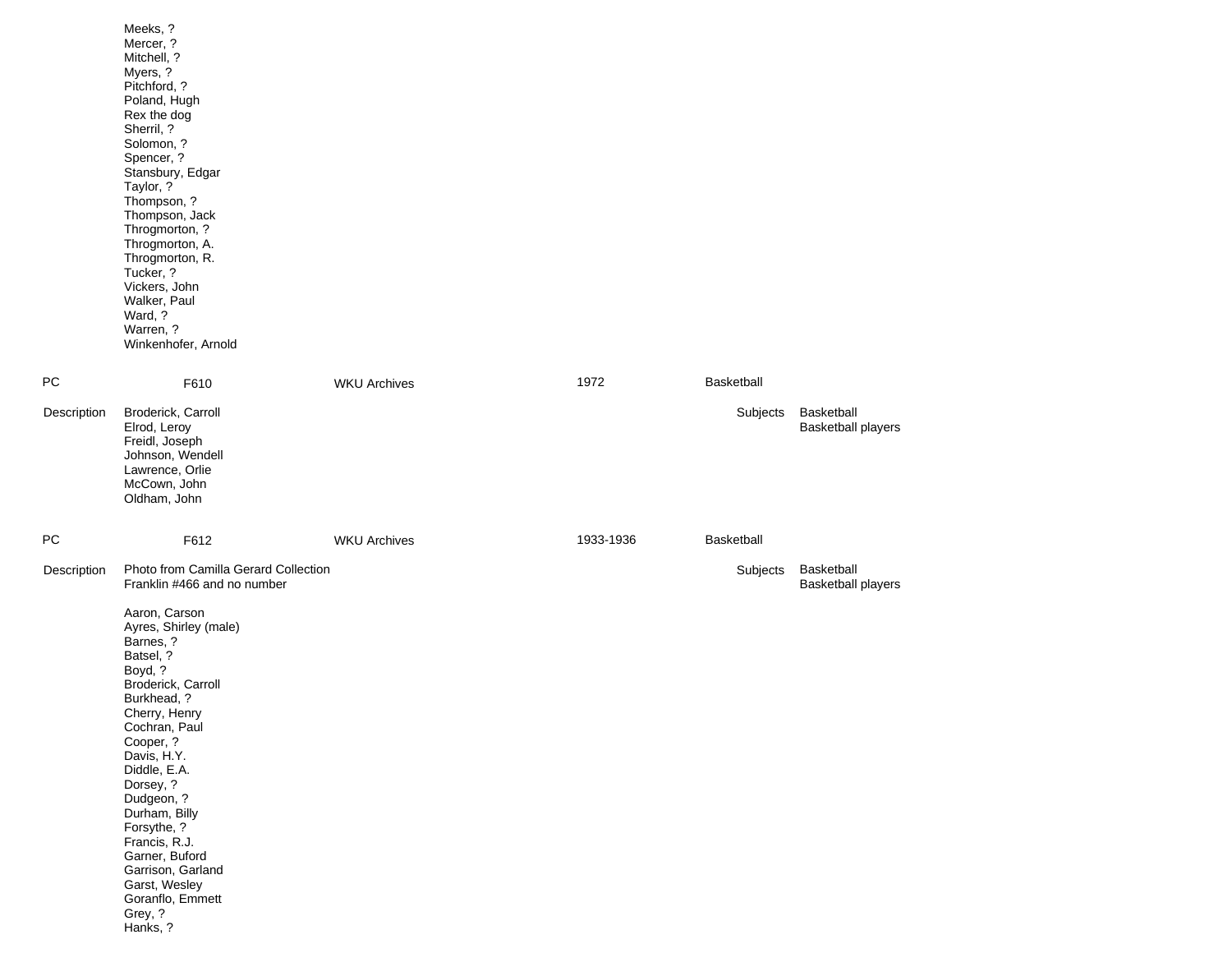| РC<br>Description | Stemm, ?<br>Swain, ?<br>Tarry, M.<br>Thompson, ?<br>Twitchell, Paul<br>Walker, ?<br>Waller, ?<br>Wills, ?<br>Wilson, ?<br>Yeiser, ?<br>F619<br>9<br>Ball, ?<br>Towery, ?<br>Day, ?<br>Diddle, E.A.<br>Downing, A.                                                                                                                                                                                                                                                                                                                                                                                       | <b>WKU Archives</b> | 1937-1941 | Basketball<br>Subjects | Basketball<br><b>Basketball players</b> |
|-------------------|---------------------------------------------------------------------------------------------------------------------------------------------------------------------------------------------------------------------------------------------------------------------------------------------------------------------------------------------------------------------------------------------------------------------------------------------------------------------------------------------------------------------------------------------------------------------------------------------------------|---------------------|-----------|------------------------|-----------------------------------------|
|                   | Hickman, Bernard<br>Hobbs, Thomas<br>Jenkins, H.<br>Jenkins, P.<br>Johnson, Wendell<br>Kelly, Lee<br>Lamar, Carl<br>Lawrence, H.B.<br>Lecky, ?<br>Mann, Henry<br>Martin, ?<br>McCauley, ?<br>McClendon, ?<br>McCreary, ?<br>McCrocklin, ?<br>McGown, Stanley<br>Meacham, Elmo<br>Meredith, ?<br>Moore, ?<br>Moulton, ?<br>Mutchler, Bradford<br>Phipps, Truman<br>Poland, Hugh<br>Posey, ?<br>Qualls, ?<br>Rayburn, ?<br>Reckzeh, John<br>Reed, Max<br>Reverman, ?<br>Robinson, ?<br>Routt, C.<br>Rowland, ?<br>Saddler, ?<br>Sego, Charles<br>Shipley, ?<br>Siddens, ?<br>Smith, ?<br>Stansbury, Edgar |                     |           |                        |                                         |
|                   | Hardin, Harry<br>Harris, ?<br>Harrison, ?<br>Henry, ?                                                                                                                                                                                                                                                                                                                                                                                                                                                                                                                                                   |                     |           |                        |                                         |

Descrip

Downing, H.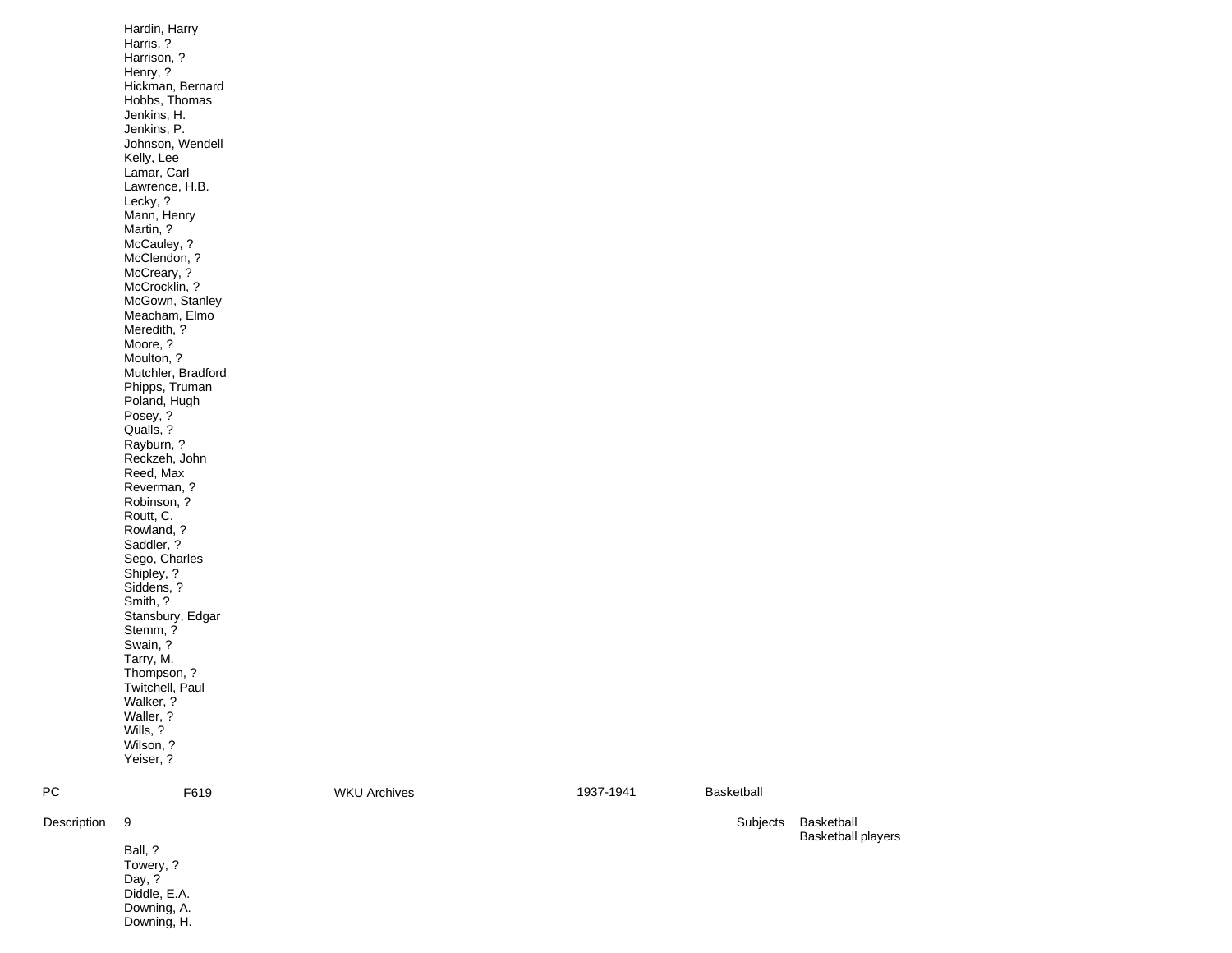|             | Fulks, ?<br>Greene, ?<br>Gruesser, ?<br>Hamilton, ?<br>Holland, ?<br>Hornback, Ted<br>McGown, ?<br>McGuffey, ?<br>Mills, ?<br>Robinson, ?<br>Scruggs, ?<br>Shelton, ?<br>Smith, ?<br>Stansbury, Edgar<br>Taylor, ?<br>Walters, ?<br>Woodard, ?<br>Wyatt, Wilson      |                     |           |                   |                                         |
|-------------|----------------------------------------------------------------------------------------------------------------------------------------------------------------------------------------------------------------------------------------------------------------------|---------------------|-----------|-------------------|-----------------------------------------|
| PC          | F620                                                                                                                                                                                                                                                                 | <b>WKU Archives</b> | 1939-1941 | Basketball        |                                         |
| Description | Ball, ?<br>Barrone, Bert<br>Downing, ?<br>Gorin, ?<br>Greene, ?<br>Gruesser, ?<br>Hackett, ?<br>Hazelrigg, ?<br>Mays, ?<br>Morris, ?<br>Ramsey, ?<br>Robinson, ?<br>Saddler, ?<br>Spatig, ?<br>Stemm, ?<br>Suffett, ?<br>Taylor, ?<br>Towery, Carlisle<br>Walters, ? |                     |           | Subjects          | Basketball<br><b>Basketball players</b> |
| PC          | F632                                                                                                                                                                                                                                                                 | <b>WKU Archives</b> | 1941-1942 | Basketball        |                                         |
| Description | Armstrong, ?<br>Brown, ?<br>Harper, ?<br>Keifner, ?<br>Ruter, Charlie                                                                                                                                                                                                |                     |           | Subjects          | Basketball<br><b>Basketball players</b> |
| PC          | F634                                                                                                                                                                                                                                                                 | <b>WKU Archives</b> | 1941-1942 | Basketball        |                                         |
| Description | SIAA Tournament                                                                                                                                                                                                                                                      |                     |           | Subjects          | Basketball<br><b>Basketball players</b> |
| PC          | F639                                                                                                                                                                                                                                                                 | <b>WKU Archives</b> | 1943-1946 | <b>Basketball</b> |                                         |
| Description | Atkinson, ? aka Buck<br>Bales, Kenneth<br>Bazzell, Jim                                                                                                                                                                                                               |                     |           | Subjects          | Basketball<br><b>Basketball players</b> |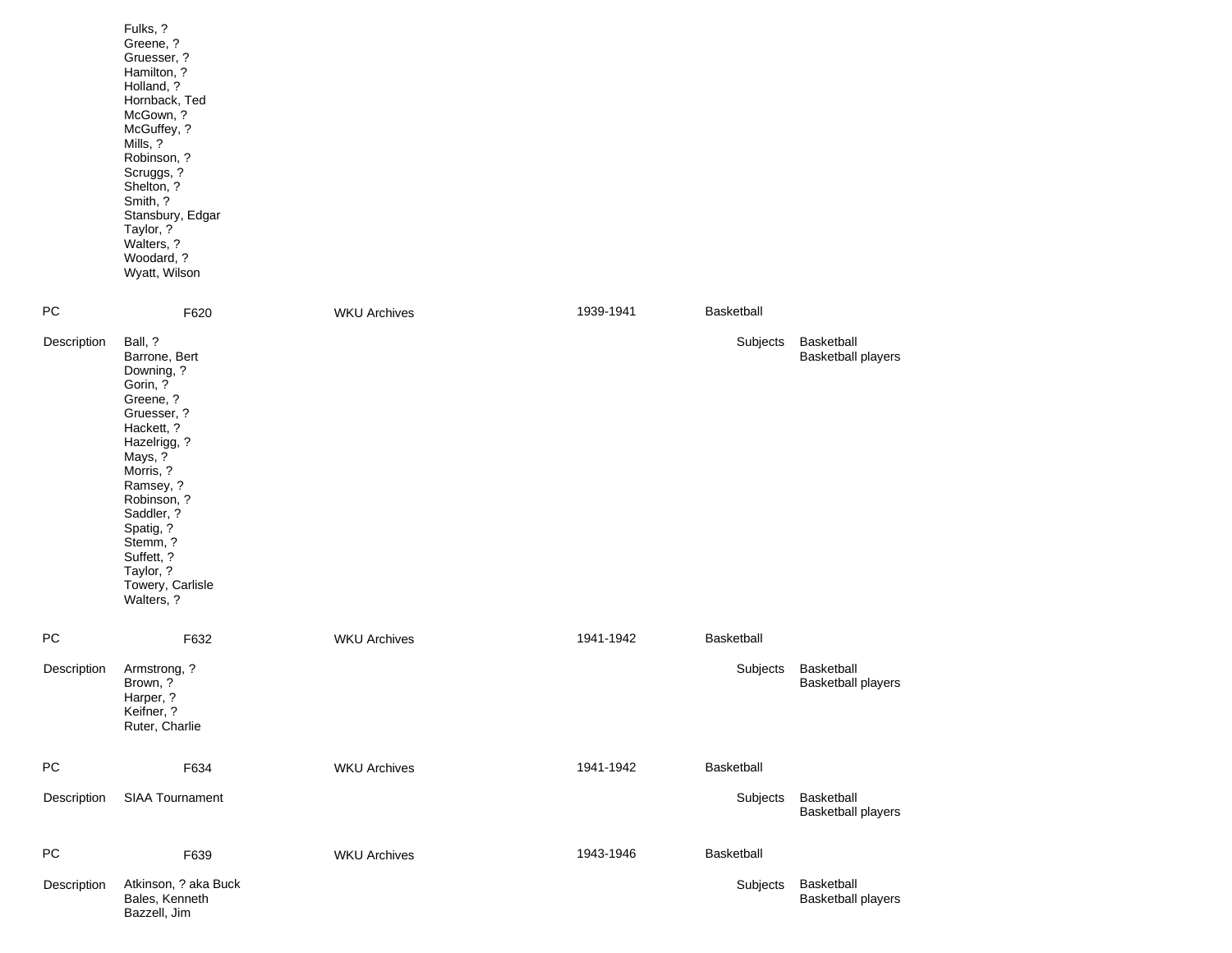|             | Brooks, Carroll<br>Callis, Jim<br>Carr, John<br>Coleman, Linton<br>Crafton, William<br>Diddle, E.A.<br>Dorris, Bland<br>Edmiston, Bill<br>Edwards, William<br>Embry, Chalmers<br>Gillaspie, Bob<br>Gilmore, Hal<br>Gossett, Harry<br>Hale, Maurice<br>Hammond, Kenny<br>Hayes, Bill<br>Hayes, Charlie<br>Heller, George<br>Hogan, Turner<br>Hornback, Ted<br>Hummer, Irby<br>Huter, Jim<br>Irwin, Charles<br>Johnson, Joe<br>Jones, ? aka Deacon<br>Jones, Lawrence<br>Kelley, Paul<br>Kennedy, Lowell<br>Kereiakes, Jim<br>Kirk, William<br>Kirk, Wilson<br>Latham, Harlie<br>Leavell, Dick<br>McCauley, Warren<br>Miller, Charlie<br>Miller, Marion<br>Mills, John<br>Murphy, Bryan<br>Nethery, Roy<br>Parrish, Charles<br>Parsley, Charles<br>Pinkley, Bratton<br>Rumble, Glenn<br>Ryan, Joe<br>Schaeffer, Charles<br>Seams, William<br>Sinkhorn, K.W.<br>Smith, Elmo |                     |           |            |
|-------------|--------------------------------------------------------------------------------------------------------------------------------------------------------------------------------------------------------------------------------------------------------------------------------------------------------------------------------------------------------------------------------------------------------------------------------------------------------------------------------------------------------------------------------------------------------------------------------------------------------------------------------------------------------------------------------------------------------------------------------------------------------------------------------------------------------------------------------------------------------------------------|---------------------|-----------|------------|
|             | Southwood, Leonard<br>Taylor, John<br>Thomas, Delmas<br>Wagner, Bob                                                                                                                                                                                                                                                                                                                                                                                                                                                                                                                                                                                                                                                                                                                                                                                                      |                     |           |            |
| <b>PC</b>   | F646                                                                                                                                                                                                                                                                                                                                                                                                                                                                                                                                                                                                                                                                                                                                                                                                                                                                     | <b>WKU Archives</b> | 1946-1947 | Basketball |
| Description | Champion, Paul<br>Embry, Chalmers<br>Gibson, Dee<br>Gillespie, Bob<br>Labhart, Charlie<br>McKinney, Oran                                                                                                                                                                                                                                                                                                                                                                                                                                                                                                                                                                                                                                                                                                                                                                 |                     |           | Subjects   |

Oldham, John Ray, Don

Basketball Basketball players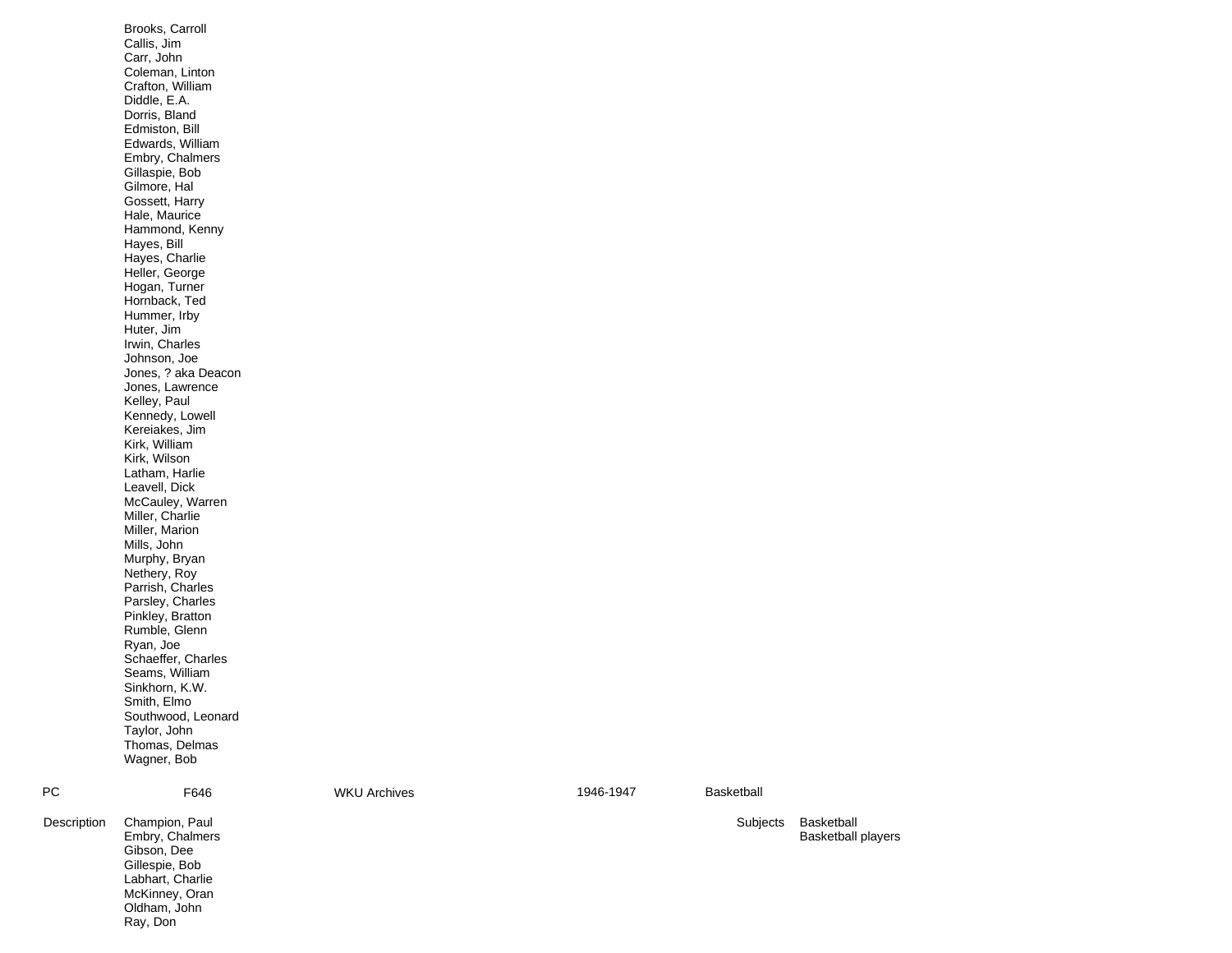Spears, Odie

| PC          | F647                                                                                                                                                                                                                                                                                                                                                                                                                                                                                                                            | <b>WKU Archives</b> | 1946-1947 | Basketball |                                                                                                           |
|-------------|---------------------------------------------------------------------------------------------------------------------------------------------------------------------------------------------------------------------------------------------------------------------------------------------------------------------------------------------------------------------------------------------------------------------------------------------------------------------------------------------------------------------------------|---------------------|-----------|------------|-----------------------------------------------------------------------------------------------------------|
| Description | Ausmus, Bill<br>Bohannon, Jim<br>Cates, Buddy<br>Cavanaugh, ? aka Tiny<br>Champion, Paul<br>Davenport, Bob<br>Diddle, E.A.<br>Embry, Chalmers<br>Gibson, Dee<br>Gillespie, Bob<br>Givens, John<br>Hanes, Ed<br>Hayes, Bob<br>Heller, Charlie<br>Hendrickson, Paul<br>Hogan, Turner<br>Hornback, Ted<br>Labhart, Charlie<br>Mann, Roy<br>McKinney, Oran<br>Murphy, Jerry<br>Oldham, John<br>Parsley, Charlie<br>Ray, Don<br>Redmon, Chet<br>Spears, Odie<br>University of Bowling Green (OH)<br>Walheiser, Frank<br>Warren, Bill |                     |           | Subjects   | Basketball<br><b>Basketball players</b>                                                                   |
| ${\sf PC}$  | F651                                                                                                                                                                                                                                                                                                                                                                                                                                                                                                                            | <b>WKU Archives</b> | 1948-1949 | Basketball |                                                                                                           |
| Description | Photos donated by Herman Lowe estate<br>UA2015-14 donated by Esther McCoy<br>Ashland<br>Bazzell, Jim<br>Bohannon, Jim<br>Bremer, Joe<br>Cate, Buddy<br>Diddle, E.A.<br>Diddle, Ed Jr.<br>Diddle, Louise<br>Garrett, Paul<br>Gibson, Sterling<br>Gilbert, Jim<br>Gish, ? aka Rip<br>Givens, John<br>Hornback, Ted<br>Johnson, Joe<br>Lavoy, Bob<br>Lowe, Herman<br>Mann, Roy<br>Oldham, John<br>Parsley, Charlie<br>Rhodes, Gene<br>Stone, Eldon                                                                                 |                     |           | Subjects   | Basketball<br><b>Basketball players</b><br>Airplanes<br>Autographs<br>Advertisements<br><b>Broadsides</b> |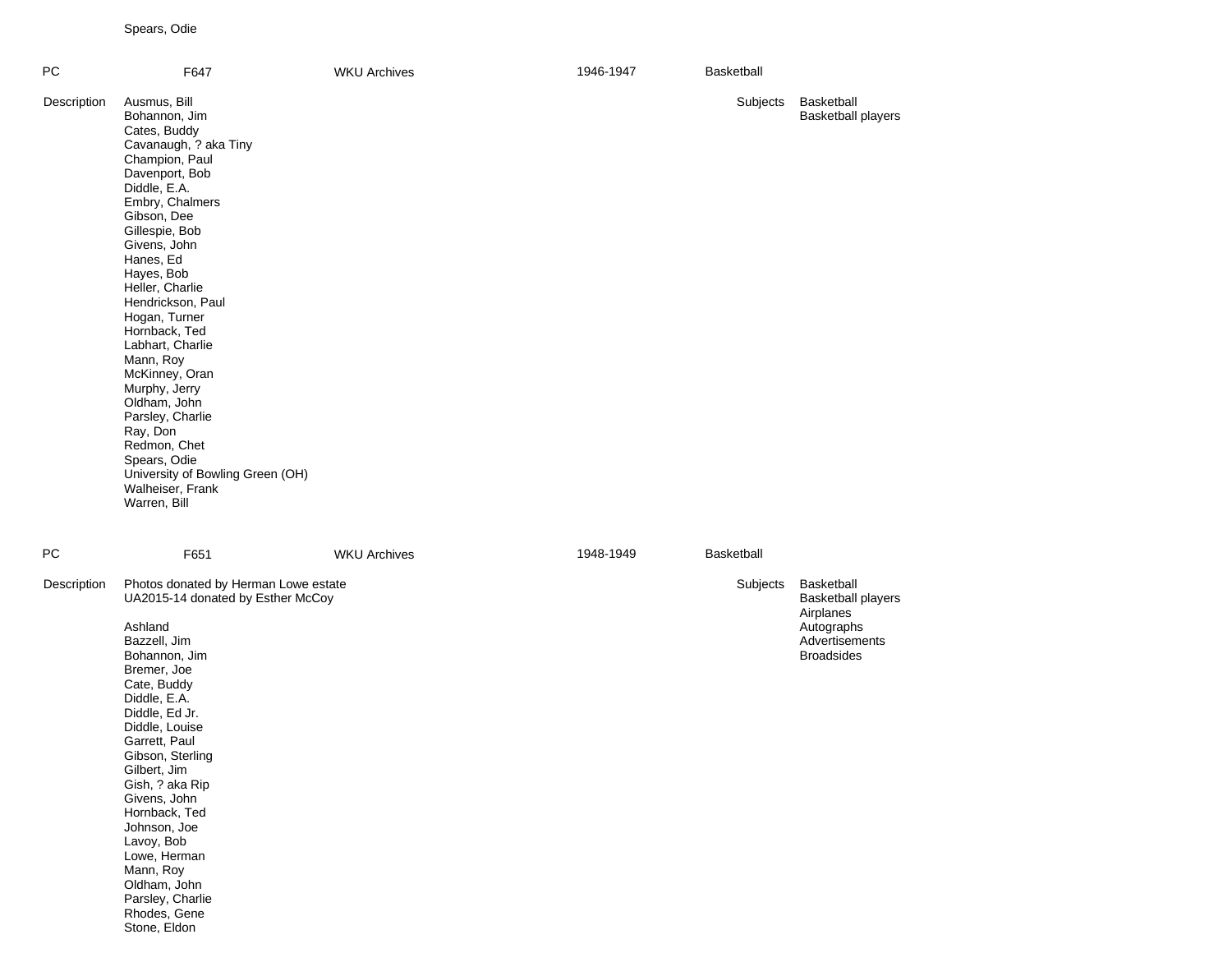|             | Sydnor, Buck<br>Thompson, Kelly<br>Turner, Jack                                                                                                                                                                                                                                                                                                                                                                                                                          |                     |           |            |                                                                                              |
|-------------|--------------------------------------------------------------------------------------------------------------------------------------------------------------------------------------------------------------------------------------------------------------------------------------------------------------------------------------------------------------------------------------------------------------------------------------------------------------------------|---------------------|-----------|------------|----------------------------------------------------------------------------------------------|
| <b>PC</b>   | F652                                                                                                                                                                                                                                                                                                                                                                                                                                                                     | <b>WKU Archives</b> | 1940-1949 | Basketball |                                                                                              |
|             |                                                                                                                                                                                                                                                                                                                                                                                                                                                                          |                     |           | Subjects   | Basketball<br><b>Basketball players</b>                                                      |
| ${\sf PC}$  | F663                                                                                                                                                                                                                                                                                                                                                                                                                                                                     | <b>WKU Archives</b> | 1951-1952 | Basketball |                                                                                              |
| Description | 5<br>Beard, Monie<br>Cole, Lynn<br>Diddle, E.A.<br>Dodds, Howard<br>Garrett, Paul<br>Greer, Kay (male)<br>Hornback, Ted<br>Hutchens, Jim<br>King, Dan<br>Marshall, Tom<br>McGuire, Don<br>Ohio Valley Conference<br><b>OVC</b><br>Rhodes, Gene<br>Sanderfur, Lou<br>Scott, Bill<br>Smith, Dick<br>Smith, Richard<br>Spoelstra, Art<br>Thompson, Kelly<br>Trophies<br>Vest, Dyke<br>Wallace, Frank<br>Ward, Ed<br>Wetherby, Lawrence<br>White, Richard<br>Whitsell, Jerry |                     |           | Subjects   | Basketball<br><b>Basketball players</b><br>Airplanes                                         |
| PC          | F664                                                                                                                                                                                                                                                                                                                                                                                                                                                                     | <b>WKU Archives</b> | 1952-1953 | Basketball |                                                                                              |
| Description | Action shots from unidentified basketball games                                                                                                                                                                                                                                                                                                                                                                                                                          |                     |           | Subjects   | Basketball<br><b>Basketball players</b>                                                      |
| PC          | F665                                                                                                                                                                                                                                                                                                                                                                                                                                                                     | <b>WKU Archives</b> | 1952-1955 | Basketball |                                                                                              |
| Description | Able, Forest<br>Ashland<br>Back, Eric<br>Beard, Monie<br>Benbrook, Tom<br>Callison, James<br>Clark, Ronnie<br>Cole, Lynn<br>Daniel, Bob<br>Diddle, E.A.<br>Greer, Kay (male)                                                                                                                                                                                                                                                                                             |                     |           | Subjects   | Basketball<br><b>Basketball players</b><br><b>Broadsides</b><br>Autographs<br>Advertisements |

Harned, Vic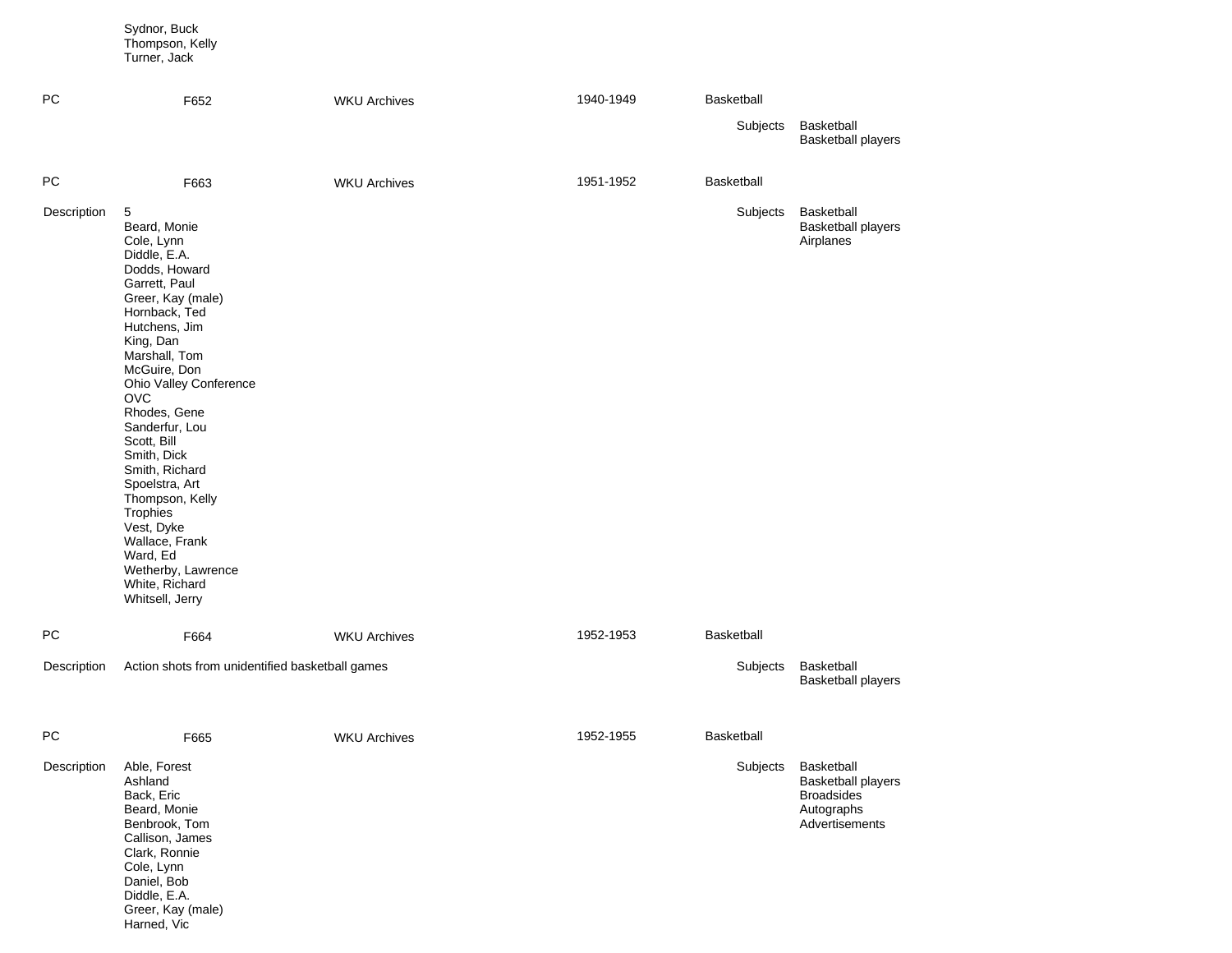|             | Hornback, Ted<br>Hutchens, Jim<br>King, Dan<br>Litke, Walter<br>Marshall, Tom<br>Miller, Dencel<br>Miller, Ferrell<br>Murphy, Dan<br>Orr, George<br>Rader, Bob<br>Schutz, Tom<br>Smith, Dick<br>Spoelestra, Art<br>Turner, Jack<br>University of Cincinnati<br>Vahlkamp, Charlie<br>Vest, Dyke<br>Wallace, Frank<br>Weber, Jerry<br>White, Richard<br>Whitehouse, Ronnie<br>Whitsell, Jerry<br>Xavier University |                     |           |            |                                                                                                                                       |
|-------------|------------------------------------------------------------------------------------------------------------------------------------------------------------------------------------------------------------------------------------------------------------------------------------------------------------------------------------------------------------------------------------------------------------------|---------------------|-----------|------------|---------------------------------------------------------------------------------------------------------------------------------------|
| <b>PC</b>   | F618                                                                                                                                                                                                                                                                                                                                                                                                             | <b>WKU Archives</b> | 1938-1940 | Basketball |                                                                                                                                       |
| Description | Briley, ? aka Mountain Man<br>Diddle, E.A.<br>Georgetown University<br>SIAA Tournament                                                                                                                                                                                                                                                                                                                           |                     |           | Subjects   | Basketball<br><b>Basketball players</b><br>Fans<br>Crowds<br>Dining rooms<br>Restaurants<br>Trophies<br>Offices<br>Radiators<br>Desks |
| <b>PC</b>   | F681                                                                                                                                                                                                                                                                                                                                                                                                             | <b>WKU Archives</b> | 1966-1968 | Basketball |                                                                                                                                       |
| Description | Banks, Walker<br>Bright, Wayne<br>Chapman, Wayne<br>Diddle, E.A.<br>Fawcett, Mike<br>Haskins, Paul<br>Hendrick, Rich<br>Hill, Joe<br>Hornback, Ted<br>Kaufman, Butch<br>Oldham, John<br>Rhodes, Gene<br>Richards, Jim<br>Russell, John<br>Selvey, Charles<br>Smith, Greg<br>Sydnor, Buck<br>Sydnor, Wallace aka Buck<br>Weaver, Norm                                                                             |                     |           | Subjects   | <b>Basketball players</b><br>African Americans<br><b>Blacks</b>                                                                       |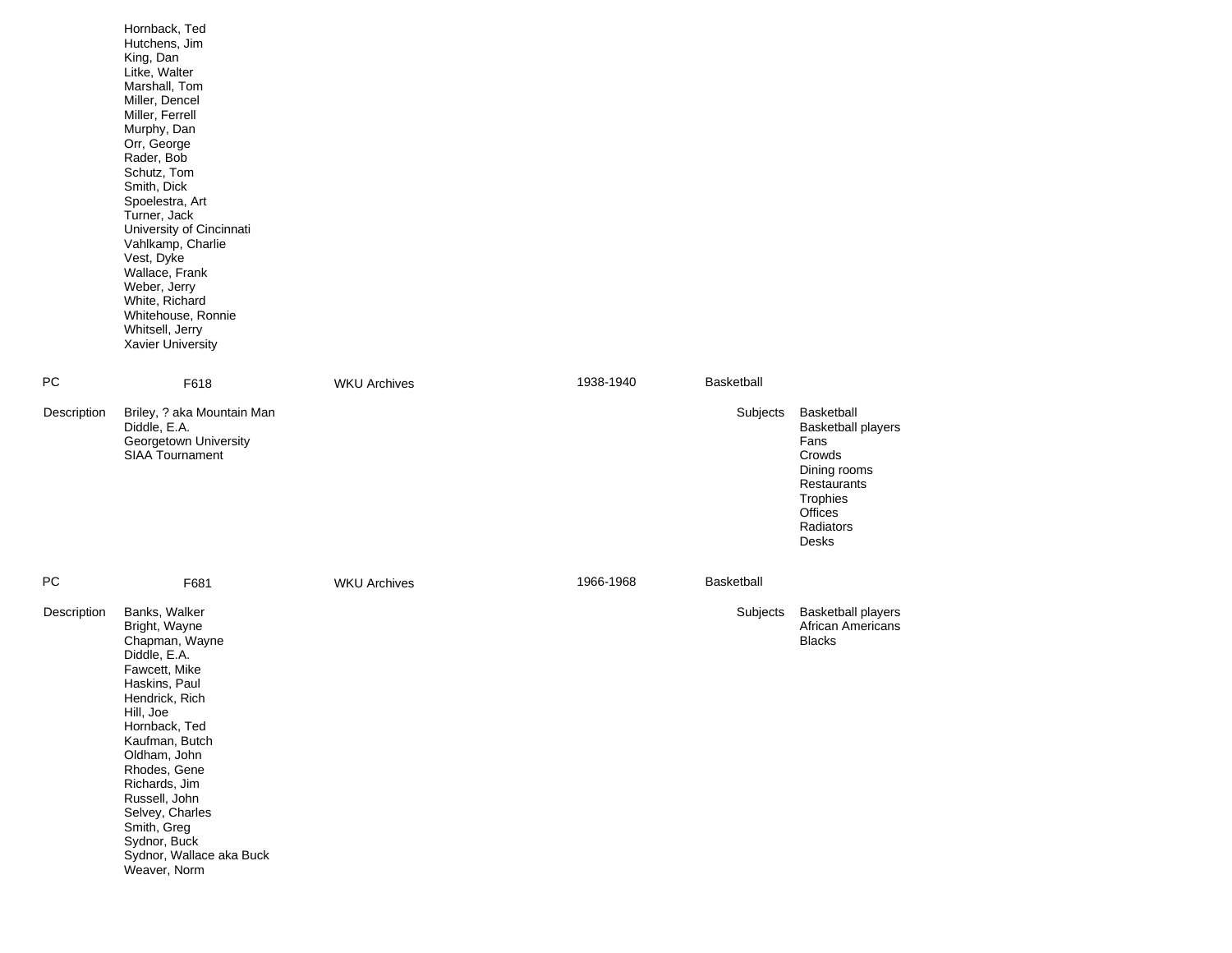| PC          | F697                                                                                                                                                                                                                                                                                                                                                                                               | <b>WKU Archives</b> | 1975-1979 | Basketball        |                                                                                                  |
|-------------|----------------------------------------------------------------------------------------------------------------------------------------------------------------------------------------------------------------------------------------------------------------------------------------------------------------------------------------------------------------------------------------------------|---------------------|-----------|-------------------|--------------------------------------------------------------------------------------------------|
| Description | Austin Peay State University<br>Benson, Stevie<br>Eastern Kentucky University<br>Maloney, ?<br>Murray State University<br>Oldham, John<br>Tillman, ?<br>Wray, Rick                                                                                                                                                                                                                                 |                     |           | Subjects          | Basketball<br><b>Basketball players</b><br><b>Blacks</b><br><b>African Americans</b>             |
| <b>PC</b>   | F699                                                                                                                                                                                                                                                                                                                                                                                               | <b>WKU Archives</b> | 1975-1979 | <b>Basketball</b> |                                                                                                  |
| Description | Old Dominion University<br>Red and White Game                                                                                                                                                                                                                                                                                                                                                      |                     |           | Subjects          | Basketball<br><b>Basketball players</b><br><b>Blacks</b><br>African Americans                    |
| РC          | F701                                                                                                                                                                                                                                                                                                                                                                                               | <b>WKU Archives</b> | 1975-1979 | <b>Basketball</b> |                                                                                                  |
| Description | <b>Butler University</b><br>Fouty, ?<br>Maloney, ?<br>McGlocklin, ?<br>University of Michigan                                                                                                                                                                                                                                                                                                      |                     |           | Subjects          | Basketball<br><b>Basketball players</b><br><b>Blacks</b><br><b>African Americans</b><br>Referees |
| <b>PC</b>   | F703                                                                                                                                                                                                                                                                                                                                                                                               | <b>WKU Archives</b> | 1975-1979 | <b>Basketball</b> |                                                                                                  |
| Description | <b>Butler University</b><br>University of Michigan                                                                                                                                                                                                                                                                                                                                                 |                     |           | Subjects          | Basketball<br><b>Basketball players</b><br><b>Blacks</b><br>African Americans                    |
| PC          | F705                                                                                                                                                                                                                                                                                                                                                                                               | <b>WKU Archives</b> | 1979-1983 | <b>Basketball</b> |                                                                                                  |
| Description | Bryant, Bill<br>Burbach, Greg<br>Carver, Gary<br>Cummings, John<br>Dildy, Kevin<br>Dotson, Mark<br>Edwards, Bill<br>Ellis, Kenny<br>Evans, Don<br>Farrar, Kerry<br>Gambrel, Ken<br>Giddy, Shawn<br>Haskins, Clem<br>Hatcher, Ken<br>Hite, Ray<br>Jones, Bobby<br>Keady, Gene<br>Lawson, John<br>McCormick, Craig<br>Morse, Volinda<br>Mosley, Alex<br>Murphy, Joe<br>Oldham, John<br>Perry, Dallas |                     |           | Subjects          | Basketball<br><b>Basketball players</b><br><b>Blacks</b><br>African Americans                    |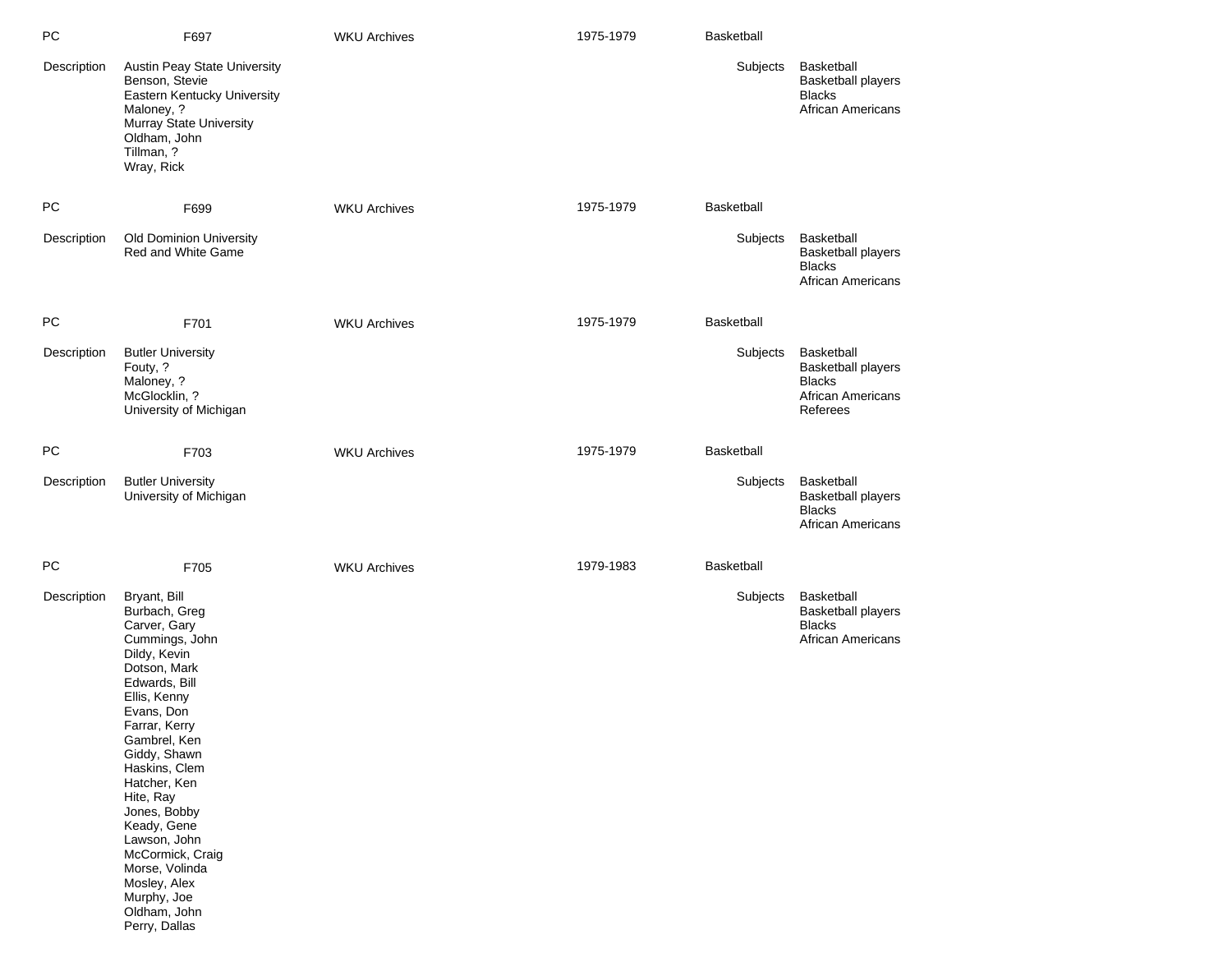|             | Phillips, Darnell<br>Powell, James<br>Prince, Mike<br>Ray, Tony<br>Reese, Mike<br>Richey, Bonetta<br>Special Olympics<br>Taylor, John<br>Teater, Bryan<br>Townsend, Kurtis<br>Trumbo, Trey<br>Washington, Jack<br>Weber, Bruce<br>White, Percy<br>Wilson, Tony<br>Wray, Rick                                                                                                                                                                                                                                                                                                                                                                                                                                                                                                                 |                     |           |            |                                                                        |
|-------------|----------------------------------------------------------------------------------------------------------------------------------------------------------------------------------------------------------------------------------------------------------------------------------------------------------------------------------------------------------------------------------------------------------------------------------------------------------------------------------------------------------------------------------------------------------------------------------------------------------------------------------------------------------------------------------------------------------------------------------------------------------------------------------------------|---------------------|-----------|------------|------------------------------------------------------------------------|
| PС          | F711                                                                                                                                                                                                                                                                                                                                                                                                                                                                                                                                                                                                                                                                                                                                                                                         | <b>WKU Archives</b> | 1983-1992 | Basketball |                                                                        |
| Description | Asberry, Bryan<br>Ballenger, Mike<br>Bell, Mark<br>Boley, Scott<br>Bowling Green, KY<br>Brown, Bryan<br>Bunton, Cypheus<br>Butts, Patrick<br>Cardwell, Frank<br>Carver, Gary<br>Casey, Dwane<br>Christian, Jim<br>Clark, David<br>Crean, Tom<br>Cunningham, Charles<br>Eitutis, Jason<br>Flowers, Derek<br>Elgin, Doug<br>Feix, Jimmy<br>Flowers, Derek<br>Fraliex, Michael<br>Frank, Tellis<br>Garden, Steve<br>Glass, Greg<br>Gordon, Billy<br>Griffin, Basil<br>Hall, Darius<br>Hardcastle, Charles<br>Haskins, Clem<br>Hatcher, Ken<br>Hogan, James<br>Horn, Darrin<br>Horn, Greg<br>Jennings, Jack<br>Johnson, Dennis<br>Johnson, James<br>Johnson, Kannard<br>Jones, Bob<br>Lawson, Jon<br>Lockett, Lorenzo<br>Marciani, Lou<br>Martin, Clarence<br>McFarland, Donnie<br>McNeal, Brett |                     |           | Subjects   | Basketball<br>Basketball players<br><b>Blacks</b><br>African Americans |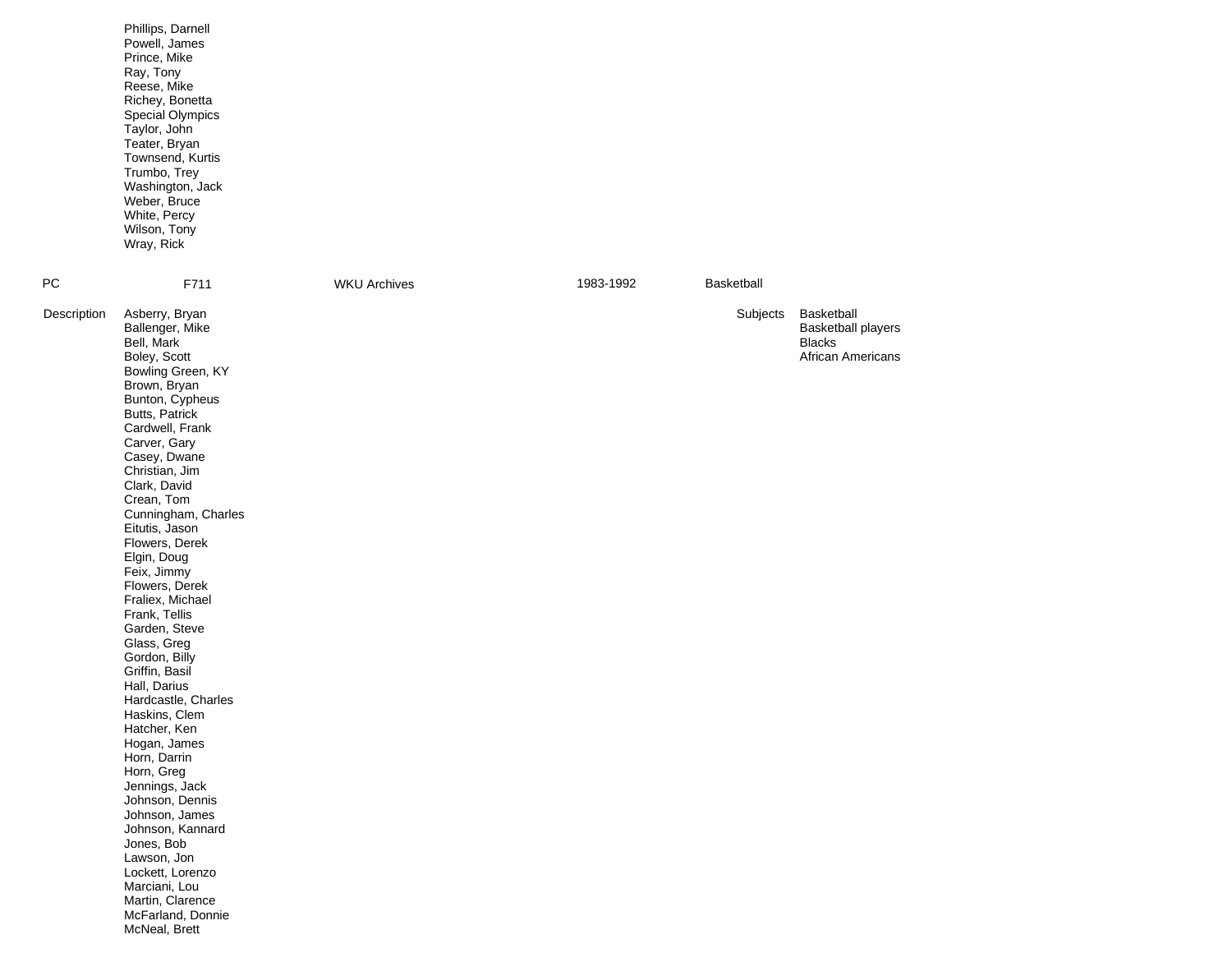|             | Mee, Darnell<br>Practice<br>Robinson, Chris<br><b>SBC</b><br>Smith, Mike<br>Stone, Marty<br>Sun Belt Conference<br>Sun Belt Conference Tournament Week<br>Taylor, John<br>Taylor, Stefan<br>Thompkins, Harold<br>Travis, Darryl<br>University of North Carolina-Charlotte<br>Warren County, KY<br>Whittaker, George<br>Willard, Ralph                                                                                                                                                                                                                                                                                                                                                                                                                |                     |           |            |                                                                                                   |
|-------------|------------------------------------------------------------------------------------------------------------------------------------------------------------------------------------------------------------------------------------------------------------------------------------------------------------------------------------------------------------------------------------------------------------------------------------------------------------------------------------------------------------------------------------------------------------------------------------------------------------------------------------------------------------------------------------------------------------------------------------------------------|---------------------|-----------|------------|---------------------------------------------------------------------------------------------------|
| PC          | F713                                                                                                                                                                                                                                                                                                                                                                                                                                                                                                                                                                                                                                                                                                                                                 | <b>WKU Archives</b> | 1993-1995 | Basketball |                                                                                                   |
| Description | Bunton, Cypheus<br>Chapman, Kyle<br>Christian, Jim<br>Cirino, Brad<br>Collins, Mike<br>Crean, Tom<br>Cunningham, Eric<br>Cyprien, Glynn<br>Divine, Brad<br>Driespul, Brett<br>Flowers, Derek<br>Fraliex, Michael<br>Geron, Jeff<br>Glass, Greg<br>Hall, Darius<br>Hester, Mark<br>Holley, Steve<br>Horn, Darrin<br>Jackson, Deon<br>Jones, Bobby<br>Kilcullen, Matt<br>Lewis, Andre<br>Lightfoot, Joe<br>Macklin, Danyell<br>Meredith, Thomas<br>Moxley, Thomas<br>Musgrave, Jason<br><b>NCAA</b><br>Neville, Frank<br>Robinson, Chris<br>Rogers, Jeff<br>Seibert, Al<br>Soucy, Rob<br>Stephanski, John<br>Thomas, Carl<br>Thornton, ? aka Pop<br>University of Kansas<br>University of Michigan<br>Whitt, Jesse<br>Willard, Kevin<br>Willard, Ralph |                     |           | Subjects   | Basketball<br><b>Basketball players</b><br><b>Blacks</b><br><b>African Americans</b><br>Negatives |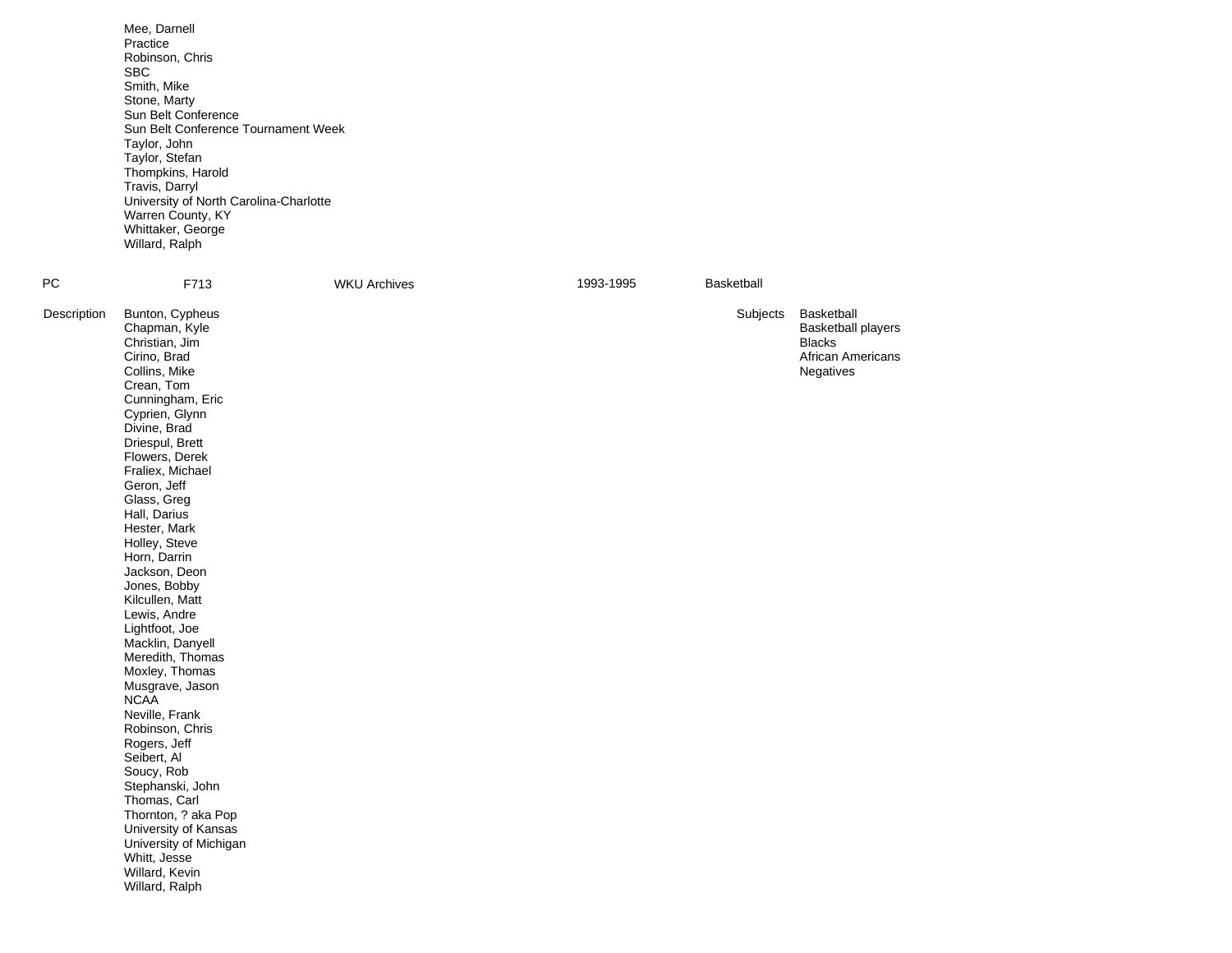| РC          | F715                                                                                                                                                                                                                                                                                                                                                                                                                                                                                                                                   | <b>WKU Archives</b> | 1995-1997 | Basketball |                                                                                                   |
|-------------|----------------------------------------------------------------------------------------------------------------------------------------------------------------------------------------------------------------------------------------------------------------------------------------------------------------------------------------------------------------------------------------------------------------------------------------------------------------------------------------------------------------------------------------|---------------------|-----------|------------|---------------------------------------------------------------------------------------------------|
| Description | Adams, Melvin<br>Bides, Steven<br>Cassady, Kyle<br>Chapman, Kyle<br>Divine, Brad<br>Edwards, Vince<br>Engler, Jim<br>Farris, Ravon<br>Fraliex, Michael<br>Harney, Joe<br>Horn, Darrin<br>Karraker, Dean<br>Kilcullen, Matt<br>Lampley, Lee<br>Lovan, Tony<br>Marchant, Robert<br>Mathews, John<br>McPherson, Nashon<br>Mills, Lewis<br>Morgan, George<br>Moxley, Thomas<br>Robinson, Chris<br>Sawyer, Dan<br>Seibert, Al<br>Strong, Maurice<br>Thomas, Carl<br>Thomas, Jermel<br>Thornton, ? aka Pop<br>Williams, Rob<br>Wright, Marko |                     |           | Subjects   | <b>Basketball</b><br><b>Basketball players</b><br><b>Blacks</b><br>African Americans<br>Negatives |
| PС          | F717                                                                                                                                                                                                                                                                                                                                                                                                                                                                                                                                   | <b>WKU Archives</b> | 1997-1999 | Basketball |                                                                                                   |
| Description | Abdul-Jabbar, Kareem Jr.<br>Adams, Melvin<br>Allenspach, Brian<br>Baggett, Kevin<br>Bides, Steven<br>Brown, Rashon<br>Brown, Ron<br>Chapman, Kyle<br>Cherwak, Gef<br>Edwards, Vince<br>Farris, Ravon<br>Felton, Dennis<br>Gibson, Paul<br>Grady, Greg<br>Haines, Brandon<br>Harney, Joe<br>Herrmann, Pete<br>Kilcullen, Matt<br>Lampley, Lee<br>Latimer, Monty<br>Lewis, Hosea<br>Masters, Bryan<br>Mauck, Ben<br>McDonald, Ken<br>McPherson, Nashon<br>Mills, Lewis<br>Ransdell, Gary                                                 |                     |           | Subjects   | Basketball<br><b>Basketball players</b><br><b>Blacks</b><br><b>African Americans</b><br>Negatives |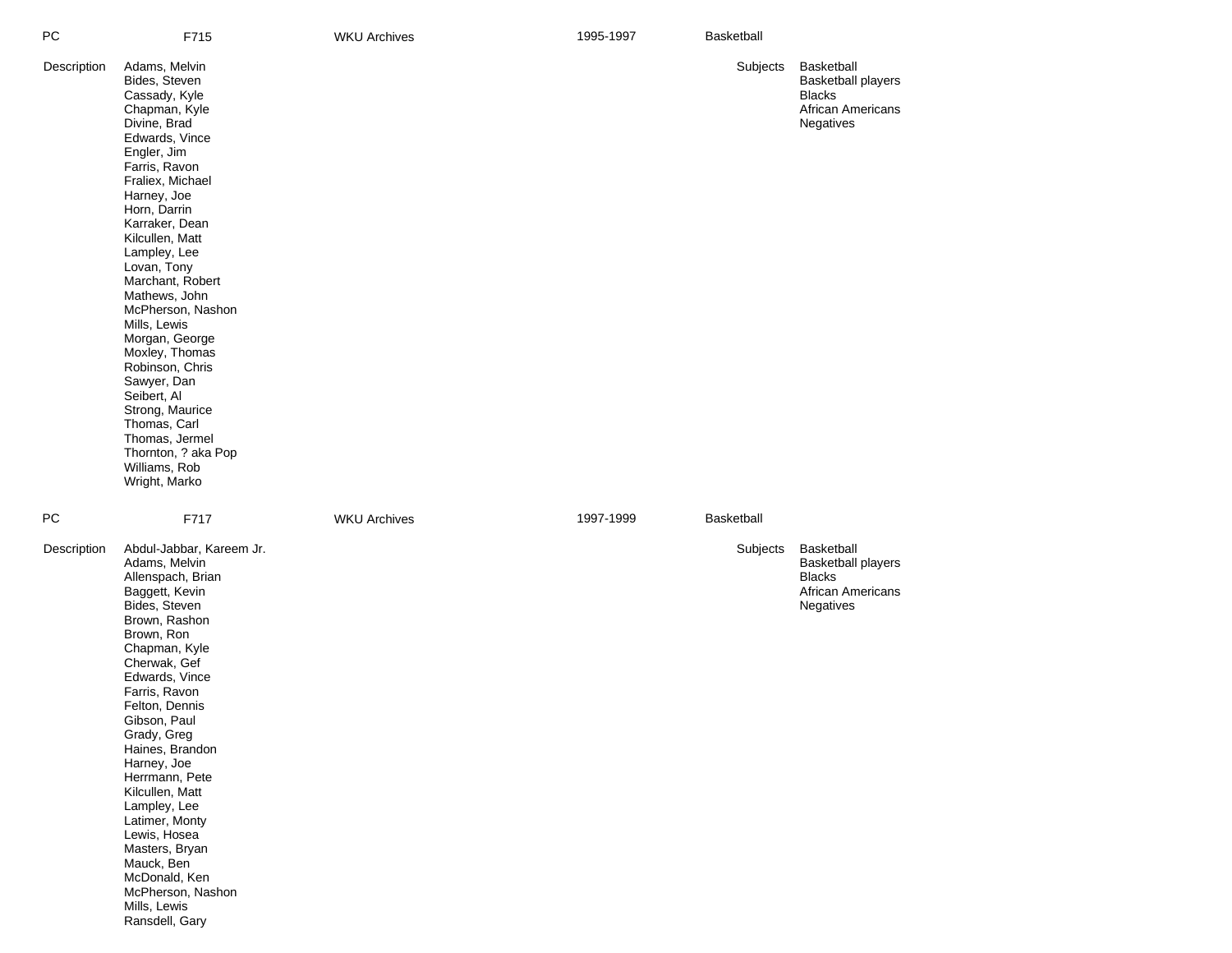|             | Robinson, Derek<br>Rowles, Tremain<br>Siebert, Al<br>Simpson, Casey<br>Springfield, Greg<br>Stephanski, John<br>Strong, Maurice<br>Vana, Brett                                                                                                                                                                                                                                                                                    |                     |           |                   |                                                                                                                                                        |
|-------------|-----------------------------------------------------------------------------------------------------------------------------------------------------------------------------------------------------------------------------------------------------------------------------------------------------------------------------------------------------------------------------------------------------------------------------------|---------------------|-----------|-------------------|--------------------------------------------------------------------------------------------------------------------------------------------------------|
| PC          | F720                                                                                                                                                                                                                                                                                                                                                                                                                              | <b>WKU Archives</b> | nd        | Basketball        |                                                                                                                                                        |
| Description | Photo donated by Joe Glowacki<br>Just, Paul<br><b>Memphis State University</b><br>Scorekeepers<br>Sylvester, ?<br>Tisdale, Fred<br>University of Louisville<br>Virginia Commonwealth University                                                                                                                                                                                                                                   |                     |           | Subjects          | Basketball<br><b>Basketball players</b><br><b>Blacks</b><br><b>African Americans</b><br>Radio broadcasting<br>Photographers<br>Television broadcasting |
| PC          | F722                                                                                                                                                                                                                                                                                                                                                                                                                              | <b>WKU Archives</b> | nd        | <b>Basketball</b> |                                                                                                                                                        |
| Description | <b>Butler University</b><br>East Tennessee State University<br>Hall, Darius<br>Southwest Louisiana University                                                                                                                                                                                                                                                                                                                     |                     |           | Subjects          | Basketball<br><b>Basketball players</b><br><b>Blacks</b><br><b>African Americans</b><br>Fans<br>Crowds<br>Slides                                       |
| PC          | F6990                                                                                                                                                                                                                                                                                                                                                                                                                             | <b>WKU Archives</b> | 1968-1969 | <b>Basketball</b> |                                                                                                                                                        |
| Description | Austin Peay State University<br>Berry, Ron<br>Cardwell, Frank<br>Davis, Terry<br>Eaton, Steve<br>Flynn, Gary<br>Grabruck, Ryan<br>Gray, Butch<br>Johnson, Danny<br>Lee, James<br>Louisiana College<br>Miller, Jim<br>Nunnally, Tom<br><b>Ohio Valley Conference</b><br><b>OVC</b><br>Pennington, Don<br>Perry, Jerome<br>Swiggart, Jim<br>Sydnor, Wallace aka Buck<br>Tennessee Tech University<br>Towery, Bill<br>Willis, Rodney |                     |           | Subjects          | Basketball<br><b>Basketball players</b><br><b>African Americans</b><br><b>Blacks</b><br>Referees                                                       |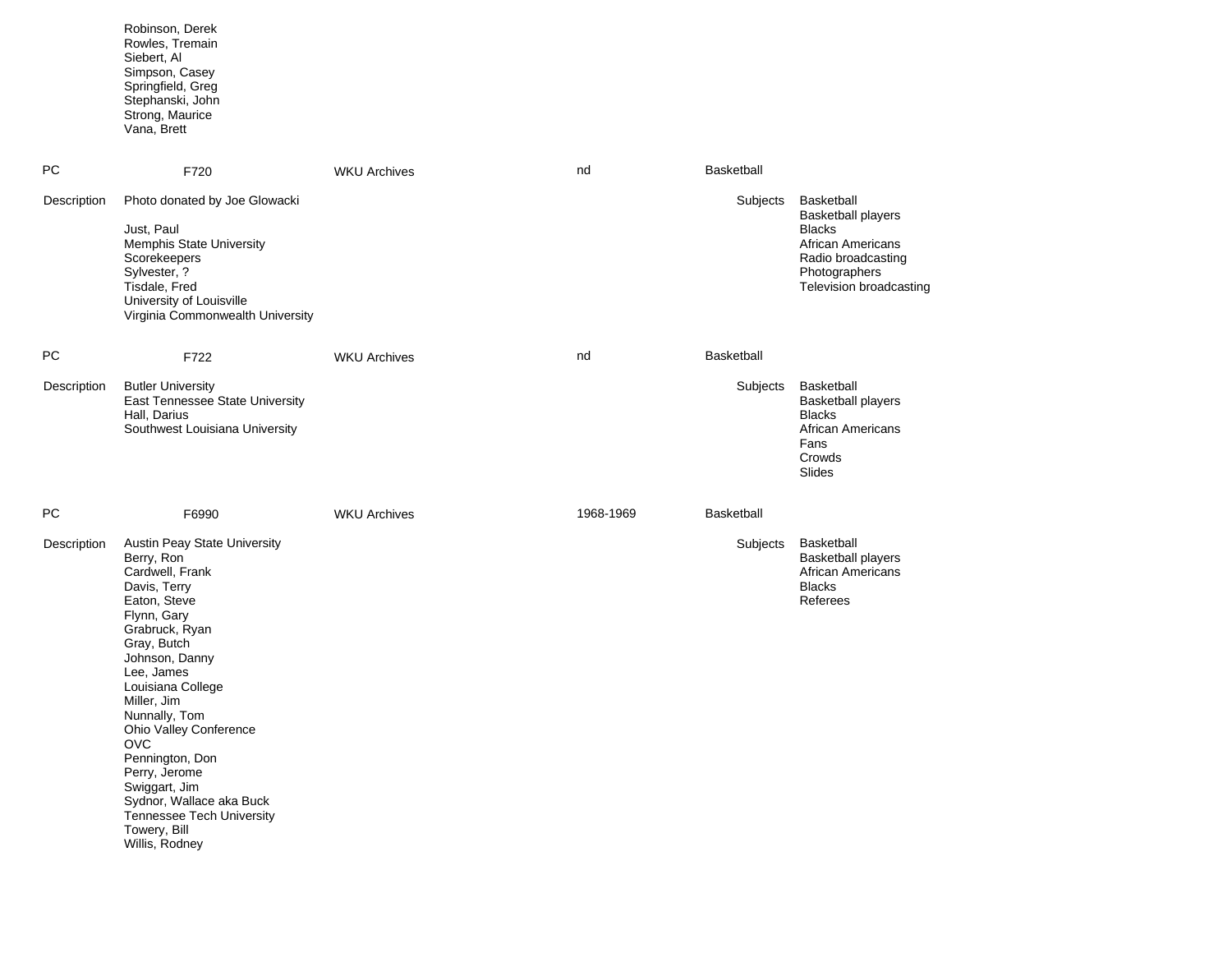| PC          | F6994                                                                                                                                                                                                                                                                                                                                                                                                                                                                       | University Archives WKU Archives | 1968-1969 | <b>Basketball</b> |                                                                                                                         |
|-------------|-----------------------------------------------------------------------------------------------------------------------------------------------------------------------------------------------------------------------------------------------------------------------------------------------------------------------------------------------------------------------------------------------------------------------------------------------------------------------------|----------------------------------|-----------|-------------------|-------------------------------------------------------------------------------------------------------------------------|
| Description | Southern Methodist University                                                                                                                                                                                                                                                                                                                                                                                                                                               |                                  |           | Subjects          | <b>Basketball</b><br><b>Basketball players</b><br><b>African Americans</b><br><b>Blacks</b><br>Referees                 |
| PC.         | F6997                                                                                                                                                                                                                                                                                                                                                                                                                                                                       | <b>WKU Archives</b>              | 1968-1969 | <b>Basketball</b> |                                                                                                                         |
| Description | Eastern Kentucky University<br>Morehead State University                                                                                                                                                                                                                                                                                                                                                                                                                    |                                  |           | Subjects          | Basketball<br><b>Basketball players</b><br>African Americans<br><b>Blacks</b><br>Referees                               |
| PC          | F6998                                                                                                                                                                                                                                                                                                                                                                                                                                                                       | <b>WKU Archives</b>              | 1967-1969 | <b>Basketball</b> |                                                                                                                         |
| Description | Morehead State University<br>Oldham, John<br>Perry, Jerome<br>Southern Methodist University<br>University of California                                                                                                                                                                                                                                                                                                                                                     |                                  |           | Subjects          | Basketball<br><b>Basketball players</b><br><b>African Americans</b><br><b>Blacks</b><br>Referees                        |
| PC.         | F7001                                                                                                                                                                                                                                                                                                                                                                                                                                                                       | <b>WKU Archives</b>              | 1967-1969 | <b>Basketball</b> |                                                                                                                         |
| Description | Banks, Walker<br>Bright, Wayne<br>Chapman, Wayne<br>Fawcett, Mike<br>Haskins, Paul<br>Hendrick, Rich<br>Hicks, Pearl<br>Hill, Joe<br>Hornback, Ted<br>Hunt, Pat<br>Kaufman, Butch<br>McCormack, W.R.<br>McDaniels, Jim<br>Morehead State University<br>Murray State University<br>Oldham, John<br>Pan American University<br>Russell, John<br>Selvy, Charles<br>Smith, Greg<br>Tennessee Tech University<br>Tyler, Bud<br>Walden, Robert<br>Weaver, Norm<br>Williams, Larry |                                  |           | Subjects          | <b>Basketball</b><br><b>Basketball players</b><br><b>African Americans</b><br><b>Blacks</b><br>Referees<br>Cheerleading |
| <b>PC</b>   | F7003                                                                                                                                                                                                                                                                                                                                                                                                                                                                       | <b>WKU Archives</b>              | 1967-1968 | <b>Basketball</b> |                                                                                                                         |
| Description | Autry, Dennis<br>Black, Dennis<br>Kaufman, Butch<br>Ogden, Bub                                                                                                                                                                                                                                                                                                                                                                                                              |                                  |           | Subjects          | Basketball<br><b>Basketball players</b>                                                                                 |

University of San Francisco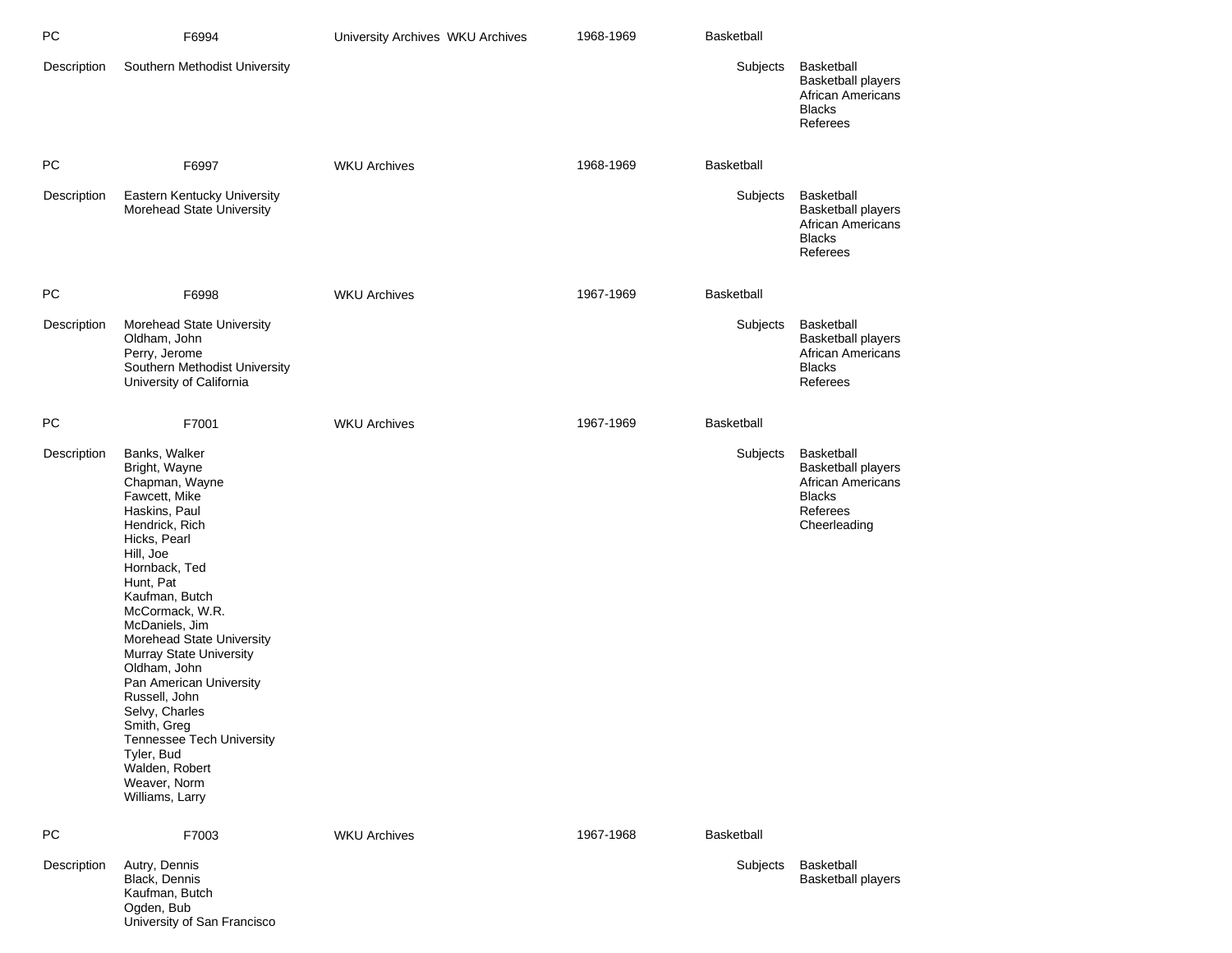| PC          | F7005                                                                                                                                                                                                                                                                                                                                                                                                                                                                                                                                                                                                                                                                                                                                                                 | <b>WKU Archives</b> | 1993-1994 | Basketball        |                                                                                                                                      |
|-------------|-----------------------------------------------------------------------------------------------------------------------------------------------------------------------------------------------------------------------------------------------------------------------------------------------------------------------------------------------------------------------------------------------------------------------------------------------------------------------------------------------------------------------------------------------------------------------------------------------------------------------------------------------------------------------------------------------------------------------------------------------------------------------|---------------------|-----------|-------------------|--------------------------------------------------------------------------------------------------------------------------------------|
| Description | Photos by Tom Baker<br>Arkansas State University<br>Bunton, Cypheus<br>Carpenter, Bob<br>Crean, Tom<br>Dickey, Derrick<br>Fraliex, Michael<br>Glass, Greg<br>Hall, Darius<br>Holley, Steve<br>Horn, Darrin<br>Jackson, Deon<br>Jacksonville University<br>Kansas State University<br><b>Lamar University</b><br>Louisiana Tech University<br>Macklin, Danyell<br>McClendon, ?<br>Meredith, Thomas<br><b>Oral Roberts University</b><br>Richards, Jim<br>Robinson, Chris<br>Rogers, Jeff<br><b>SBC</b><br>Southwestern Louisiana University<br>Sun Belt Conference<br>Thompson, Craig<br>Trophies<br>University of Arkansas - Little Rock<br>University of Louisville<br>University of Texas<br>Willard, Kevin<br>Willard, Ralph<br>University of Texas - Pan American |                     |           | Subjects          | Basketball<br><b>Basketball players</b><br><b>African Americans</b><br><b>Blacks</b><br>Television broadcasting<br>Press conferences |
| PC          | F7006                                                                                                                                                                                                                                                                                                                                                                                                                                                                                                                                                                                                                                                                                                                                                                 | <b>WKU Archives</b> | 1993-1994 | <b>Basketball</b> |                                                                                                                                      |
| Description | Photos by Tom Baker<br><b>Ball State University</b><br><b>Big Red</b><br>Bunton, Cypheus<br>Fraliex, Michael<br>Glass, Greg<br>Hall, Darius<br>Holley, Steve<br>Horn, Darrin<br>Jackson, Deon<br>Jacksonville University<br>Kansas State University<br>Lafayette College<br><b>Lamar University</b><br>Lewis, Andre<br>Macklin, Danyell<br><b>NCAA Tournament</b><br><b>Oral Roberts University</b><br>Robinson, Chris<br>Rogers, Jeff<br>University of Arkansas - Little Rock                                                                                                                                                                                                                                                                                        |                     |           | Subjects          | Basketball<br><b>Basketball players</b><br>African Americans<br><b>Blacks</b><br>Mascots                                             |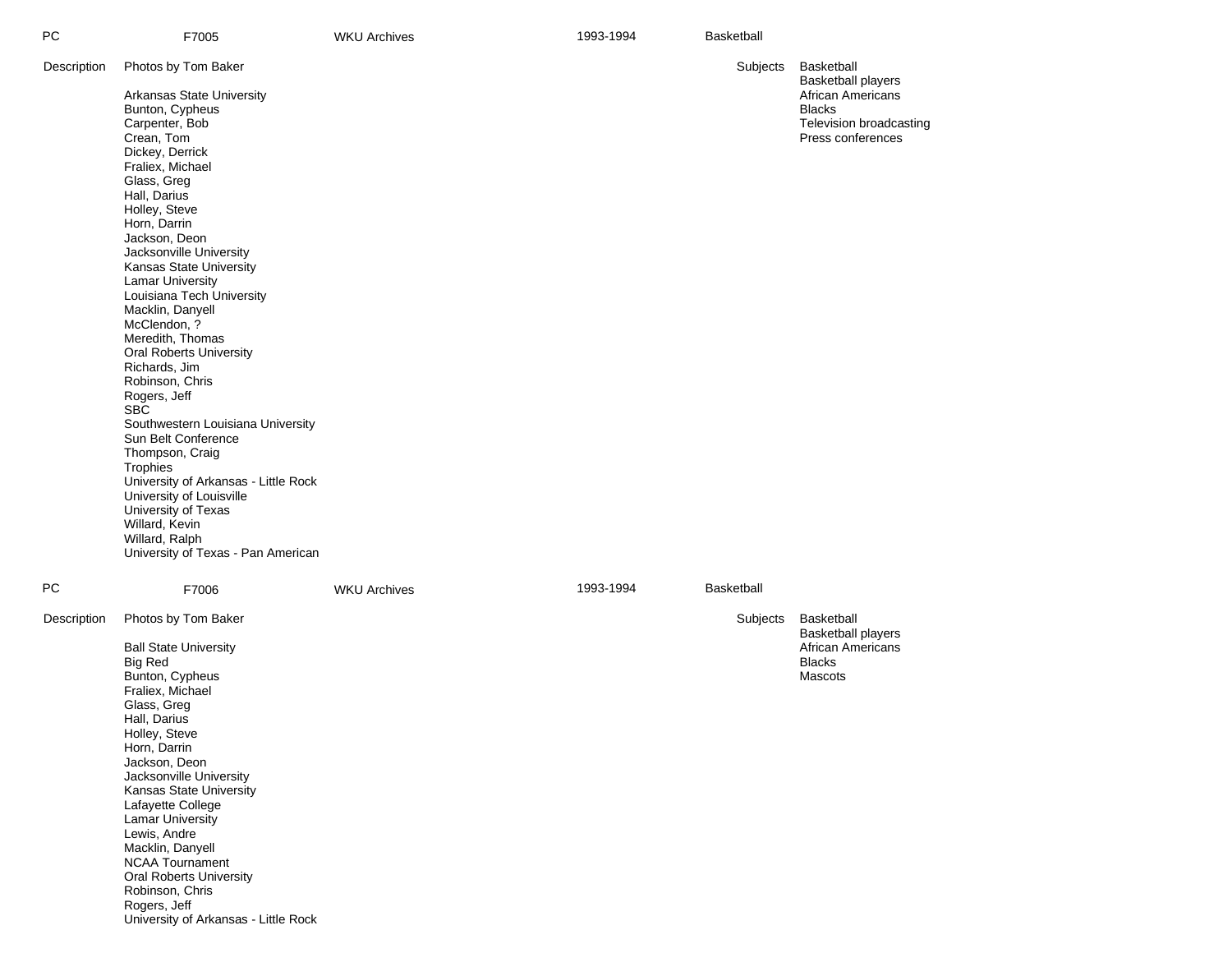University of Louisville University of South Alabama University of Texas Willard, Kevin

Hill, Joe Hornback, Ted

| <b>PC</b>   | F7044                                                                                                                                                                                                                                                                                                                                                                                                                                                                                                                                  | <b>WKU Archives</b> | 1940-1980 | <b>Basketball</b> |                                                                                                                                            |
|-------------|----------------------------------------------------------------------------------------------------------------------------------------------------------------------------------------------------------------------------------------------------------------------------------------------------------------------------------------------------------------------------------------------------------------------------------------------------------------------------------------------------------------------------------------|---------------------|-----------|-------------------|--------------------------------------------------------------------------------------------------------------------------------------------|
| Description | 8<br>Diddle, E.A.<br>Garrett, Paul<br>Jenkins, ?<br><b>SIAA Tournament</b><br>Trophies<br>Weight room<br><b>Xavier University</b>                                                                                                                                                                                                                                                                                                                                                                                                      |                     |           | Subjects          | Basketball<br><b>Basketball players</b><br><b>African Americans</b><br><b>Blacks</b><br>Weight lifting<br>Honor guards<br>Fans             |
| PC          | F7078                                                                                                                                                                                                                                                                                                                                                                                                                                                                                                                                  | <b>WKU Archives</b> | 1965-1967 | <b>Basketball</b> |                                                                                                                                            |
| Description | Allen, Dee<br>Bantom, Bob<br>Butler, Jack<br>Chapman, Wayne<br>Crosley, Don<br>Cunningham, Steve<br>East Tennessee State University<br>Fawcett, Mike<br>Gardner, Lloyd<br>Haskins, Clem<br>Hicks, Pearl<br>Hill, Joe<br>Hornback, Ted<br>Kaufman, William aka Butch<br>Kitchens, Mike<br>Mason, Marshall<br>Morehead State University<br><b>Murray State University</b><br>Oldham, John<br>Rhodes, Gene<br>Smith, Dwight<br>Smith, Gregory<br><b>Tennessee Tech University</b><br>University of Texas - Pan American<br>Weaver, Norman |                     |           | Subjects          | Basketball<br><b>Basketball players</b><br><b>African Americans</b><br><b>Blacks</b><br>Negatives                                          |
| РC          | F7081                                                                                                                                                                                                                                                                                                                                                                                                                                                                                                                                  | <b>WKU Archives</b> | 1966-1967 | <b>Basketball</b> |                                                                                                                                            |
| Description | Banks, Walker<br>Bozarth, Hal<br>Bright, Wayne<br>Chapman, Wayne<br>Davis, Kenny<br>Diddle, E.A.<br>Fairies, Jack<br>Fawcett, Mike<br>Gardner, Lloyd<br>Haskins, Clem<br>Hendrick, Rich<br>Hicks, Pearl                                                                                                                                                                                                                                                                                                                                |                     |           | Subjects          | Basketball<br><b>Basketball players</b><br><b>African Americans</b><br><b>Blacks</b><br><b>Negatives</b><br>Cheerleading<br><b>Banners</b> |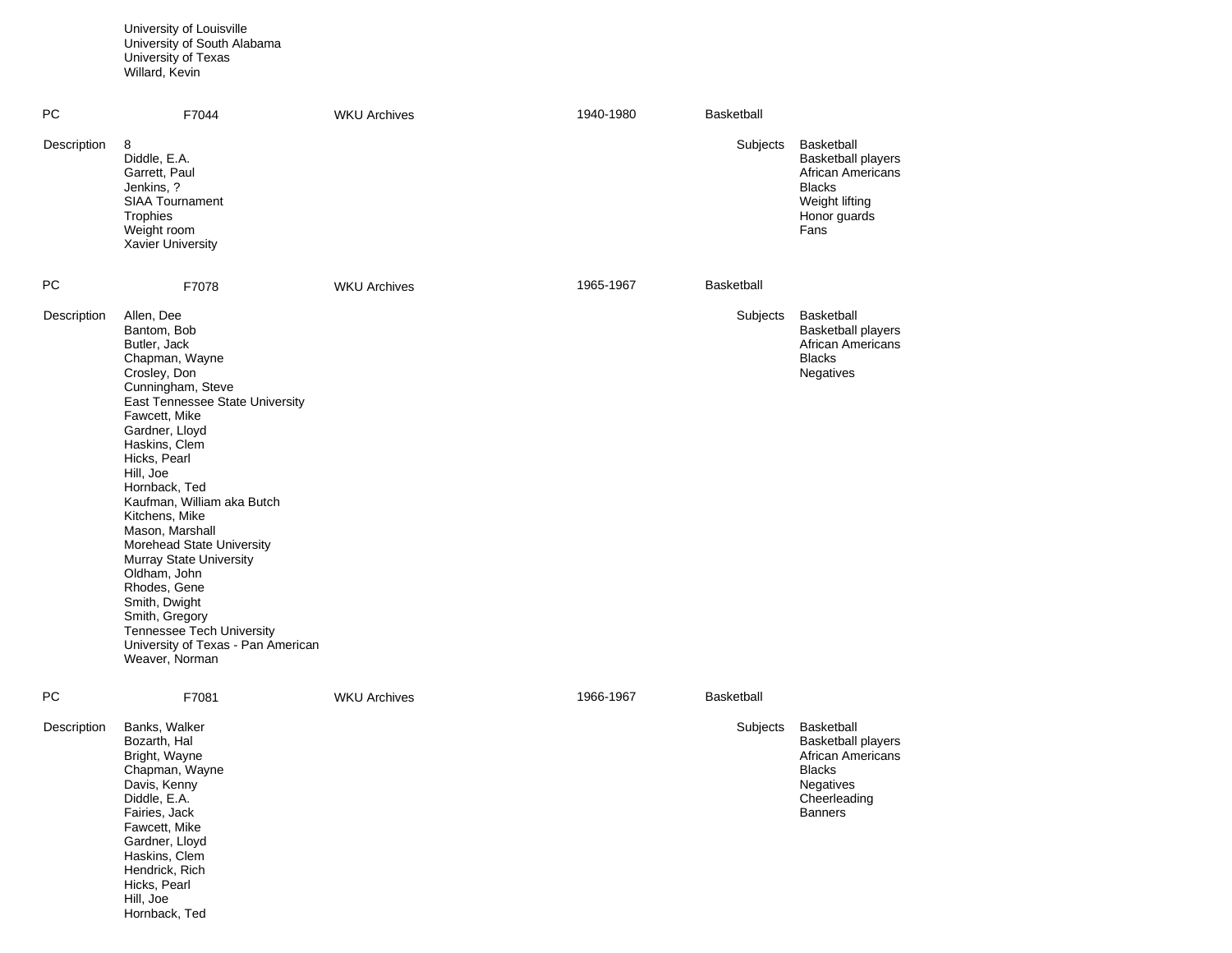|             | Kaufman, Butch<br>McCormack, W.R.<br>Newman, Bill<br>Oldham, John<br>Rhodes, Gene<br>Russell, John<br>Sanders, Ronald<br>Selvy, Charles<br>Smith, Dwight<br>Smith, Greg<br>Starbuck, Charles<br>Weaver, Norman<br>Williams, Karen                 |                     |           |            |                                                                                      |
|-------------|---------------------------------------------------------------------------------------------------------------------------------------------------------------------------------------------------------------------------------------------------|---------------------|-----------|------------|--------------------------------------------------------------------------------------|
| <b>PC</b>   | F7084                                                                                                                                                                                                                                             | <b>WKU Archives</b> | 1966-1972 | Basketball |                                                                                      |
| Description | Bryant, ?<br>Bunton, Granville<br>Burton, ?<br>Coulter, Leonard<br>Dunn, Jerry<br>Eastern Kentucky University<br>Johnson, Danny<br>Morehead State University<br>Wallen, ?<br>Witt, Chuck                                                          |                     |           | Subjects   | Basketball<br><b>Basketball players</b><br><b>African Americans</b><br><b>Blacks</b> |
| <b>PC</b>   | F7086                                                                                                                                                                                                                                             | <b>WKU Archives</b> | 1971-1972 | Basketball |                                                                                      |
| Description | Bailey, Rex<br>Bowerman, Ray<br>Bunton, Granville<br>Davis, Terry<br>Dunn, Jerry<br>Eaton, Steve<br>Johnson, Danny<br>Kleykamp, Ray<br>Morehead State University<br>Nicholson, ?<br>Perry, Jerome<br>Smith, Dennis<br>Stroud, Tony<br>Witt, Chuck |                     |           | Subjects   | Basketball<br><b>Basketball players</b><br>African Americans<br><b>Blacks</b>        |
| <b>PC</b>   | F7090                                                                                                                                                                                                                                             | <b>WKU Archives</b> | 1971-1973 | Basketball |                                                                                      |
| Description | Allison, Kent<br>Arrington, Larry<br>Benge, Ron<br>Bowerman, Ray<br>Britt, John<br>Brown, John<br>Bundy, Jerry<br>Bunton, Granville<br>Caylor, Bob<br>Dunn, Keith<br>Gampfer, Ed<br>Heath, Jon<br>Kleinhans, Jack<br>Kleykamp, Ray                |                     |           | Subjects   | Basketball<br><b>Basketball players</b><br><b>African Americans</b><br><b>Blacks</b> |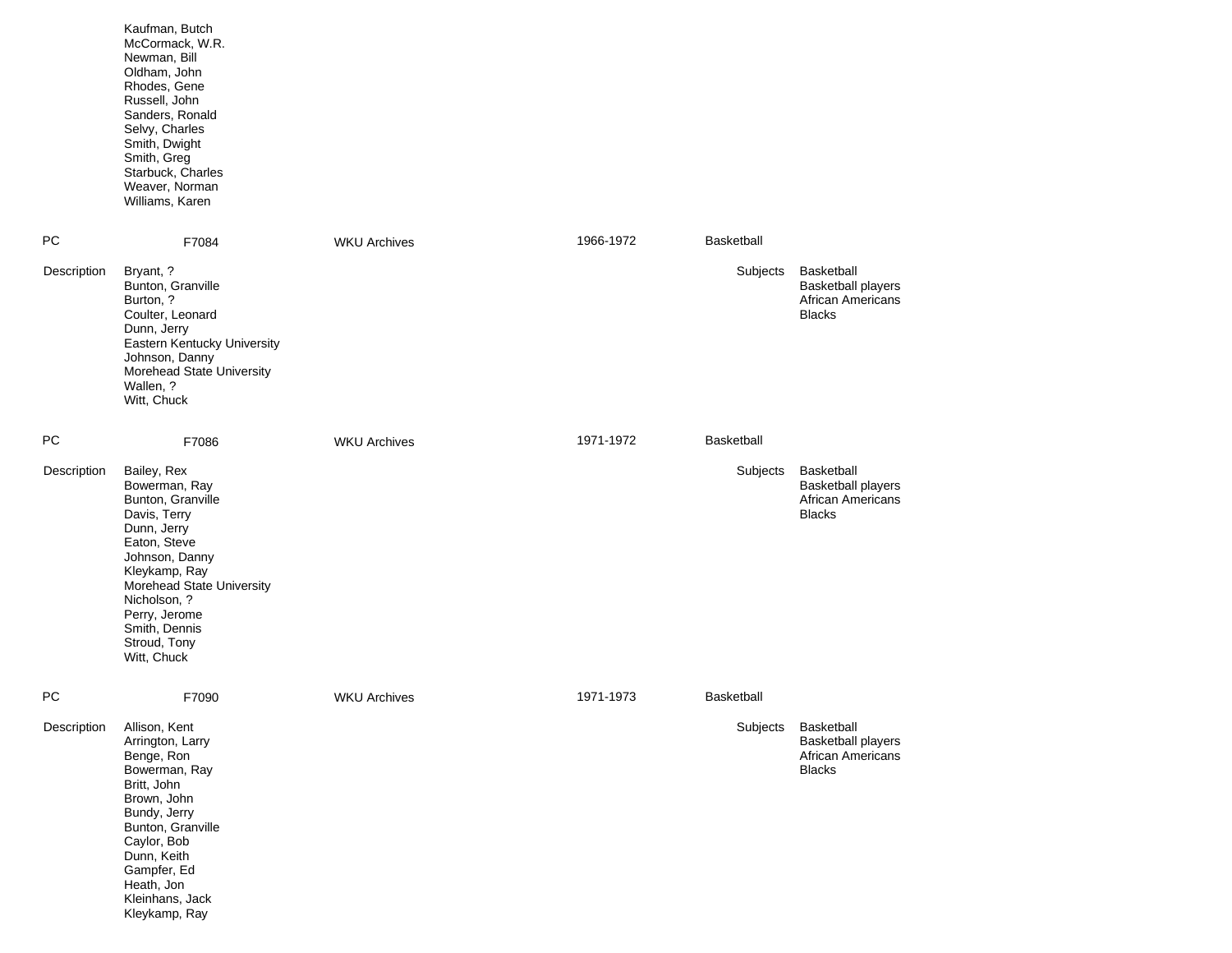| Larson, Mike    |
|-----------------|
| Oldham, John    |
| Petty, Richard  |
| Rawlings, Chuck |
| Richards, Jim   |
| Schuler, Lou    |
| Smith, Dennis   |
| Stroud, Tony    |
| Watkins, Gary   |
| Witt. Chuck     |

| PC          | F7091                                                                                                                                                                                                                                                                                                                                                                                 | <b>WKU Archives</b> | 1972-1973 | <b>Basketball</b> |                                                                                      |
|-------------|---------------------------------------------------------------------------------------------------------------------------------------------------------------------------------------------------------------------------------------------------------------------------------------------------------------------------------------------------------------------------------------|---------------------|-----------|-------------------|--------------------------------------------------------------------------------------|
| Description | Britt, John<br>East Tennessee State University<br>Vanderbilt University                                                                                                                                                                                                                                                                                                               |                     |           | Subjects          | Basketball<br><b>Basketball players</b><br>African Americans<br><b>Blacks</b>        |
| PC          | F7093                                                                                                                                                                                                                                                                                                                                                                                 | <b>WKU Archives</b> | 1972-1973 | Basketball        |                                                                                      |
| Description | East Tennessee State University<br>Eastern Kentucky University<br>LaSalle University<br>Mounce, Bill<br>Murray State University<br><b>Tennessee Tech University</b>                                                                                                                                                                                                                   |                     |           | Subjects          | Basketball<br><b>Basketball players</b><br><b>African Americans</b><br><b>Blacks</b> |
| PC.         | F7095                                                                                                                                                                                                                                                                                                                                                                                 | <b>WKU Archives</b> | 1973-1975 | <b>Basketball</b> |                                                                                      |
| Description | Austin Peay State University<br>Eastern Kentucky University<br>Middle Tennessee State University                                                                                                                                                                                                                                                                                      |                     |           | Subjects          | Basketball<br><b>Basketball players</b><br>African Americans<br><b>Blacks</b>        |
| PC          | F7097                                                                                                                                                                                                                                                                                                                                                                                 | <b>WKU Archives</b> | 1972-1973 | Basketball        |                                                                                      |
| Description | Allison, Kent<br>Baker, Ralph<br>Bowerman, Ray<br>Britt, John<br>Bundy, Jerry<br>Bunton, Granville<br>Caylor, Bob<br>Dees, Benny<br>Eastern Kentucky University<br>Gampfer, Ed<br>Heath, Jon<br>Kleykamp, Ray<br>Larson, Mike<br><b>Murray State University</b><br><b>Old Dominion University</b><br>Rawlings, Chuck<br>Richards, Jim<br>Smith, Dennis<br>Stroud, Tony<br>Witt, Chuck |                     |           | Subjects          | Basketball<br><b>Basketball players</b><br><b>African Americans</b><br><b>Blacks</b> |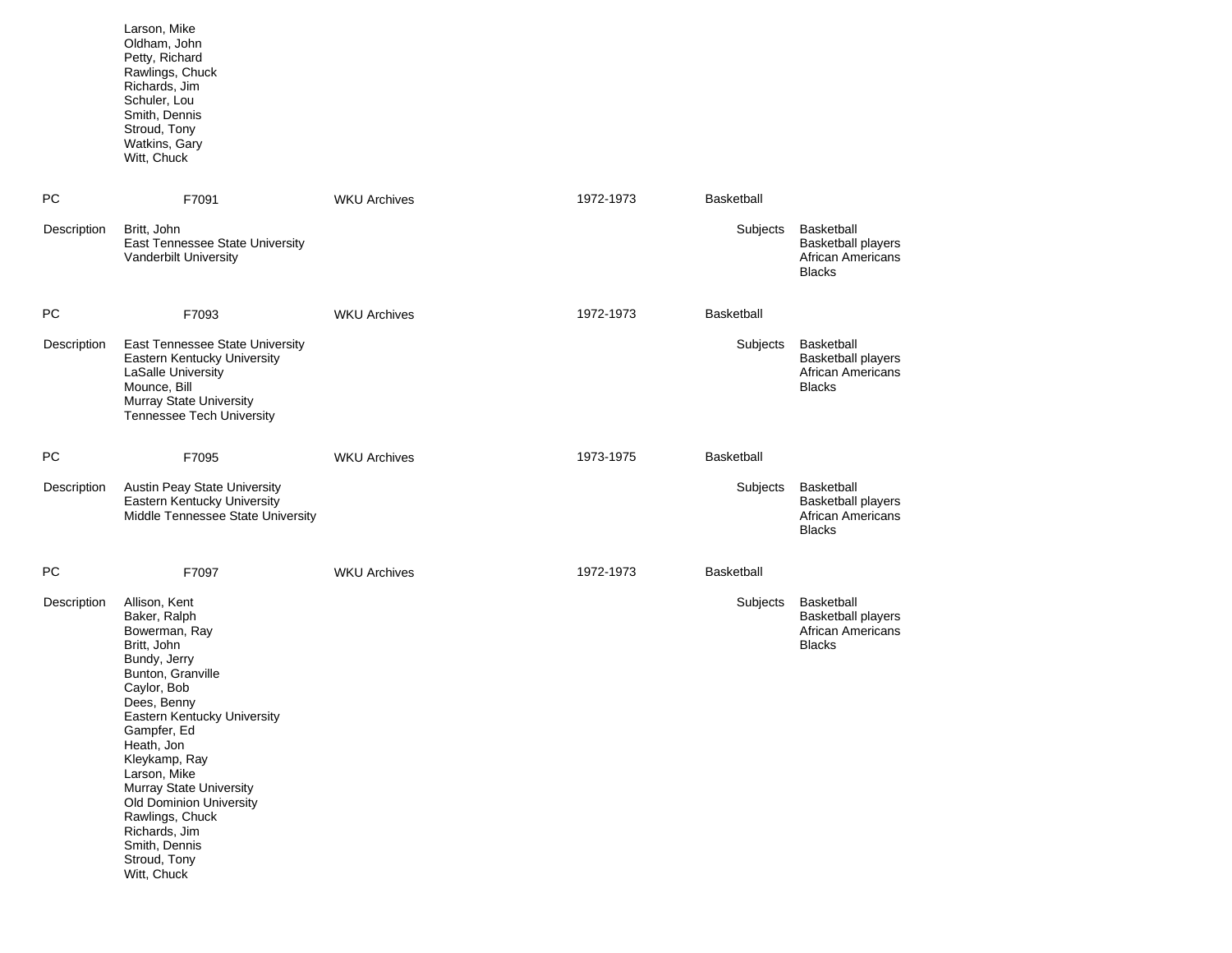| РC          | F7099                                                                                                                                                                                                                                                                                                                                         | <b>WKU Archives</b> | 1972-1973 | <b>Basketball</b> |                                                                                      |
|-------------|-----------------------------------------------------------------------------------------------------------------------------------------------------------------------------------------------------------------------------------------------------------------------------------------------------------------------------------------------|---------------------|-----------|-------------------|--------------------------------------------------------------------------------------|
| Description | <b>Austin Peay State University</b><br>Bunton, Granville<br>East Tennessee State University<br>Middle Tennessee State University<br>Old Dominion University<br>Stroud, Tony<br><b>Texas Tech University</b><br>Vanderbilt University                                                                                                          |                     |           | Subjects          | Basketball<br><b>Basketball players</b><br><b>African Americans</b><br><b>Blacks</b> |
| PC          | F7104                                                                                                                                                                                                                                                                                                                                         | <b>WKU Archives</b> | 1972-1974 | Basketball        |                                                                                      |
| Description | Allison, Kent<br>Benningfield, Dennis<br>Bowerman, Ray<br>Britt, John<br>East Tennessee State University<br>Eastern Kentucky University<br>Elliott, Gary<br>Fuller, Mike<br>Gampfer, Ed<br>Gilbert, Mike<br>Larson, Mike<br>Odemns, Mike<br>Ramey, Dave<br>Rawlings, Chuck<br>Richards, Jim<br>Scillian, Bill<br>Wade, Calvin<br>Warner, Mike |                     |           | Subjects          | Basketball<br><b>Basketball players</b><br><b>African Americans</b><br><b>Blacks</b> |
| PC          | F7105                                                                                                                                                                                                                                                                                                                                         | <b>WKU Archives</b> | 1973-1974 | Basketball        |                                                                                      |
| Description | Britt, John<br>Morehead State University<br>Richards, Jim                                                                                                                                                                                                                                                                                     |                     |           | Subjects          | Basketball<br><b>Basketball players</b><br><b>African Americans</b><br><b>Blacks</b> |
| РC          | F7107                                                                                                                                                                                                                                                                                                                                         | <b>WKU Archives</b> | 1973-1974 | Basketball        |                                                                                      |
| Description | Downing, Dero<br>Fuller, Mike<br>Kinsey, Henry<br>Morehead State University<br>Odemns, Mike<br>Ramey, Mike<br>Scillian, Bill<br>Wade, Calvin<br>Warner, Mike                                                                                                                                                                                  |                     |           | Subjects          | Basketball<br><b>Basketball players</b><br><b>African Americans</b><br><b>Blacks</b> |
| PC          | F7109                                                                                                                                                                                                                                                                                                                                         | <b>WKU Archives</b> | 1974-1975 | Basketball        |                                                                                      |
| Description | Ashby, Steve<br>Austin Peay State University<br>Beckner, David<br>Benningfield, Dennis<br>Britt, John<br>Elliott, Gary                                                                                                                                                                                                                        |                     |           | Subjects          | Basketball<br><b>Basketball players</b><br><b>African Americans</b><br><b>Blacks</b> |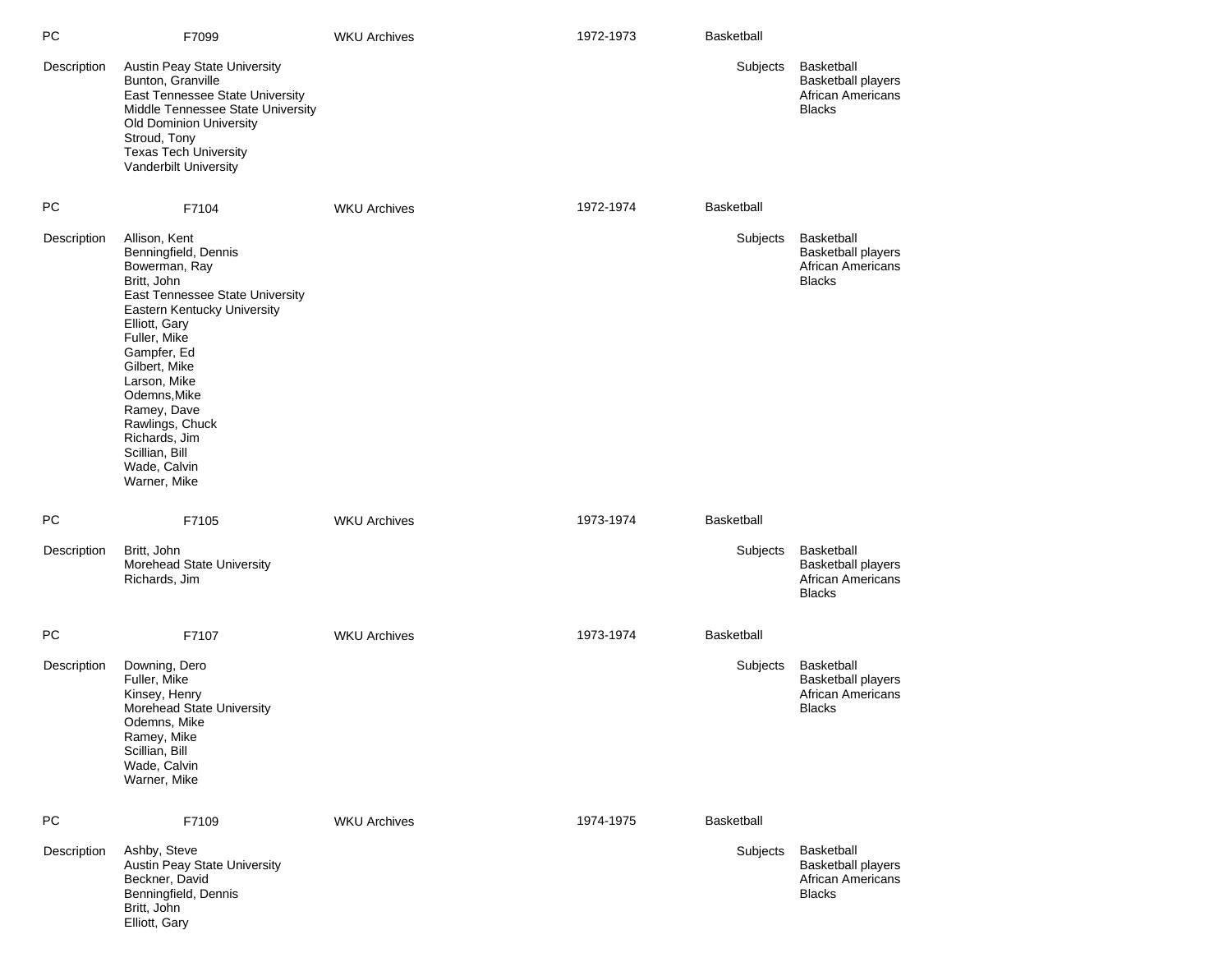|             | Fuller, Mike<br>Gampfer, Ed<br>Gilbert, Mike<br>Gregory, Gary<br>Harrington, Jay<br>James, Wilson<br>Larson, Mike<br>Medich, Dane<br>Morehead, State University<br>Odemns, Mike<br><b>Purdue University</b><br>Rascoe, Bobby<br>Rawlings, Chuck<br>Richards, Jim<br>Roeber, Randy<br>Scillian, Bill<br>Sisneros, ?<br>Van Eman, Lanny<br>Wade, Calvin<br>Warner, Mike |                     |           |                   |                                                                                      |
|-------------|-----------------------------------------------------------------------------------------------------------------------------------------------------------------------------------------------------------------------------------------------------------------------------------------------------------------------------------------------------------------------|---------------------|-----------|-------------------|--------------------------------------------------------------------------------------|
| PC          | F7111                                                                                                                                                                                                                                                                                                                                                                 | <b>WKU Archives</b> | 1974-1975 | Basketball        |                                                                                      |
| Description | Austin Peay State University<br>Eastern Kentucky University<br>Middle Tennessee State University<br>Old Dominion University                                                                                                                                                                                                                                           |                     |           | Subjects          | <b>Basketball</b><br><b>Basketball players</b><br>African Americans<br><b>Blacks</b> |
| PC          | F7128                                                                                                                                                                                                                                                                                                                                                                 | <b>WKU Archives</b> | 1971-1972 | <b>Basketball</b> |                                                                                      |
| Description | Austin Peay State University<br>Dunn, Jerry<br>Eastern Kentucky University<br>Middle Tennessee State University<br>Red and White Game<br>University of Pennsylvania                                                                                                                                                                                                   |                     |           | Subjects          | <b>Basketball</b><br><b>Basketball players</b><br>African Americans<br><b>Blacks</b> |
| PC          | F7131                                                                                                                                                                                                                                                                                                                                                                 | <b>WKU Archives</b> | 1971-1972 | Basketball        |                                                                                      |
| Description | Austin Peay State University<br>Grigsby, ?<br>Morehead State University<br>Oldham, John<br>Sylvester, ?<br>University of Dayton<br>Vanderbilt University                                                                                                                                                                                                              |                     |           | Subjects          | Basketball<br><b>Basketball players</b><br>African Americans<br><b>Blacks</b>        |
| PC          | F7134                                                                                                                                                                                                                                                                                                                                                                 | <b>WKU Archives</b> | 1974-1976 | <b>Basketball</b> |                                                                                      |
| Description | Ashby, Steve<br>Beckner, David<br>Britt, Jerry<br>Britt, John<br>Cantler, Fred<br>Connelly, Buddy<br>Davila, Julio<br>Dunbar, Rob<br>Dunn, Ron<br>East Tennessee State University                                                                                                                                                                                     |                     |           | Subjects          | Basketball<br><b>Basketball players</b><br>African Americans<br><b>Blacks</b>        |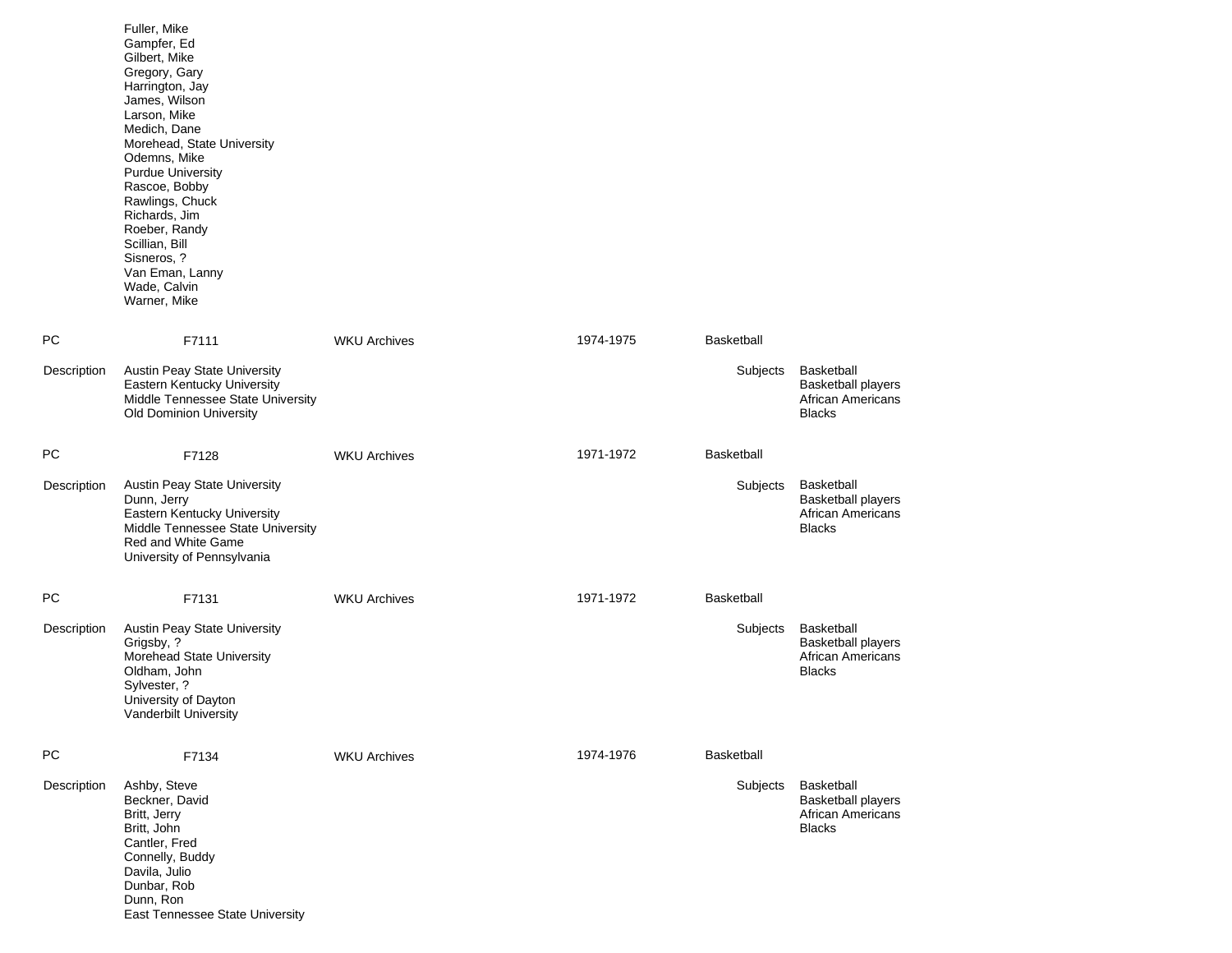|             | Embry, Bob<br>Gregory, Gary<br>Grimes, Damon<br>James, Wilson<br>Jeanette, Mike<br>Johnson, James<br>LaSalle University<br>Middle Tennessee State University<br>Morehead State University<br>Nance, David<br>Pfister, Dave<br>Rascoe, Bobby<br>Rawlings, Chuck<br>Richards, Jim<br>Roeber, Randy<br>Rogers, Rick<br>Scillian, Bill<br>Sisneros, ?<br>Taylor, ?<br>Terry, Lloyd<br>Tyler, Rick<br>Van Eman, Lanny<br>Warner, Mike |                     |           |                   |                                                                                      |
|-------------|----------------------------------------------------------------------------------------------------------------------------------------------------------------------------------------------------------------------------------------------------------------------------------------------------------------------------------------------------------------------------------------------------------------------------------|---------------------|-----------|-------------------|--------------------------------------------------------------------------------------|
| <b>PC</b>   | F7137                                                                                                                                                                                                                                                                                                                                                                                                                            | <b>WKU Archives</b> | 1975-1976 | <b>Basketball</b> |                                                                                      |
| Description | East Tennessee State University<br>Morehead State University                                                                                                                                                                                                                                                                                                                                                                     |                     |           | Subjects          | Basketball<br><b>Basketball players</b><br><b>African Americans</b><br><b>Blacks</b> |
| <b>PC</b>   | F7139                                                                                                                                                                                                                                                                                                                                                                                                                            | <b>WKU Archives</b> | 1975-1976 | <b>Basketball</b> |                                                                                      |
| Description | Britt, John<br>East Tennessee State University<br>Giddings, Erv<br>LaSalle University<br>Murray, Mac<br>Rawlings, Chuck<br>Terry, Lloyd<br>Trophies                                                                                                                                                                                                                                                                              |                     |           | Subjects          | Basketball<br><b>Basketball players</b><br>African Americans<br><b>Blacks</b>        |
| PC.         | F7141                                                                                                                                                                                                                                                                                                                                                                                                                            | <b>WKU Archives</b> | 1975-1976 | <b>Basketball</b> |                                                                                      |
| Description | Austin Peay State University<br>LaSalle University<br><b>Tennessee Tech</b><br>Williams, ?                                                                                                                                                                                                                                                                                                                                       |                     |           | Subjects          | Basketball<br><b>Basketball players</b><br>African Americans<br><b>Blacks</b>        |
| <b>PC</b>   | F7143                                                                                                                                                                                                                                                                                                                                                                                                                            | <b>WKU Archives</b> | 1975-1976 | Basketball        |                                                                                      |
| Description | Austin Peay State University<br>East Tennessee State University<br>Giddings, Erv<br>LaSalle University<br>Red and White Game<br><b>Tennessee Tech</b>                                                                                                                                                                                                                                                                            |                     |           | Subjects          | Basketball<br><b>Basketball players</b><br><b>African Americans</b><br><b>Blacks</b> |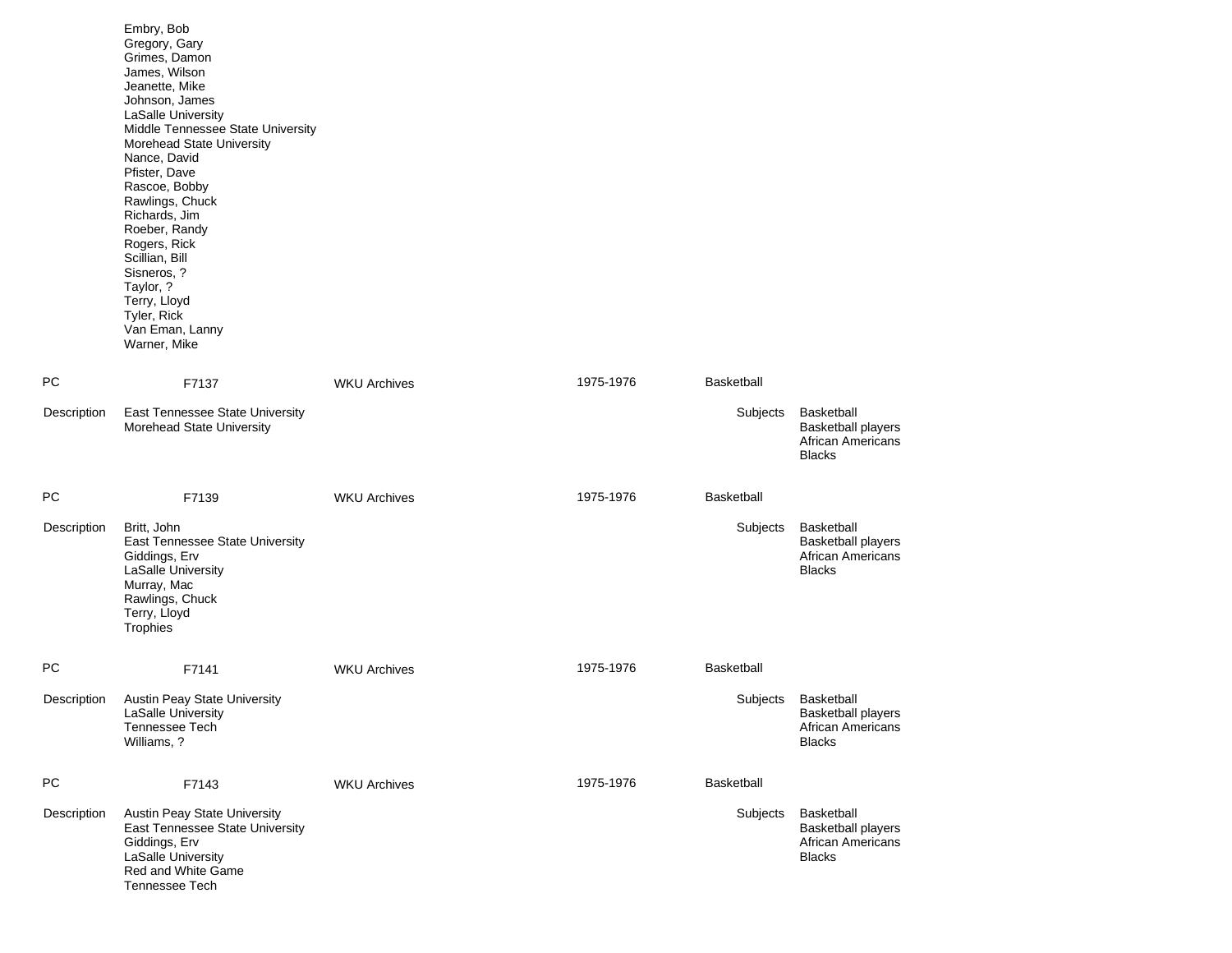| PC          | F7146                                                                                                                                                                                                                                                                                | <b>WKU Archives</b> | 1975-1976 | <b>Basketball</b> |                                                                                                                         |
|-------------|--------------------------------------------------------------------------------------------------------------------------------------------------------------------------------------------------------------------------------------------------------------------------------------|---------------------|-----------|-------------------|-------------------------------------------------------------------------------------------------------------------------|
| Description | Britt, John<br>East Tennessee State University<br>LaSalle University<br>Middle Tennessee State University<br>Warner, Mike                                                                                                                                                            |                     |           | Subjects          | <b>Basketball</b><br><b>Basketball players</b><br>African Americans<br><b>Blacks</b>                                    |
| РC          | F7149                                                                                                                                                                                                                                                                                | <b>WKU Archives</b> | 1977-1978 | <b>Basketball</b> |                                                                                                                         |
| Description | Ashby, Steve<br>Bootcheck, Dave<br>Britt, Johnny<br><b>Butler University</b><br>Cheerleaders<br>Dunn, Jerry<br>East Tennessee State University<br>Eastern Kentucky University<br>Jackson, Greg<br>McGlocklin, D.<br>Middle Tennessee State University<br>Old-timer's Game            |                     |           | Subjects          | <b>Basketball</b><br><b>Basketball players</b><br><b>African Americans</b><br><b>Blacks</b><br>Cheerleading<br>Reunions |
| PC          | F7152                                                                                                                                                                                                                                                                                | <b>WKU Archives</b> | 1980-1996 | <b>Basketball</b> |                                                                                                                         |
| Description | Fraliex, ?<br>Haskins, Clem<br>Horn, Darrin<br>Marchant, Rob<br>Mathews, John<br>Middle Tennessee State University<br>Midnight Mania<br>Red and White Game<br>Reese, Mike<br>Robinson, Chris<br>White, Percy<br>Williams, ?<br>Wilson, Tony                                          |                     |           | Subjects          | Basketball<br><b>Basketball players</b><br><b>African Americans</b><br><b>Blacks</b>                                    |
| <b>PC</b>   | F7153                                                                                                                                                                                                                                                                                | <b>WKU Archives</b> | 1969-1996 | <b>Basketball</b> |                                                                                                                         |
| Description | Banks, Walker<br>Bright, Wayne<br>Davis, Terry<br>Eaton, Steve<br>Fraliex. Michael<br>Glover, Clarence<br>Haskins, Paul<br>Michaels, Ken<br>Johnson, Danny<br>Lee, James<br>Marchant, Rob<br>McDaniels, Jim<br>Perry, Jerome<br>Rose, Jim<br>Sundmacker, Gary<br>University of Tulsa |                     |           | Subjects          | Basketball<br><b>Basketball players</b><br>African Americans<br><b>Blacks</b>                                           |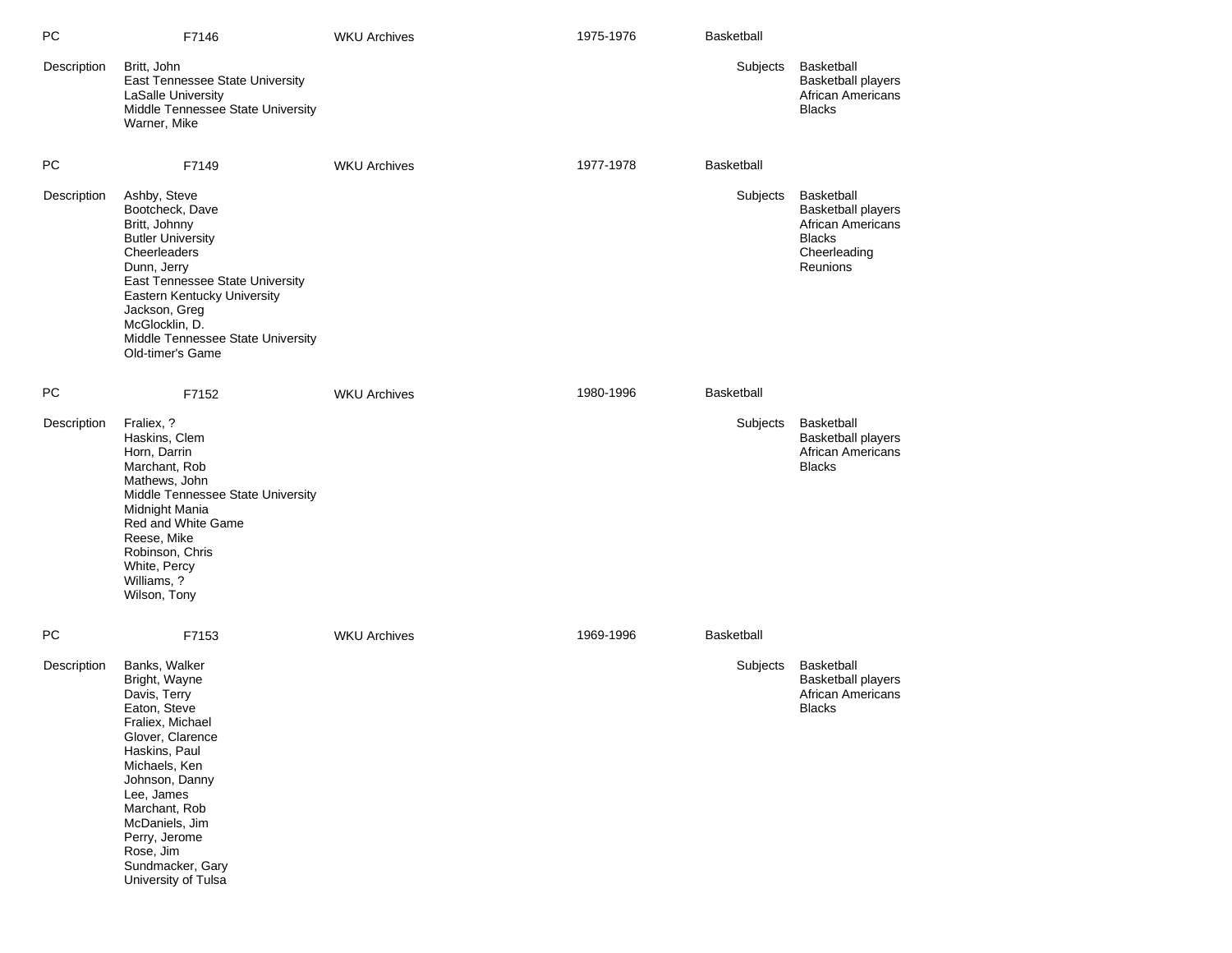| PС          | F7232                                                                                                                                                                                                                                                                                                                                                                                                                                                                                                                                                 | <b>WKU Archives</b> | 1969-1970 | Basketball        |                                                                                             |
|-------------|-------------------------------------------------------------------------------------------------------------------------------------------------------------------------------------------------------------------------------------------------------------------------------------------------------------------------------------------------------------------------------------------------------------------------------------------------------------------------------------------------------------------------------------------------------|---------------------|-----------|-------------------|---------------------------------------------------------------------------------------------|
| Description | Banks, Walker<br>Berry, Ron<br>Bright, Wayne<br>Brooks, Carroll<br><b>Butler University</b><br>Davis, Terry<br>East Tennessee State University<br>Eastern Kentucky University<br>Eaton, Steve<br>Glover, Clarence<br>Grabruck, Ryan<br>Gray, Butch<br>Haskins, Paul<br>Hornback, Ted<br>Johnson, Dan<br>Lee, James<br>McCormack, W.R.<br>McDaniels, Jim<br>Michaels, Ken<br>Miller, Russell<br>Murray State University<br>Oldham, John<br>Perry, Jerome<br>Richards, Jim<br>Rose, Jim<br>Sydnor, Wallace aka Buck<br>Towery, Bill<br>Williams, Buford |                     |           | Subjects          | <b>Basketball</b><br><b>Basketball players</b><br><b>African Americans</b><br><b>Blacks</b> |
| PC          | F7235                                                                                                                                                                                                                                                                                                                                                                                                                                                                                                                                                 | <b>WKU Archives</b> | 1969-1970 | <b>Basketball</b> |                                                                                             |
| Description | Eastern Kentucky University<br>Eastern Michigan State University<br>Morehead State University<br>Murray State University<br>University of Dayton                                                                                                                                                                                                                                                                                                                                                                                                      |                     |           | Subjects          | Basketball<br><b>Basketball players</b><br><b>African Americans</b><br><b>Blacks</b>        |
| PC          | F7237                                                                                                                                                                                                                                                                                                                                                                                                                                                                                                                                                 | <b>WKU Archives</b> | 1969-1979 | <b>Basketball</b> |                                                                                             |
| Description | Burbach, Greg<br>Burns, Bernard<br>Dildy, Kevin<br>Edmonds, Mike<br>Edwards, Bill<br>Ellis, Kenny<br>Evans, Don<br>Geary, Dean<br>Graham, ?<br>Haskins, Clem<br>Hite, Ray<br>Jackson, Greg<br>Jeannette, Mike<br>Keady, Gene<br>May, Joel<br>McCormick, Craig<br>McGuffin, Arthur<br>Murray State University<br>Ohio Valley Conference<br>Oldham, John                                                                                                                                                                                                |                     |           | Subjects          | Basketball<br><b>Basketball players</b><br>African Americans<br><b>Blacks</b><br>Cakes      |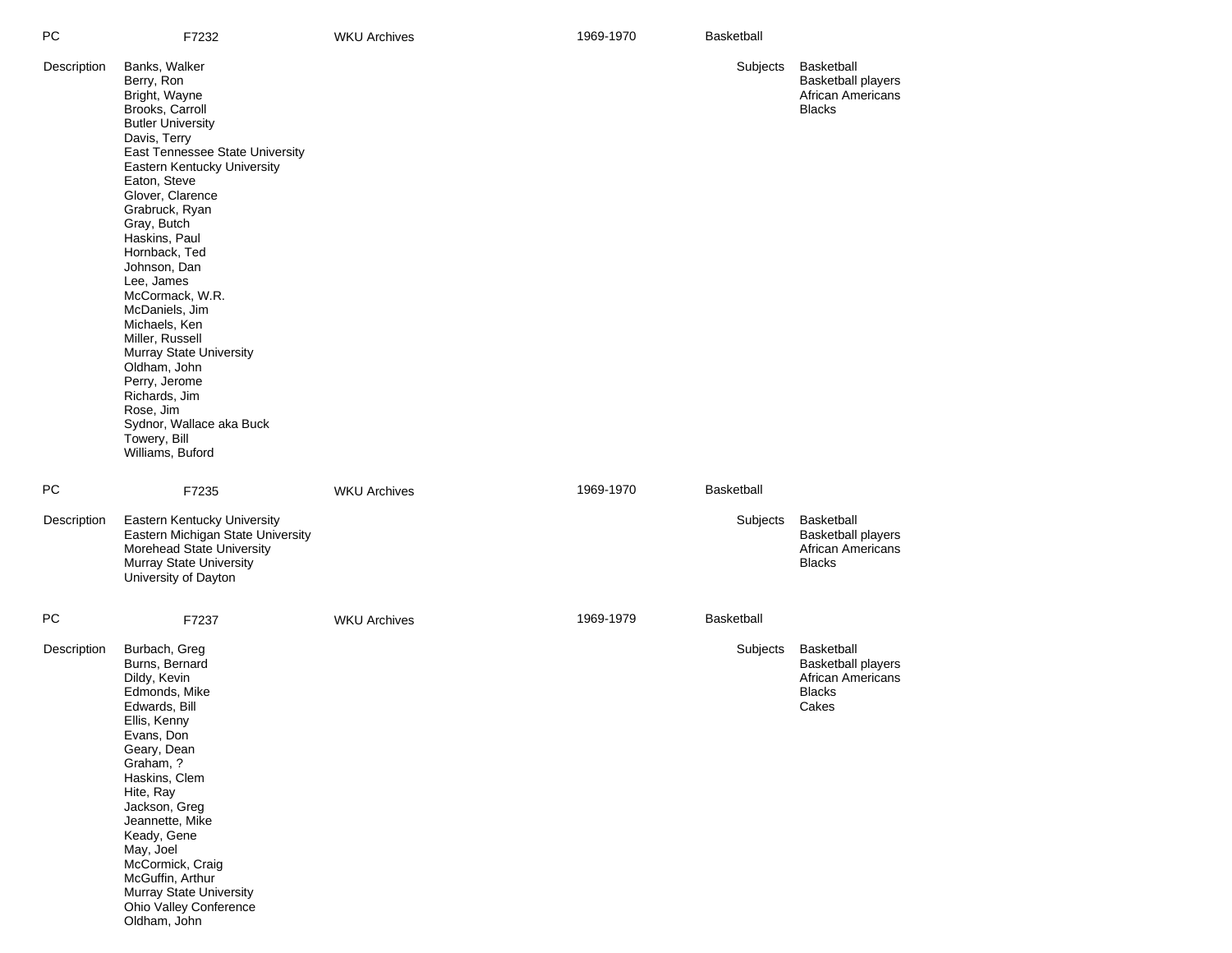|             | <b>OVC</b><br>Prince, Mike<br>Rahn, John<br>Reese, Mike<br>Starnes, Larry<br>Thomas, Don<br>Townsend, Kurtis<br>Trumbo, Trey<br>Washington, Jack<br>Williams, Jay<br>Wray, Rick                                                                                                                                                                                                                                                                                                                                                                        |                     |           |                   |                                                                               |
|-------------|--------------------------------------------------------------------------------------------------------------------------------------------------------------------------------------------------------------------------------------------------------------------------------------------------------------------------------------------------------------------------------------------------------------------------------------------------------------------------------------------------------------------------------------------------------|---------------------|-----------|-------------------|-------------------------------------------------------------------------------|
| PС          | F7241                                                                                                                                                                                                                                                                                                                                                                                                                                                                                                                                                  | <b>WKU Archives</b> | 1981-1983 | Basketball        |                                                                               |
| Description | Bowles, Anthony<br>Burris, Kevin<br>Carver, Gary<br>Casey, Dwane<br>Clemons, Richard<br>Coffey, Doug<br>Dildy, Kevin<br>Edwards, Bill<br>Ellis, Kenny<br>Evans, Don<br>Gambrel, Ken<br>Giddy, Shawn<br>Gordon, Bill<br>Haskins, Clem<br>Hatcher, Ken<br>Hite, Ray<br>Johnson, Dennis<br>Johnson, James<br>Jones, Bob<br>Martin, Clarence<br>McCormick, Craig<br>McReynolds, Hugh<br>Mosley, Alex<br>Oldham, John<br>Phillips, Darnell<br>Powell, James<br>Ray, Tony<br>Taylor, John<br>Taylor, Stefan<br>Teater, Bryan<br>White, Percy<br>Wilson, Tony |                     |           | Subjects          | Basketball<br><b>Basketball players</b><br>African Americans<br><b>Blacks</b> |
| РC          | F7245                                                                                                                                                                                                                                                                                                                                                                                                                                                                                                                                                  | <b>WKU Archives</b> | 1984-1990 | <b>Basketball</b> |                                                                               |
| Description | Arnold, Murray<br>Asberry, Bryan<br>Baker, Kevin<br>Ballenger, Mike<br>Birdsong, Terry<br>Bowman, Bob<br>Brown, Paul<br>Cadwell, Durey<br>Caldwell, Clifton<br>Casey, Dwane<br>Coffey, Lamont<br>Countee, Jerome                                                                                                                                                                                                                                                                                                                                       |                     |           | Subjects          | Basketball<br><b>Basketball players</b><br>African Americans<br><b>Blacks</b> |

Deere, Randy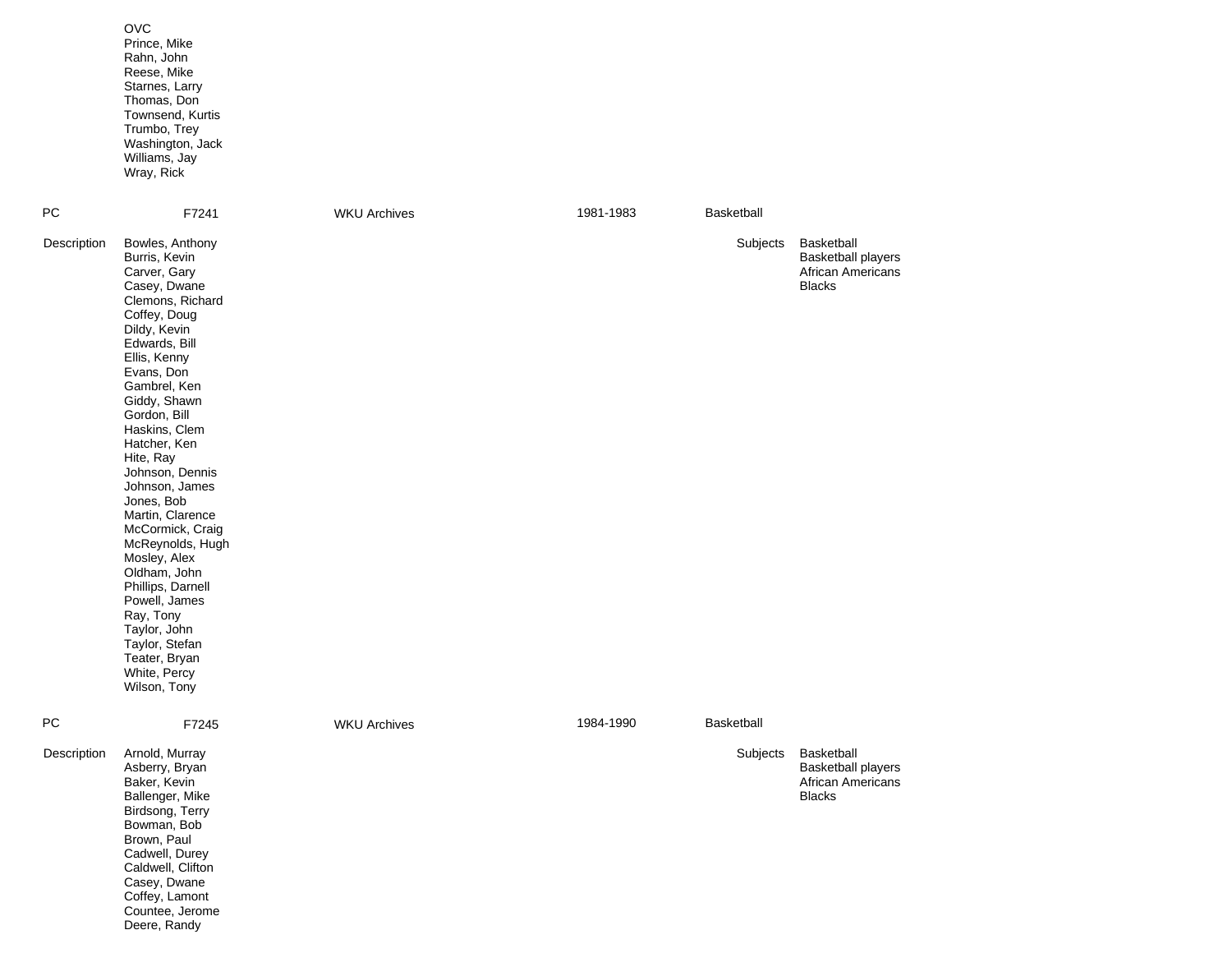|             | Dunning, Lydon<br>Evans, Don<br>Farrar, David<br>Fish, Brian<br>Frank, Tellis<br>Garmon, David<br>Garrott, Tim<br>Gordon, Bill<br>Harris, Hank<br>Haskins, Clem<br>Hogan, James<br>Johnson, Dennis<br>Johnson, Kannard<br>King, Alan<br>Laing, Rob<br>Lee, Kurk<br>Martin, Clarence<br>McNary, James<br>McNeal, Brett<br>Miller, Steve<br>Peets, Colin<br>Roberts, Tony<br>Ross, Rodney<br>Rutledge, Michael<br>Shelton, Ronald<br>Smith, Anthony<br>Smith, Brad<br>Sorrell, Steve<br>Swogger, Ray<br>Taylor, John<br>Tisdale, Fred<br>Tucuna, Enrique<br>Wethington, John<br>Ziegler, Todd |                     |           |            |                                                                                      |
|-------------|---------------------------------------------------------------------------------------------------------------------------------------------------------------------------------------------------------------------------------------------------------------------------------------------------------------------------------------------------------------------------------------------------------------------------------------------------------------------------------------------------------------------------------------------------------------------------------------------|---------------------|-----------|------------|--------------------------------------------------------------------------------------|
| PС          | F7246                                                                                                                                                                                                                                                                                                                                                                                                                                                                                                                                                                                       | <b>WKU Archives</b> | 1979-2000 | Basketball |                                                                                      |
| Description | Allenspach, Brian<br>Anderson, Jerry<br>Arnold, Murray<br>Bagggett, Kevin<br>Baker, Kevin<br>Birdsong, Terry<br>Boley, Scott<br>Bowman, Bob<br>Boyden, David<br>Boykin, Jim<br>Brown, Bob<br>Brown, Bryan<br>Brown, Karl<br>Burns, Rich<br>Butts, Patrick<br>Cadwell, Durey<br>Caldwell, Clifton<br>Christian, Jim<br>Countee, Jerome<br>Crean, Tom<br>Cunningham, Charles<br>Cunningham, Eric<br>DeCello, Michael<br>Dunn, Corey<br>Eitutis, Jason<br>Feix, Jim                                                                                                                            |                     |           | Subjects   | Basketball<br><b>Basketball players</b><br><b>African Americans</b><br><b>Blacks</b> |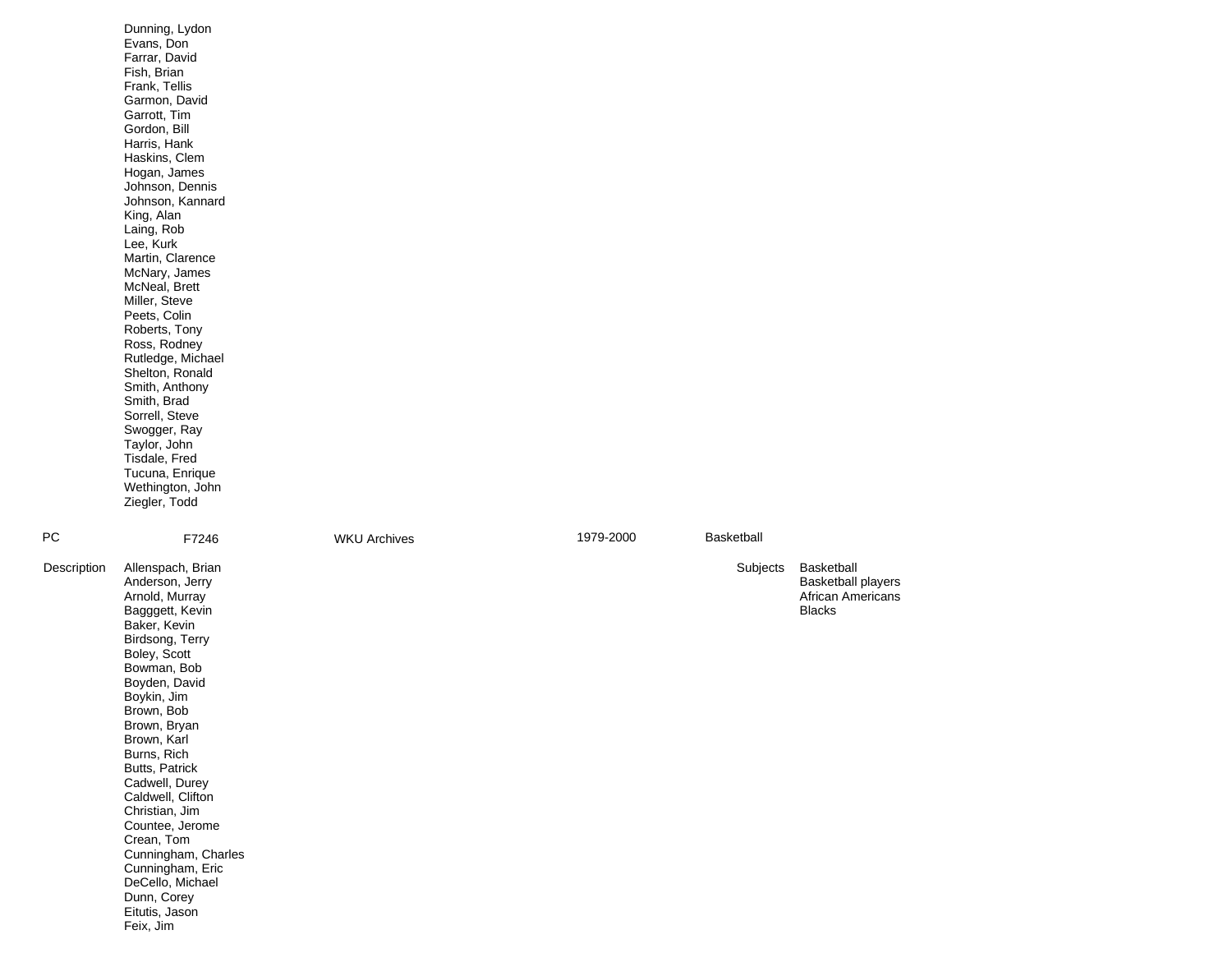|             | Felton, Dennis<br>Gibson, Paul<br>Gregory, Will<br>Hammond, Bo<br>Hatcher, Allan<br>Haynes, Brandon<br>Henderson, J.T.<br>Herrmann, Pete<br>Holt, Derfra<br>Horn, Greg<br>Jennings, Jack<br>Lampley, Lee<br>Lightfoot, Joe<br>Marcus, Chris<br>McDonald, Ken<br>McNeal, Brett<br>McPherson, Nashon<br>Mee, Darnell<br>Miller, Darryl<br>Miller, Steve<br>Nguyen, Tony<br>Palm, Anthony<br>Pandov, Todor<br>Parr, Matt<br>Peets, Colin<br>Robinson, Derek<br>Ross, Rodney<br>Rowles, Tremain<br>Shelton, Roland<br>Sisk, Mike<br>Smith, Anthony<br>Smith, Jim<br>Thompkins, Harold<br>Tucker, Bert<br>Tucker, Graham<br>Tucker, Jeff<br>Videnov, Filip<br>Willard, Ralph<br>Williams, Nate<br>Wilson, Mike<br>Ziegler, Todd |                     |           |            |                                         |
|-------------|----------------------------------------------------------------------------------------------------------------------------------------------------------------------------------------------------------------------------------------------------------------------------------------------------------------------------------------------------------------------------------------------------------------------------------------------------------------------------------------------------------------------------------------------------------------------------------------------------------------------------------------------------------------------------------------------------------------------------|---------------------|-----------|------------|-----------------------------------------|
| <b>PC</b>   | F555                                                                                                                                                                                                                                                                                                                                                                                                                                                                                                                                                                                                                                                                                                                       | <b>WKU Archives</b> | 1942-1943 | Basketball |                                         |
| Description | Photos donated by Herman Lowe estate                                                                                                                                                                                                                                                                                                                                                                                                                                                                                                                                                                                                                                                                                       |                     |           | Subjects   | Basketball<br><b>Basketball players</b> |
|             | Diddle, E.A.<br>Downing, Dero<br>Gibson, Dee<br>Hornback, Ted<br>Labhart, Charlie<br>McKinney, Oran<br>Oldham, John<br>Ray, Don aka Duck<br>Ruter, Charles<br>Spears, Odie aka Sleepy<br>Sydnor, Wallace aka Buck<br>Thompson, Kelly                                                                                                                                                                                                                                                                                                                                                                                                                                                                                       |                     |           |            |                                         |